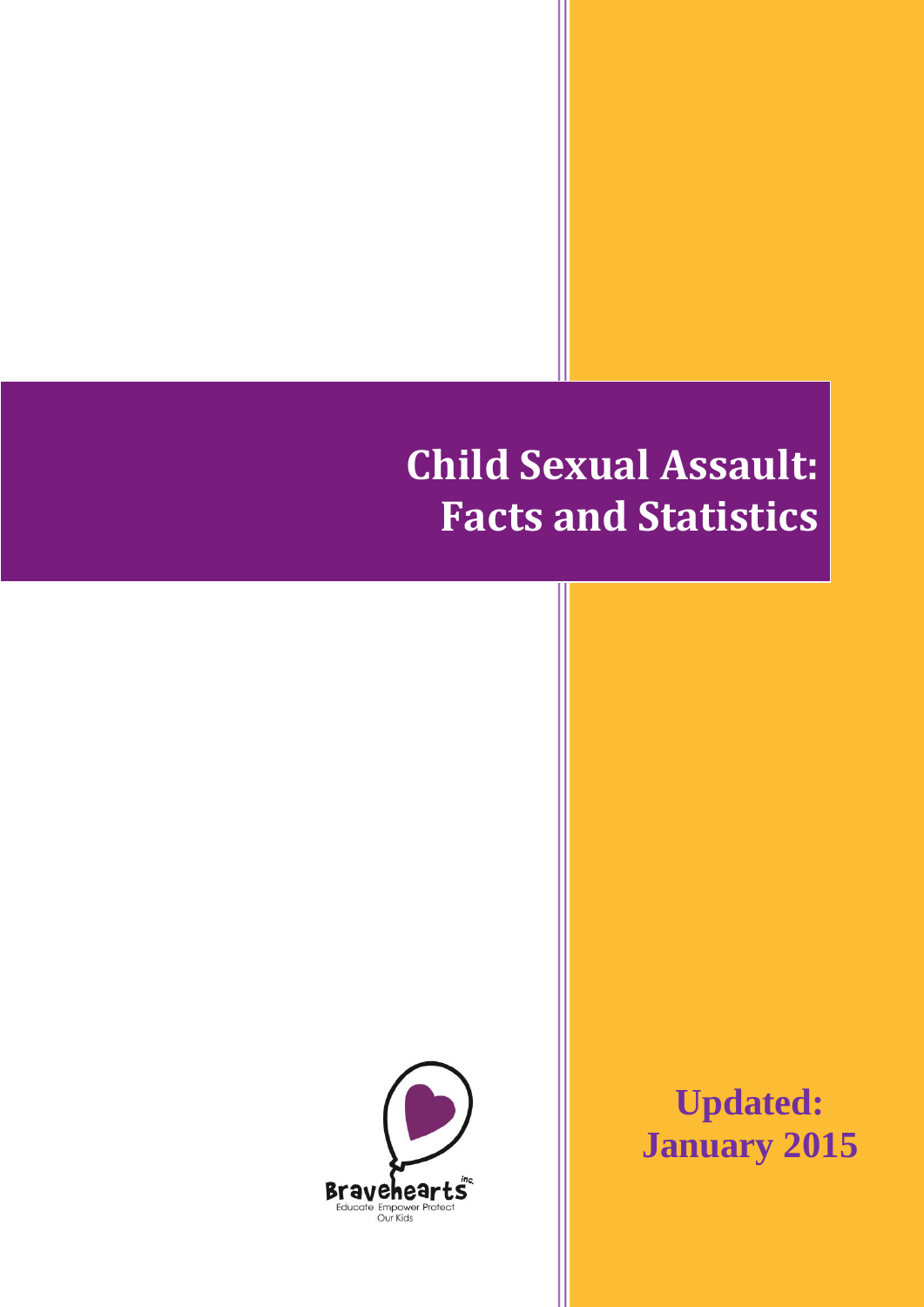#### **About the Authors**

**Carol Ronken** is Bravehearts' Research and Policy Development Manager. After seven years at Griffith University as a casual staff member and Associate Lecturer in the School of Criminology and Criminal Justice, Carol joined Bravehearts in early 2003. Carol has a Bachelor of Arts (psychology) and Masters in Applied Sociology (social research). In 2011 she received an award from the Queensland Police Service Child Protection and Investigation Unit for her contribution to child protection. Carol has also co-authored *The Bravehearts Toolbox for Practitioners: working with Child Sexual Assault* (Australian Academic Press, 2011).

**Hetty Johnston AM** is the Founder and Chair of Bravehearts Inc. Hetty is the author of the national awareness campaign, 'White Balloon Day', 'Sexual Assault Disclosure Scheme', 'Ditto's Keep Safe Adventure' child protection CD-Rom and her autobiography, 'In the Best Interests of the Child' (2004). Hetty has been a contributing author to various books including, 'Crime on my Mind', and 'Women on Top'.

In 2005, Hetty was announced as a finalist for the 2006 Australian of the Year Awards – she is the recipient of two Australian Lawyers Alliance Civil Justice Awards (2003, 2004) and was named a finalist in the 2008 Suncorp Queenslander of the Year Awards. She was awarded a Paul Harris Fellowship in 2010 and is a Fellow of the Australian Institute of Community Practice and Governance (March 2010). In early 2009, Hetty was recognised as one of approximately 70 outstanding leaders throughout the world, receiving the prestigious annual Toastmasters International Communication and Leadership award.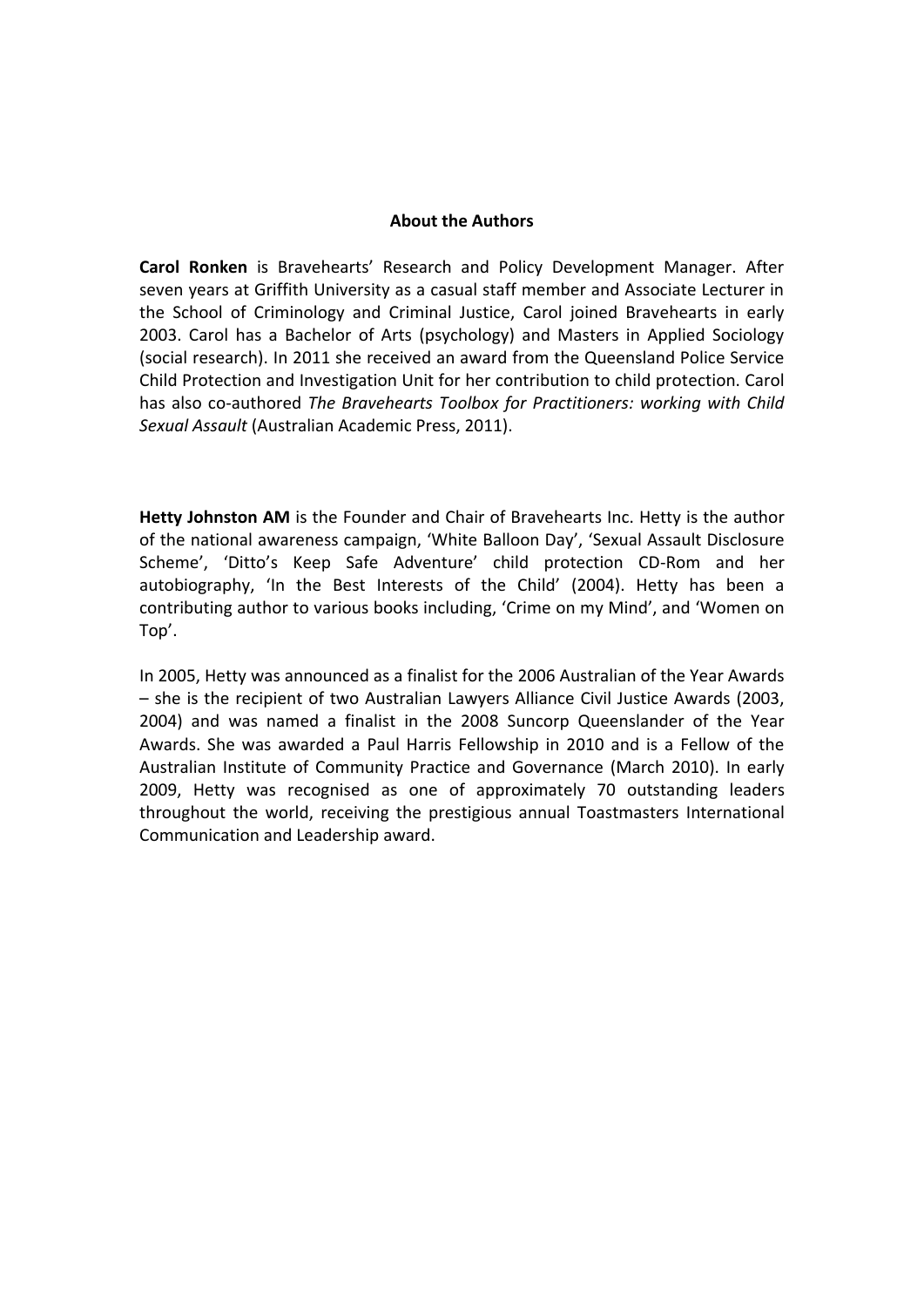

<span id="page-2-0"></span>Our **Mission** is to stop child sexual assault in our society.

Our **Vision** is to make Australia the safest place in the world to raise a child.

Our **Guiding Principles** are to at all times, do all things to serve our Mission without fear or favour and without compromise and to continually ensure that the best interests and protection of the child are placed before all other considerations.

Bravehearts has been actively contributing to the provision of child sexual assault services throughout the nation since 1997.. As the first and largest registered charity specifically and holistically dedicated to addressing this issue in Australia, Bravehearts exists to protect Australian children against sexual harm. All activities fall under 'The 3 Piers' to Prevention; Educate, Empower, Protect – Solid Foundations to Make Australia the safest place in the world to raise a child. Our activities include but are not limited to:

#### **EDUCATE**

- Early childhood (aged 3-8) 'Ditto's Keep Safe Adventure' primary and preschool based personal safety programs including cyber-safety;
- Personal Safety Programs for older children & young people and specific programs aimed at Indigenous children.

#### **EMPOWER**

- Community awareness raising campaigns (Online and Offline) including general media comment and specific campaigns such as our annual national White Balloon Day;
- Tiered Child sexual assault awareness, support and response training and risk management policy and procedure training and services for all sectors in the community.

#### **PROTECT**

- Specialist advocacy support services for survivors and victims of child sexual assault and their families including a specialist supported child sexual assault 1800 crisis line;
- Specialist child sexual assault counseling is available to all children, adults and their non-offending family support;
- Policy and Legislative Reform (Online and Offline) collaboration with State Government departments and agencies.

Bravehearts Inc. is a National organisation, it is a registered Public Benevolent Institution, registered as a Deductible Gift Recipient, operates under a Board of Management and is assisted by State based Community Regional Committees, Executive Advisory Committees and a Professional Finance Committee. Bravehearts has face to face services in four States over 10 locations and provides its many other services to people nationally.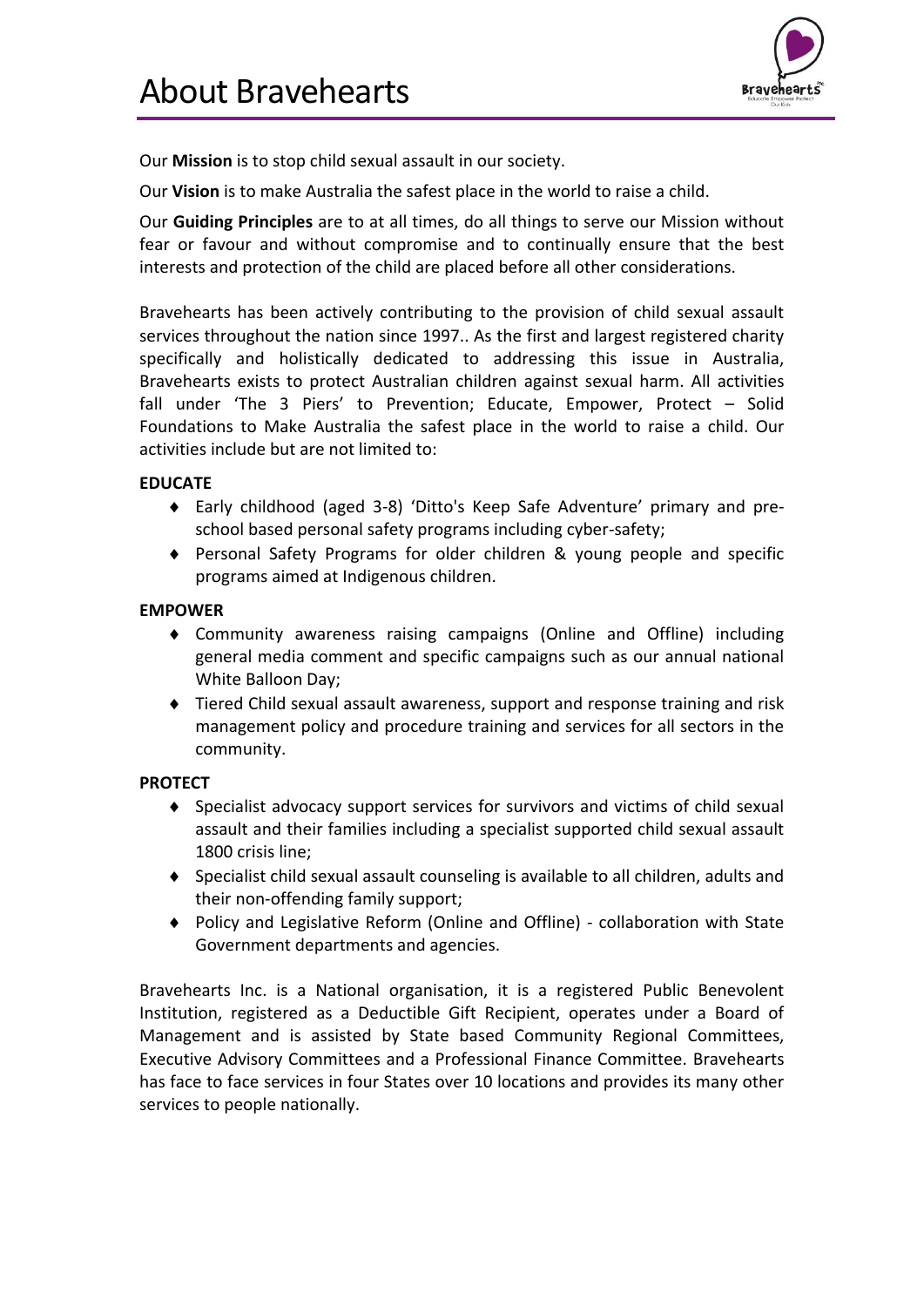### **Table of Contents**

| "A.P.A. Publishes a New Study Opening the Way to the Normalization of Pedophilia" 49<br>(a) |  |
|---------------------------------------------------------------------------------------------|--|
| Excerpt by US Congress Resolution May 12, 1999 'Sense of Congress rejecting (above)<br>(b)  |  |
|                                                                                             |  |
| (c)                                                                                         |  |
|                                                                                             |  |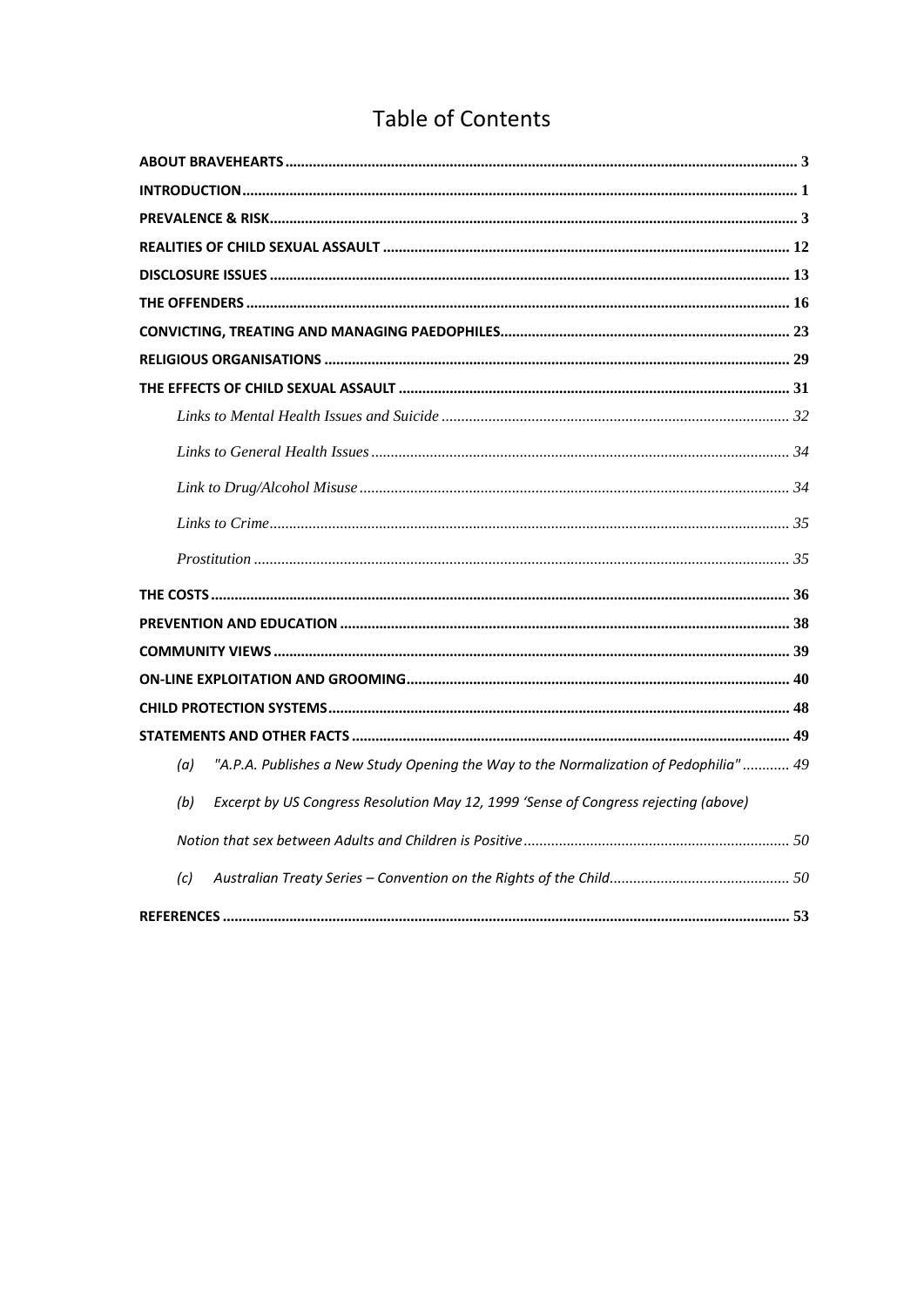### <span id="page-4-0"></span>Introduction



Determining a definitive estimate of the prevalence of child sexual assault in our society is difficult. Available figures are rare. Goldman and Padayachi (1997) suggest that aside from "anecdotal evidence from fragmented sources" there are no National, or State data available on child sexual assault in Australia. However, research over the past decade have provided us with an indication of the prevalence and effects of child sexual assault.

This document contains statistics and facts on child sexual assault that have been compiled by Bravehearts. Every effort has been made to ensure complete references have been provided.

#### **UN Convention on the Rights of the Child**

On 20th November 1989, the United Nations General Assembly adopted the UN Convention on the Rights of the Child. Within a year, 141 countries had either signed the Convention or had become State Parties to it by ratification or accession. Australian became a State Party by ratification. New Zealand, Canada and the United Kingdom became signatories without ratification and the United States became neither (as off end 2005, only the United States and Somalia have not signed).

By signing the Convention, countries agreed that "the child shall be protected against all form of neglect, cruelty and exploitation. He shall not be the subject of traffic in any form" (Principle 9).

Furthermore, under Article 19 it was agreed that:

1. State Parties shall take all appropriate legislative, administrative, social and educational measures to protect the child from all forms of physical or mental violence, injury or abuse or negligent treatment, maltreatment or exploitation, including sexual abuse while in the care of parent(s), legal guardian(s) or any other person who has the care of the child.

2. Such protective measures should, as appropriate, include effective procedures for the establishment of social programmes to provide necessary support for the child and for those who have the care of the child, as well as for other forms of prevention and for the identification, reporting, referral, investigation, treatment and follow-up of instances of child maltreatment, described heretofore, and as appropriate, for judicial involvement.

Article 34 requires that:

Children shall be protected from all forms of sexual exploitation and sexual abuse. Governments shall take appropriate measures to prevent:

(a) the inducement or coercion of a child to engage in any sexual activity;

(b) the exploitative use of children in prostitution or other unlawful sexual practices;

(c) the exploitative use of children in pornographic performances and materials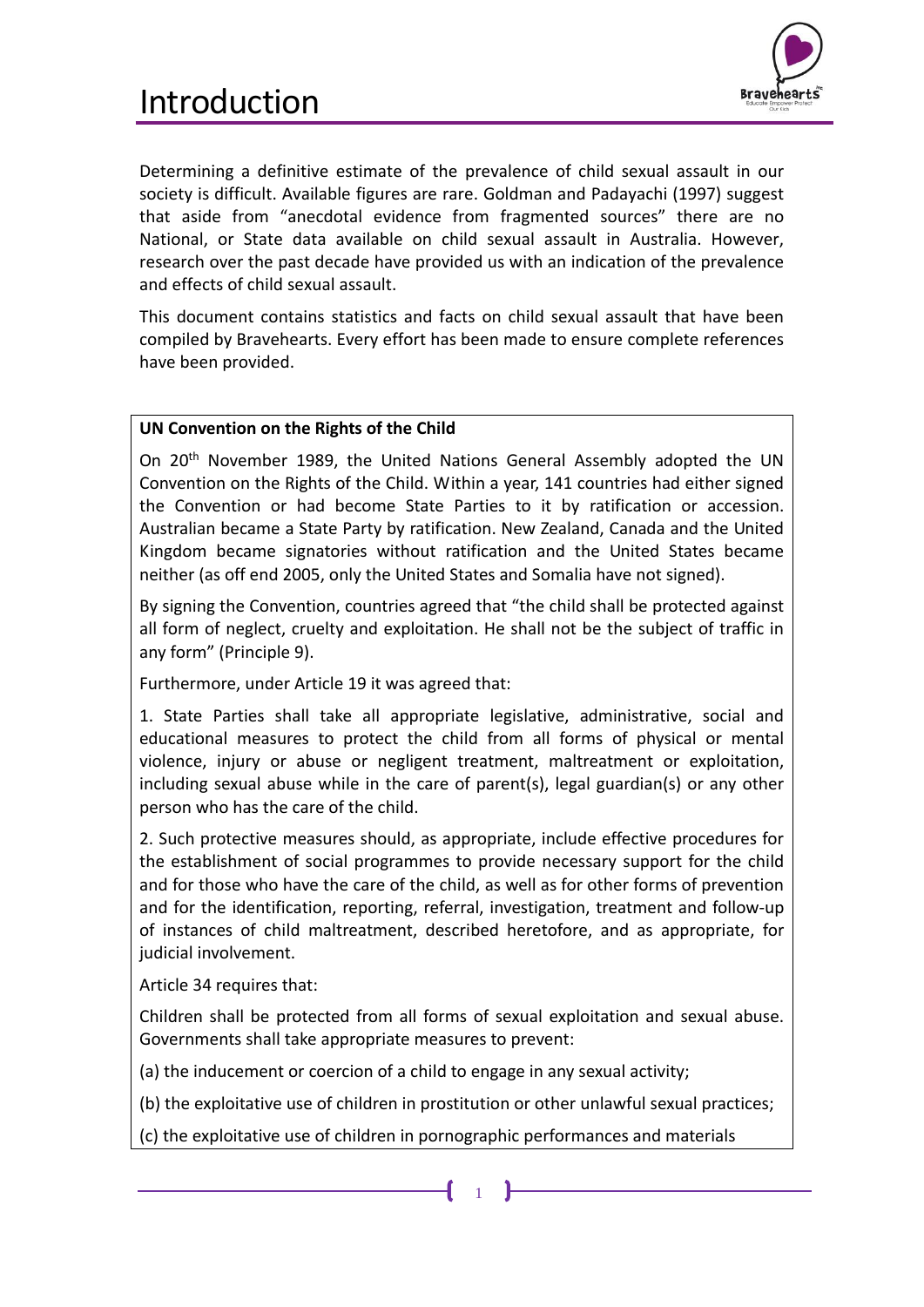Article 39 states that:

Governments shall take all appropriate measures to promote physical and psychological recovery and social reintegration of child victims of any form of neglect, exploitation, abuse, torture or any other forms of cruel, inhuman or degrading treatment or punishment.

Source: *Excerpt from Briggs & Hawkins (1997)* 

#### **Paedophilia: The health problem of the decade – Dr Bill Glaser**

Imagine a society afflicted by a scourge which struck down a quarter of its daughters and up to one in eight of its sons.

Imagine also that this plague, while not immediately fatal, lurked in the bodies and minds of these young children for decades, making them up to sixteen times more likely to experience its disastrous long-term effects.

Finally, imagine the nature of these effects: life-threatening starvation, suicide, persistent nightmares, drug and alcohol abuse and a whole host of intractable psychiatric disorders requiring life-long treatment. What would the society's response be?

The scourge that we are speaking of is child sexual abuse. It has accounted for probably more misery and suffering than any of the great plagues of history, including the bubonic plague, tuberculosis and syphilis. Its effects are certainly more devastating and widespread than those of the modern-day epidemics which currently take up so much community attention and resources: motor vehicle accidents, heart disease and, now, AIDS. Yet the public response to child sexual abuse, even now, is fragmented, poorly coordinated and generally ill-informed.

Its victims have no National AIDS Council to advise governments on policy and research issues; They have no National Heart Foundation to promote public education as to the risks of smoking and unhealthy lifestyles; They do not have a Transport Accident Commission to provide comprehensive treatment and rehabilitation services for them.

A massive public health problem like child sexual abuse demands a massive societal response. But firstly, we need to acknowledge and understand the problem itself, and this is, sadly enough, a task which both professionals and the community have been reluctant to undertake despite glaringly obvious evidence in front of us.

Source: *Excerpt from Glaser, W. "Paedophilia: The Public Health Problem of the Decade" – Australian Institute of Criminology Conference on Paedophilia, Sydney April 1997.*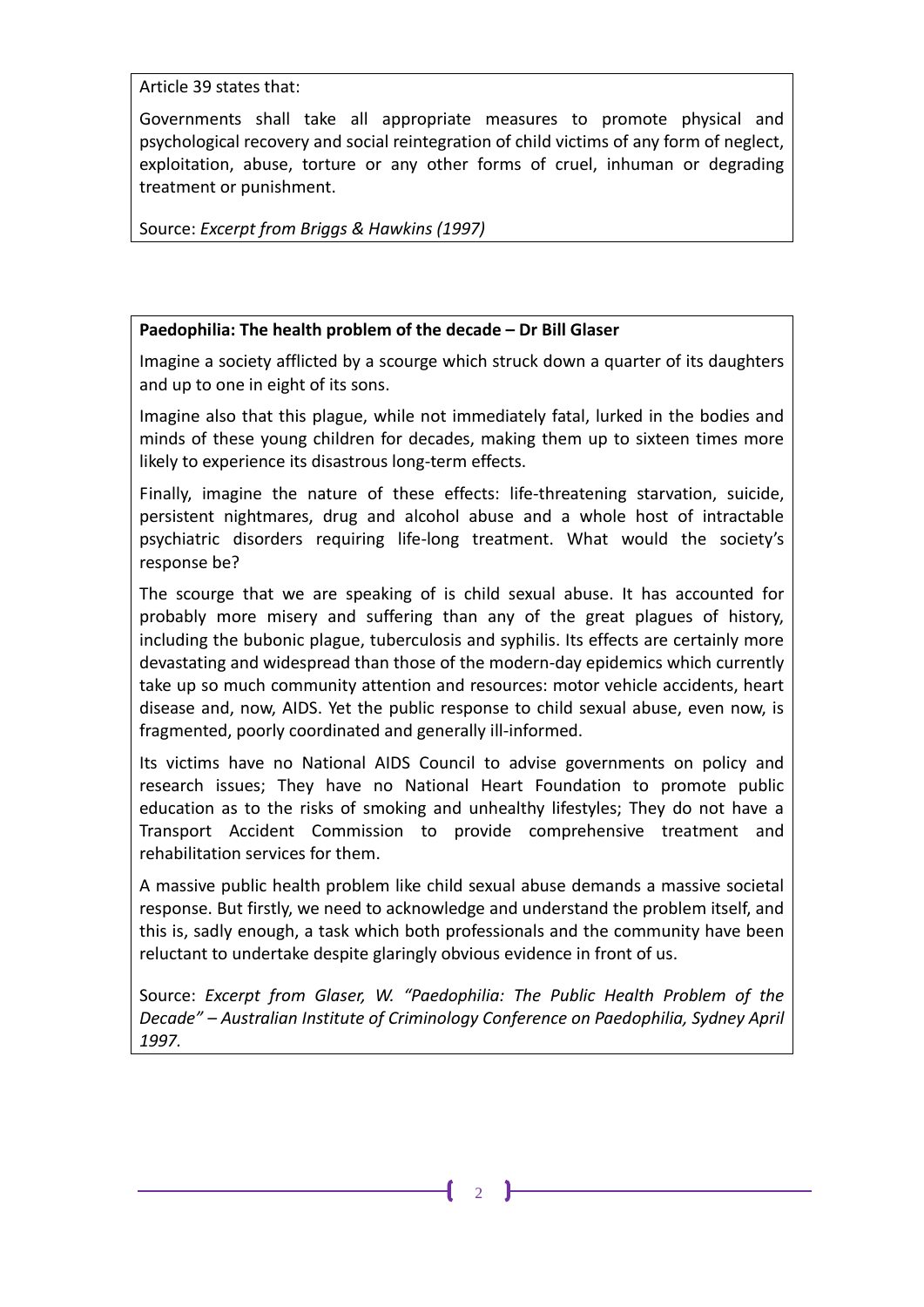

<span id="page-6-0"></span>Three meta-analyses have shown lower rates of childhood sexual abuse for Asia and China:

Pereda, Guilera, Forns and Gomes-Benito (2009), based on 65 communities and student studies in 22 countries, found a rate of 10.1% for Asia as a while compared to 14% for all other countries. The rate for Chinese women specifically was 10.8% vs 19.7% for women in all countries. For males the Chinese rate was 4.8% vs 7.9% for males in all other countries. Stoltenbourgh, van Ijzendoorn, Euser and Bakermans-Kranenburg (2011) in another meta-analysis found rates for Asian women (based on 11 Asian studies, 4 of them from China) 11.3% vs 18.0% for all other countries. For men, the comparison was 4.1% (8 studies) for Asia vs. 7.6% for all countries. Ji, Finkelhor and Dunne (2013) found 27 Chinese prevalence studies of sexual abuse, many of them in Chinese and not in earlier reviews and confirmed that the pooled rates for women for contact and penetrative sexual abuse (9.5% and 1.0%) were significantly lower than comparable international estimates.

In addition, other comparative studies have also pointed to low rates among Asians. In a survey of 1,052 undergraduate students at the University of British Columbia in which 43% had Asian ancestry (85% Chinese), the Asian female students reported lower rates of sexual abuse than those of European ancestry, 25% vs. 40%. There was no difference among boys (11% vs. 11%). (Finkelhow, Ji, Mikton & Dunne, 2013)

High rates of sexual victimisation were found. 7.2% of females aged 11-17 and 18.6% of females aged 18-24 reported childhood experiences of sexual victimisation by any adult or peer that involved physical contact (from sexual touching to rape) (Radford, Corral, Bradley and Fisher, 2013)

Almost 1 million women (956,600, or 12%) reported having experienced sexual abuse before the age of 15. Two thirds of all respondents (67.6%) reported being sexually abused before the age of 11. Of male respondents, 337,400 reported experiencing sexual abuse before the age of 15. (ABS, cited in Tarczon & Quadara, 2012).

Other available studies have found the following:

- In a study on young people and domestic violence, 14% of surveyed women aged 12-20 had been sexually assaulted by a boyfriend (National Crime Prevention, cited in Tarczon & Quadara, 2012).
- A nationally representative sample of secondary school students found that 28% of young women and 23% of young men had had unwanted sex (Smith, Agius, Dyson, Mitchell, & Pitts, cited in Tarczon & Quadara, 2012).
- Australian females aged 15-19 had the highest victimisation rate for sexual assault (546 per 100,000) (ABS, cited in Tarczon & Quadara, 2012).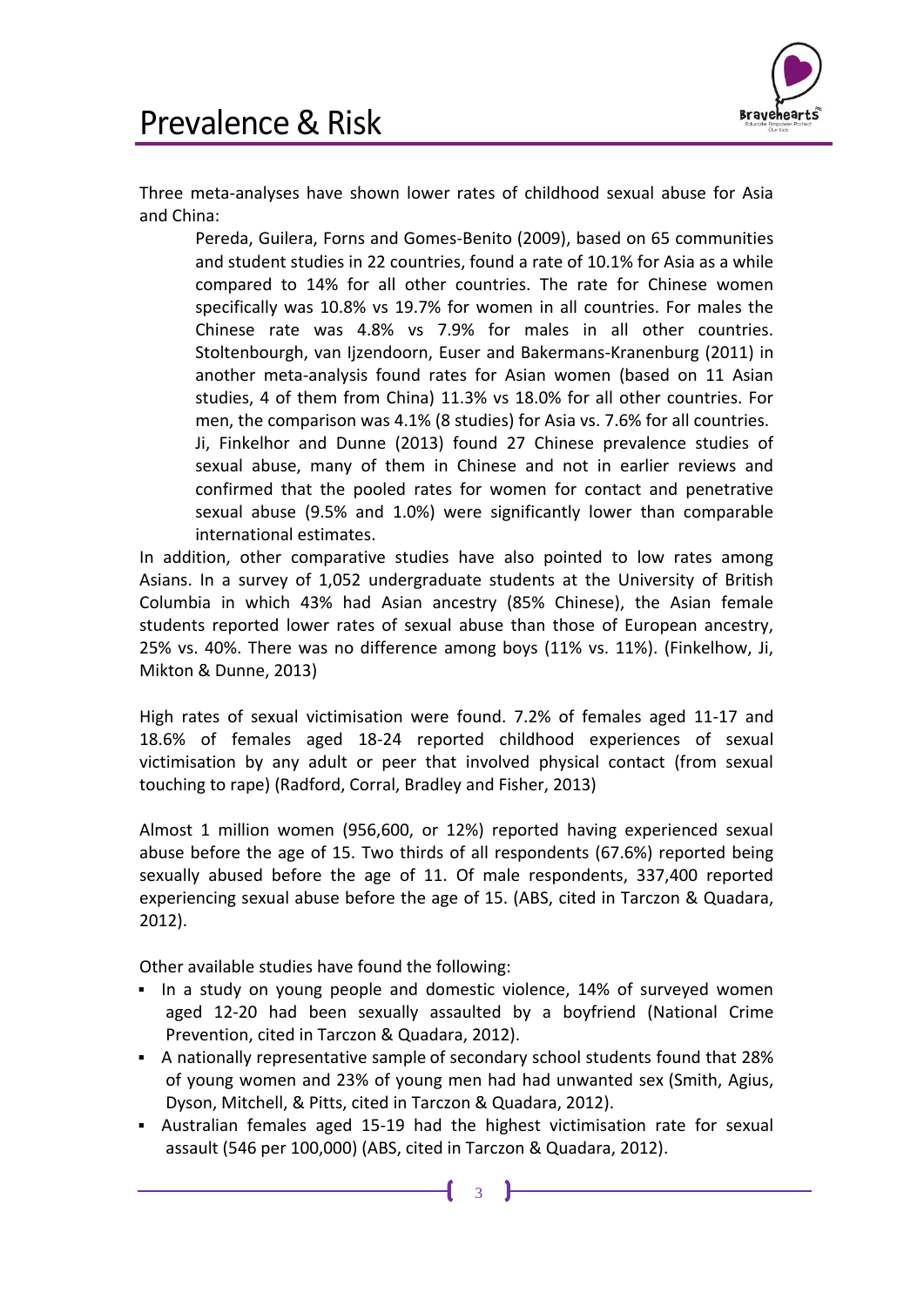Stoltenborgh and colleagues (2011) report on a meta-analysis of child sexual abuse prevalence rates as reported in 217 published studies from between 1980-2008, including 331 independent samples with a total of 9,911,748 participants. The prevalence of CSA from self-report studies in this meta-analysis was 18% for girls and 7.6% for boys (Stoltenborgh et al., 2011).

According to the Australian Bureau of Statistics' (ABS 2005) Personal Safety Survey, 12 percent of women and 4.5 percent of men in Australia report having been sexually abused before the age of 15 years. In total, the ABS (2005: 42) estimated that in 2005, 1,294,000 people living in Australia (337,400 males and 956,600 females) had experienced sexual abuse before the age of 15. (Richards, 2011).

According to the Australian Bureau of Statistics (2011). the number of victims aged 0- 19 for the following crime categories were:

- $\bullet$  Murder 32
- Attempted murder = 32
- $\bullet$  Blackmail extortion = 45
- Kidnapping/abduction =  $348$
- $\bullet$  Total Robbery = 3,707
- $\bullet$  Sexual assault = 11,685

During 2010 there were 17,757 victims of sexual assault recorded by police, 25% of these victims aged 10 to 14 years, according to figures released by the Australian Bureau of Statistics (ABS). The majority of all sexual assault victims were female (85%). Females were also more likely to be victims of kidnapping/abduction than males (58%). Female victims of sexual assault aged 15–19 had the highest victimisation rate of any age group, at a rate more than seven times the overall rate for sexual assault. The national victimisation rate for sexual assault for 2010 was 79.5 victims per 100,000 population (Australian Bureau of Statistics, 2011)

Key Research Findings:

- 1 in 3 Australians would not believe children if they disclosed the were being abused
- 1 in 5 lacked the confidence to know what to do if they suspected that a child was being abused or neglected
- 90% of adults surveyed believed that the community needs to be better informed about the problem of child abuse in Australia
- Unless they come face to face with the issue, collectively Australians rate petrol prices, public transport and roads as issues of greater concern than child abuse
- 86% of Australian believed that Commonwealth and State Governments should invest more money in protecting children from abuse and neglect. (Australian Childhood Foundation, 2010)

ſ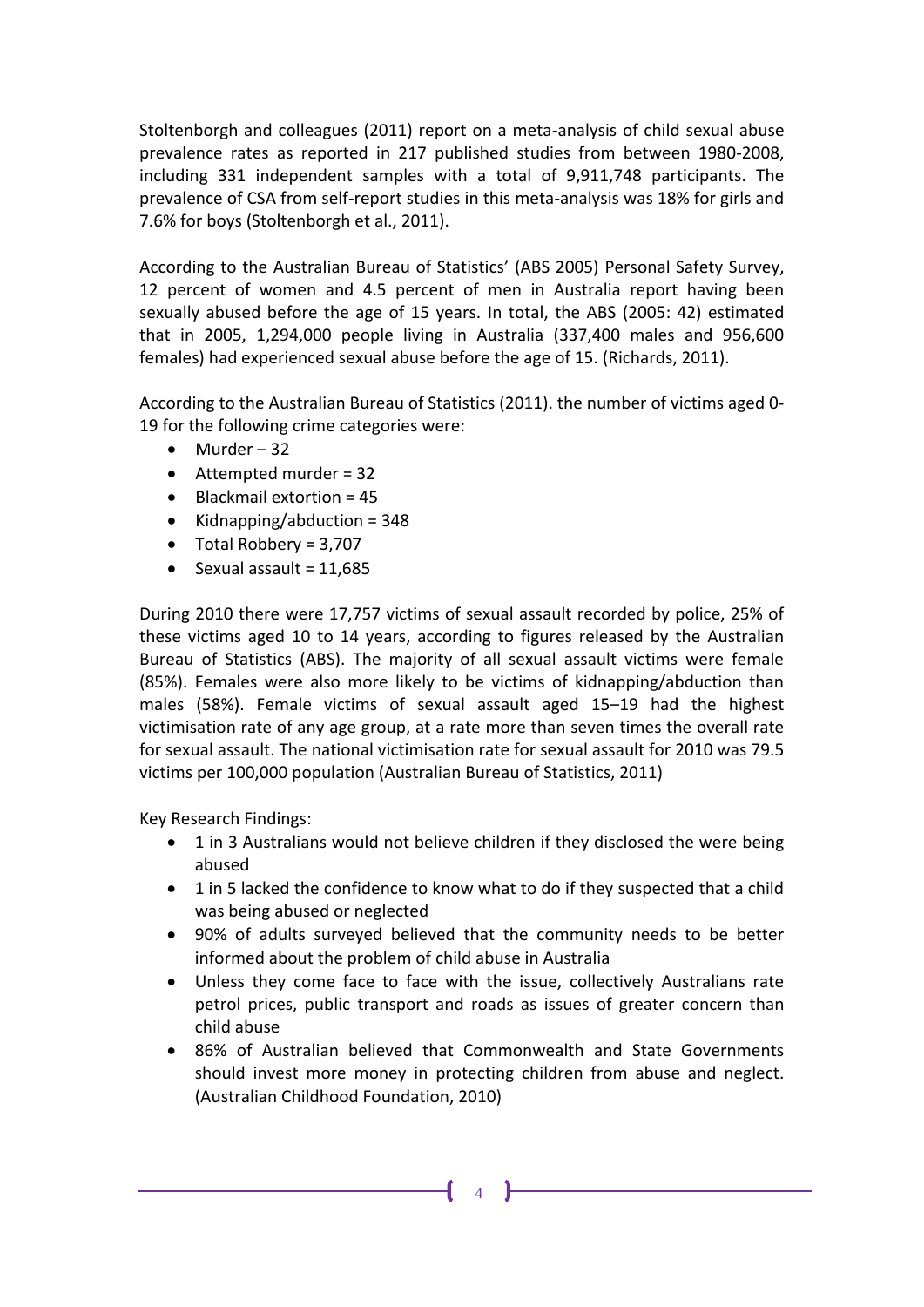Price-Robertson, Bromfield and Vassallo's (2010) summary of Australian prevalence studies estimates that four to eight percent of males and seven to 12 percent of females experience penetrative child sexual abuse and 12 to 16 percent of males and 23 to 36 percent of females experience non-penetrative child sexual abuse.

Research shows a staggering 45% of women aged 18-41 were sexually abused as children by family members (30%), friends or family friends (50%) or strangers (14%). 75% of the abuse involved some contact, most of which was shockingly severe (Watson & Halford, 2010).

In 2010 the Australian Institute of Criminology released a paper with the opening line: "Childhood sexual abuse continues to occur in our communities at an alarming rate, with up to 30% of children experiencing CSA of any kind and between five and 10 percent experiencing severe abuse" (Ogloff, Cutajar, Mann, & Mullen, 2010).

Family structure is the most important risk factor in child sexual abuse. Children who live with two married biological parents are at low risk for abuse. The risk increases when children live with step-parents or a single parent. Children living without either parent (foster children) are 10 times more likely to be sexually abused than children that live with both biological parents. Children who live with a single parent that has a live-in partner are at the highest risk: they are 20 times more likely to be victims of child sexual abuse than children living with both biological parents (Sedlack, et. al., 2010).

The number of identified incidents of child sexual abuse decreased 47% from 1993 to 2005-2006 (Sedlack, et. al., 2010)

Gender is also a major factor in sexual abuse. Females are 5 times more likely to be abused than males (Sedlack, et. al., 2010).

The risk for sexual abuse is tripled for children whose parent(s) are not in the labor force (Sedlack, et. al., 2010).

Children in low socioeconomic status households are 3 times as likely to be identified as a victim of child abuse (Sedlack, et. al., 2010).

1 in 4 adults have identified a case of child abuse and neglect in Australia in the past 5 years... 44% were so worried about the child's safety that they had made a report to child protection authorities or the police. A further 21% had discussed their concerns with a professional. However, 1 in 6 (16%) had done nothing... of those who too no action, 24% were unwilling to become involved and 53% were not certain about what to do or who to contact... Alarmingly the report found that just under had of these cases involved physical abuse (26%) or sexual abuse (21%) of children. 60% of the cases identified involved children 8 years old and younger. (Australian Childhood Foundation, 2010)

5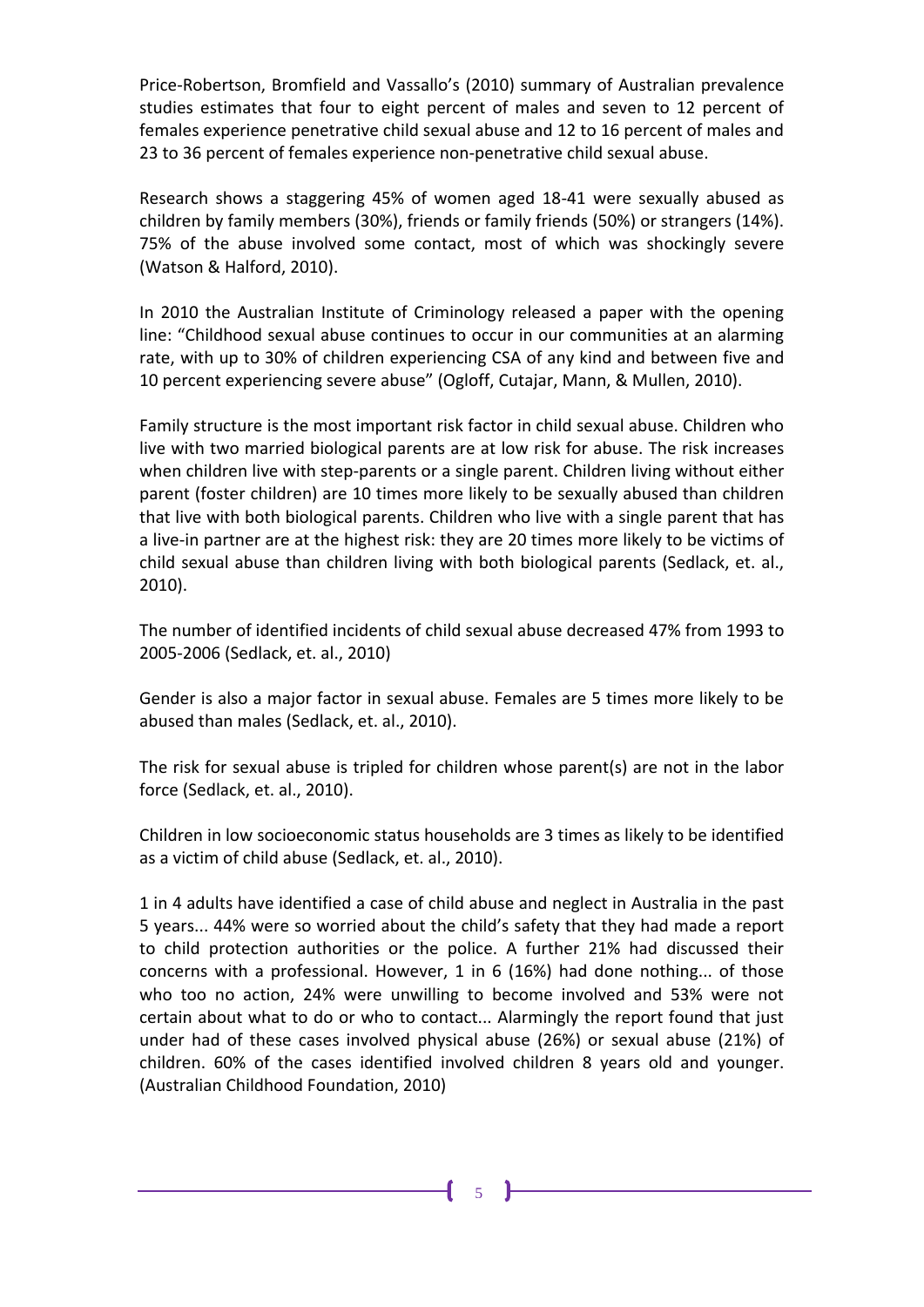In a review of 38 independent articles corresponding to 39 prevalence studies, Pereda et al (2009) found that the most frequently reported prevalence rate of child sexual assault for men is below 10%, while for women the most frequent rate is between 10 and 20%. In almost 30% of studies reviewed, however, the prevalence rate for females was approximately 30% (Pereda et al., 2009).

Based on a review of research conducted on child abuse between 2000 and June 2008, researchers estimate that… between 5 and 10% of girls and up to 5% of boys are exposed to penetrative sexual abuse, and up to three times this number are exposed to any type of sexual abuse. (Gilbert, Spatz-Widom, Browne, Fergusson, Webb & Janson, 2009)

In Queensland during 2007-2008, 7.9% of notifications to child protection authorities were of concerns around child sexual assault. (Australian Institute of Health and Welfare, 2009)

Number of notifications in Queensland have been steadily decreasing since 2004-05, from 40,829 (2004-05) – 33,612 (2005-06) – 28,511 (2006-07) – 25,003 (2007-08). (Australian Institute of Health and Welfare, 2009)

Data from the Queensland Police Service Annual Statistical Review 2007-2008 show that of all sexual offence matters dealt with, 67% involved victims under the age of 18, 56% under the age of 16 and 46% between the ages of 0-14years. (Queensland Police Service, 2008)

Data from the Queensland Police Service Annual Statistical Review 2007-2008 show that 82% of sexual assault victims under the age of 18 were female (18% male). (Queensland Police Service, 2008)

Queensland Office of the Director of Public Prosecutions handled about 3,000 sexual offence matters in Queensland Superior Courts in the last 3 years. More than half of the sexual matters handled involved children (1,753). (Opposition Press Release "Data on Discontinued Child Abuse cases Missing", 8th July 2008)

The number of child sexual offences handled by the Queensland Office of the Director of Public Prosecutions increased from 555 in 2005-2006 to 612 in 2007- 2008. (Opposition Press Release "Data on Discontinued Child Abuse cases Missing", 8th July 2008)

The period from July to December 2007 saw the total number of sexual offences increase by 3%. This year the clear up rate for sexual offences improved by 2% to 68%. Given the historical nature of many sexual offences this is an excellent result for police. (Qld Minister for Police Press Release "Queensland Crime Rates Continue to Fall", 16th April 2008)

Between 1999 and 2003 the increase among the 0–14 year age group was more than double that of people aged 15 years and more (37% compared with 17%). Rates of

ſ

6 **F**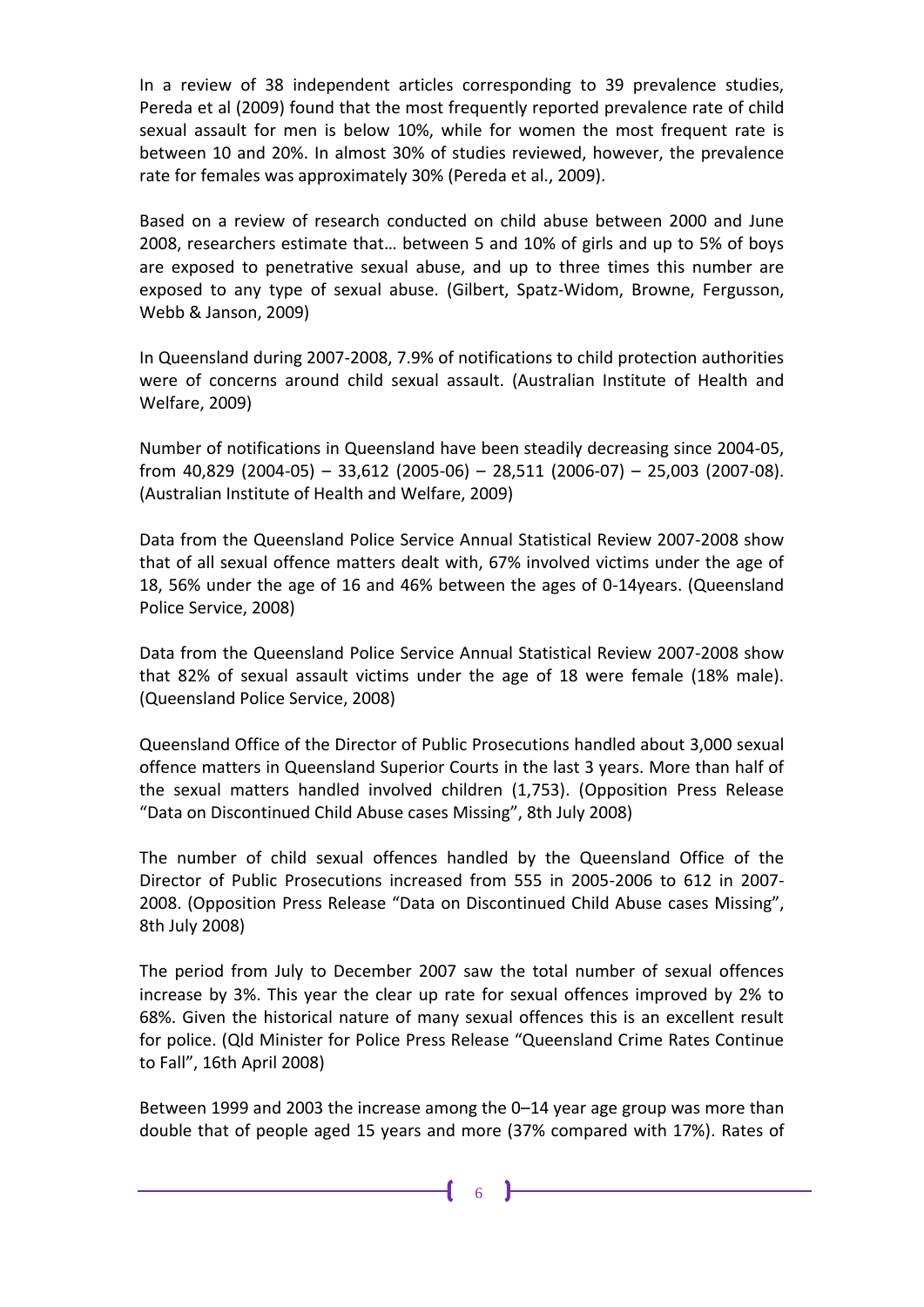sexual assault increased for both males and females aged 0–14 years, but the increase was greater for females (27% compared with 19% for males) (Bricknell, 2008)

The most common age for sexual abuse to begin is age nine. Most sexual abuse is reported by teenagers, but they have usually been victimized for many years before finally reporting the abuse. Most sexual abuse, particularly that involving a continuing relationship or incest, starts before the child reaches puberty (Daugherty, 2007)

A University of Queensland study found that 10.5% of males and 20.6% of females reported non-penetrative child sexual assault before the age of 16 and 7.5% of males and 7.9% of females reported penetrative child sexual assault before the age of 16. (Mamun, Lawlor, O'Calloghan, Bor, Williams. & Najman, 2007)

The primary reason that the public is not sufficiently aware of child sexual abuse as a problem is that 73% of child victims do not tell anyone about the abuse for at least a year. 45% of victims do not tell anyone for at least 5 years. Some never disclose (Broman-Fulks et al., 2007).

Adult retrospective studies show that 1 in 4 women and 1 in 6 men were sexually abused before the age of 18 (Dube, S., Anda, R., Whitfield, C., Brown, D., Felitti, V., Dong, M., & Giles, W., 2005; Center for Disease Control and Prevention, 2006;).

13% of calls to the New South Wales Rape Crisis Centre were related to child sexual assault. (Sun Herald, 8th January 2006. p.7)

Of recorded sexual assault crimes… the highest rate of sexual assault was recorded for girls 10-14 years if age at 516 per 100,000 females in that age group. For males, rates were highest for those aged 10-14 (88 per 100,000) and under 10 (70 per 100,000). Males made up 30% of sexual assault victims aged less than 10 years and 15% or less in older age groups. (Australian Institute of Criminology, 2006)

Over three years to the middle of 2004 suspected child abuse in Qld increased 26.9%. Investigations revealing abuse increased 74.1%. Children subject to protection orders increased 31.5%. Children placed in out of home care increased 35.5%. Since then demand for services has increased even more. (QCOSS, 2005)

In Australia in the year 2002-2003, there were 198,355 child protection notifications to government authorities. Of these, there were 40 416 substantiated cases involving 30 953 children. In Queensland in 2002-03 there were 31 068 notifications of child abuse and neglect to State authorities, involving 22 027 children. Of these, there were 12 203 substantiated cases involving 9032 children. (Australian Institute of Health and Welfare, 2004)

Child abuse and neglect reports are on the rise. For the 2002-2003 year, there were 198,000 notifications, which amounts to one report for every 25 children in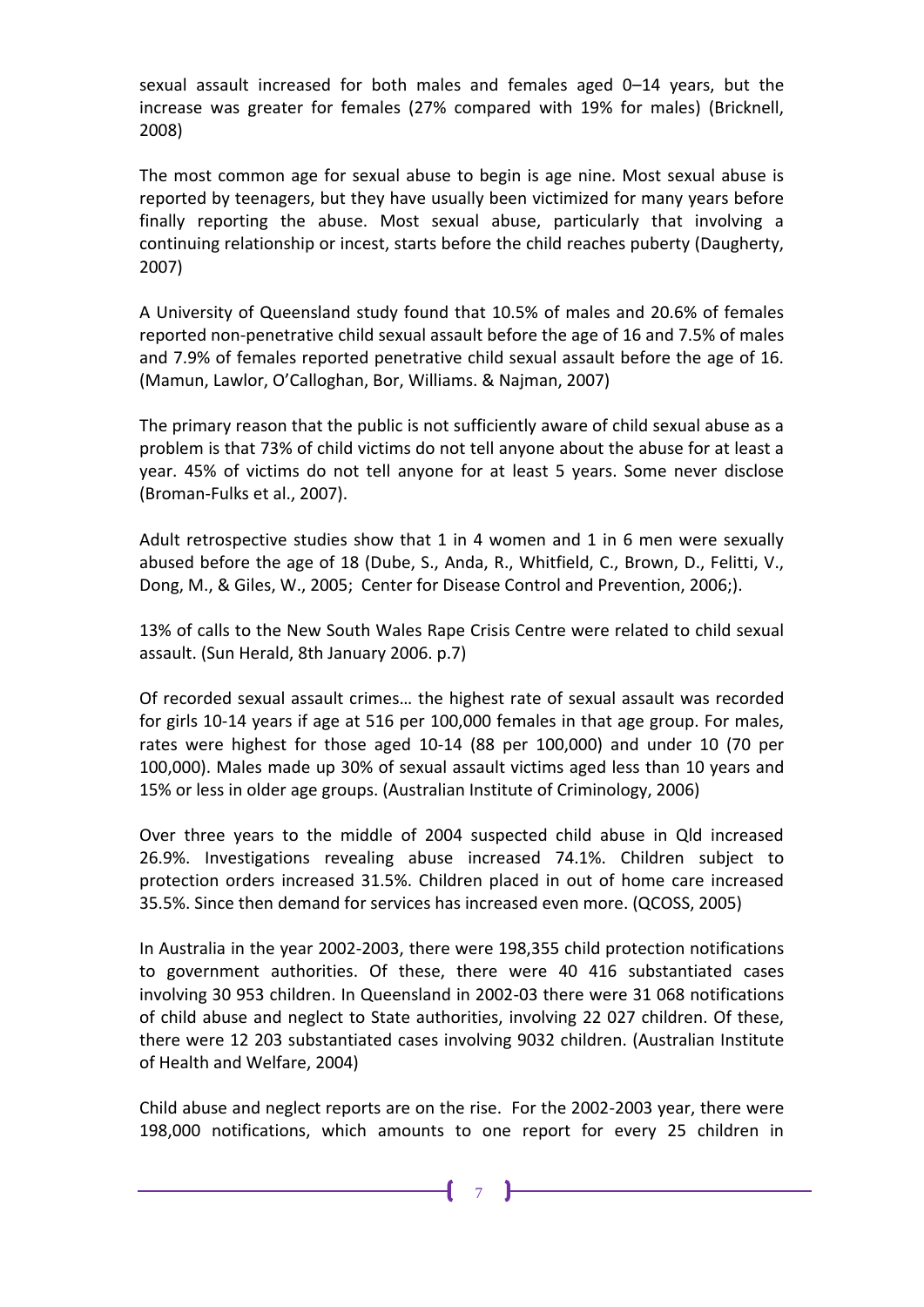Australia, and one report of child abuse and neglect every two minutes. Even more alarming is the substantiation figure, which indicates that one child was confirmed by child protection services as having been harmed every 13 minutes – 40,000 children for the one year period. Of these, 10% are sexual assault. (Australian Institute of Health and Welfare 2004) That means that one child every 2 hours is the substantiated victim of child sexual assault in Australia. Add to this that most cases of child sexual assault are not reported.

Salter (2003) cites research that found non-incest offenders offended against an average of 150 victims with incest offenders offending against an average of 20 victims. Salter also stated in her research with sex offenders most offenders had been charged or convicted with offences against 1-3 victims, but that they admitted in interviews with her to roughly 10 to 12.5 victims.

A national survey in the US conducted through researchers in South Carolina found that more females (74%) than males (46.5%) disclosed having been sexually abused. The study showed that the gender of the adolescent is related to disclosure of sexual abuse, with girls more likely to do so. The authors reiterated previous findings that males might fear being thought of as gay if the abuser were male. Also, society tells males that they are powerful creatures and that it is all right for them to engage in any sexual relationship with females. (Hanson, Kievit, Saunders, Smith, Kilpatrick, Resnick & Ruggiero, 2003)

In one study of male victims of sexual abuse, the average age at the first time of abuse was 8 years, 4 months (Dorais, 2002)

In Queensland in 2000-01, there were 12,675 child protection notifications involving 22,069 children. This indicates the rate at which children aged 0-16 years were the subject of a child protection notification in 2000-01 in Queensland to be 18.8 per thousand. The National average for such notifications is 19.5 per thousand. The substantiation rate for 2000-01 in Qld was 68% representing the highest in the country while NSW at 37.7% recorded the lowest. The average rate of substantiation across the country was 38-48%. (QCOSS, 2002)

The median age for reported abuse is 9 years old: 0-3 y/o: 10% of victims; 4-7 y/o: 28.4% of victims; 8-11 y/o: 25% of victims; 12 and older: 35.9% of victims (Putnam, 2003)

Police reports in WA say that, in 2000, the rate of reports to police of sexual assault of Indigenous girls was approximately double that of non-Indigenous girls. However, only 10% to 15% of sexual assaults are reported to police and this reporting rate is lower in Indigenous communities (Gordon, Hallahan & Henry 2002).

The Director General of the Department of Community Services, Carmel Niland, admitted that only half the reported cases of child abuse in NSW were investigated by the government welfare agency responsible. In 2001, DOCS took 140,806 telephone reports of suspected child abuse (up sevenfold from 20,000 at the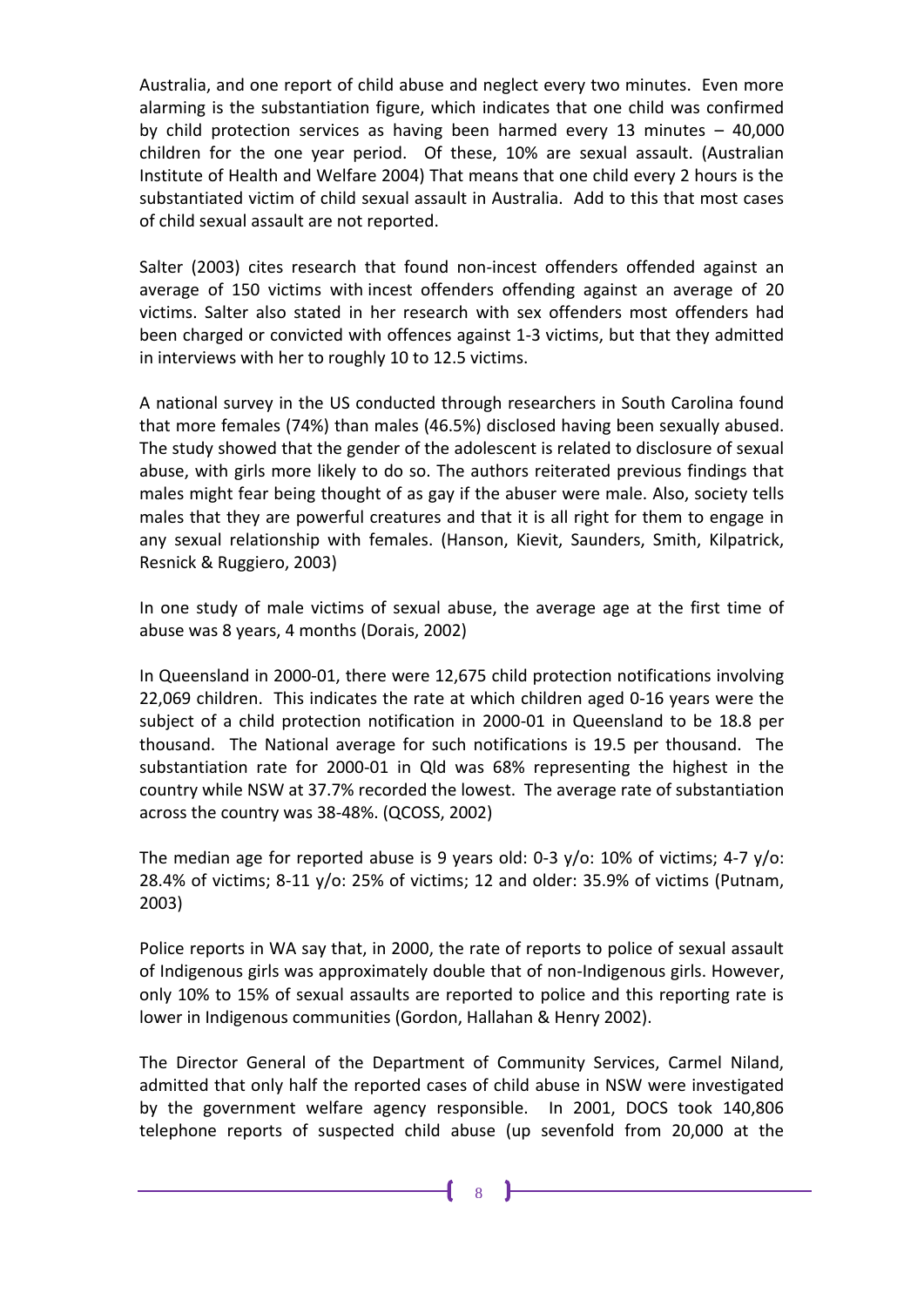beginning of the 1990's). Of the 21 child abuse and neglect deaths in NSW in 2001, 13 of the victims were known to DOCS and eight were current clients. (Australian newspaper May 21, 2002 Pg 3)

A three year study by Family Planning Queensland and Queensland University of Technology found that 55.5% of respondents had an unwanted sexual experience before the age of 16 and nearly half had experienced some form of sexual abuse as a child and as an adult. (Courier Mail, 22nd April 2001, p. 35).

In spite of the high non-disclosure rates and the difficulty in substantiating abuse, during 2000-01, a total of 3794 cases of sexual abuse against children were substantiated. (Australian Institute of Health and Welfare, 2002)

At 30 June 2001 there were 4.2 children per 1,000 on care and protection orders and 3.9 per 1,000 in out-of home care. (Australian Institute of Health and Welfare, 2002) Age of victim: 0-8 (24.6%); 9-12 (36.6%); 13-16 (39.0%) (Smallbone & Wortley, 2000) 169 child sex offenders who admitted having committed at least one sexual offence against a child later disclosed offences concerning 1010 children (748 boys and 262 girls) of which only 393 (38.9%) were reported to have been associated with official convictions. (Smallbone & Wortley, 2000)

Research has estimated that between 7 and 45 per cent of females and between 3 and 19 per cent of males have been victims of sexual abuse during their childhood. (Queensland Crime Commission, 2000)

Girls and boys of all ages are sexually abused and victims are sometimes toddlers, young children and even babies. (NSW Child Protection Council, 2000)

It is estimated that 1 in 4 girls and between 1 in 7 and 1 in 12 boys are victims of sexual abuse. (James, 2000)

During the 1990's, Australian courts dealt with nearly 450 individual child sexual assaults by priests. (Eros Foundation, 2000)

The age profile sexual assault victims varied with the nature of the crime. Juveniles were the large majority of the victims of forcible fondling (84%), forcible sodomy (79%) and sexual assault with an object (75%). In contrast juveniles were the victims in less than half (46%) of forcible rapes. In each sexual assault category except forcible rape, children below the age of 12 were about half of all victims. (Bureau of Justice Statistics, 2000)

The Robertson Report (1999) says that 88% of rapes in Indigenous communities go unreported. So, although there are proportionately more reported sexual assaults of Indigenous girls than non-Indigenous girls, a lower proportion is reported.

There are about 14,000 preferential paedophiles in Australia. (Smith and Chapman, 1999)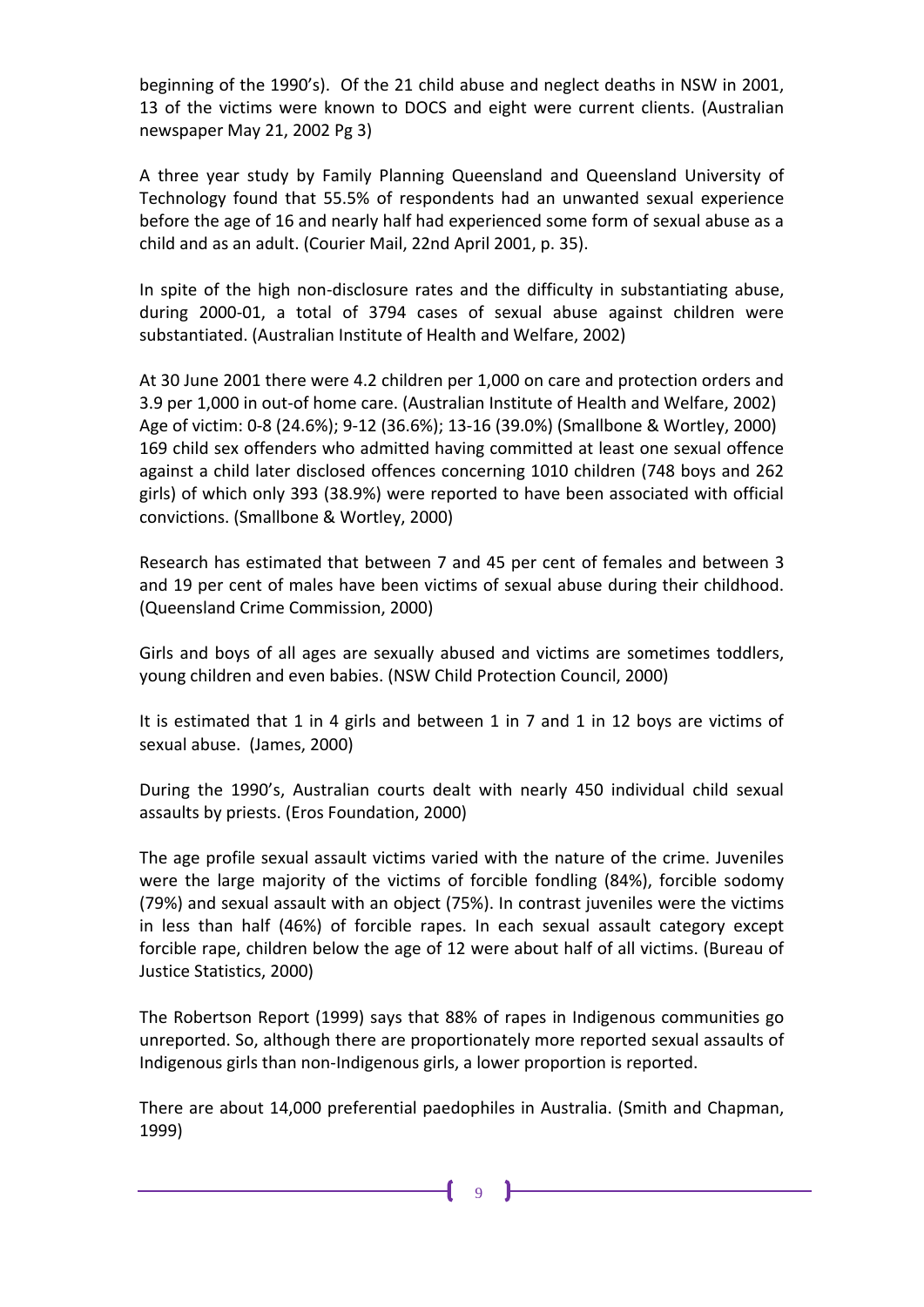On average, approximately 6,500 sexual offences were reported to the Queensland Police Service annually between the years of 1996 and 1998. The majority of reported offences were committed against children younger than 16 years of age (58%). Most of the offenders were male (71%) and most were known to their victim in some way (60%); many were identified as relatives (26%). (Queensland Criminal Justice Commission, 1999)

A 1996 Australian Bureau of Statistics study found that one in four women and one in seven men experiences some form of sexual abuse, not limited to family members, by the time they are adults. A 1999 survey found that only 38 per cent of those who experienced sexual assault reported it, mainly because they were too young, wished to protect the offender, or worried they would not be believed.

Extrapolating ABS population statistics in combination with universally accepted CSA prevalence figures, it is estimated that more than 150,000 children under the age of 17 years in Queensland have been sexually abused and an estimated 420,000 Queenslander's over the age of 18 are survivors of sexual abuse. (Queensland Children's Commission, 1997)

There are an estimated 300 hard core paedophiles in Queensland. Each one of those may have sexually abused up to 150 children in their lifetime. Consequently, an estimated 45,000 Queensland children are expected to have been abused by this group. (Queensland Children's Commission, 1997)

Girls were two to three times more likely to be abused than boys. (Johnston & Saenz, 1997)

45 per cent of females and 19 per cent of males have been the victim of 'non-contact inclusive' child sexual abuse and 39 per cent of females and 13 per cent of males have been the victim of 'non-contact exclusive' child sexual abuse. (Goldman and Padayachi 1997)

20 per cent of women had experienced childhood sexual abuse, with the age of onset of abuse being under the age of 12 years for 71 per cent of these women. (Fleming, 1997)

There is widespread agreement in the literature that child sexual abuse spans all races, economic classes and ethnic groups. (Goldman & Padayachi 1997; Finkelhor, 1993, 1994; Oates, 1990; Peters, Wyatt & Finkelhor, 1986; O'Donnell & Craney, 1982)

During 1996 in Queensland alone, 340 boys and 1009 girls aged between 0-14 years reported sexual abuse. In most cases, the relationship of the offender to the victim was a non-family member known to the victim (Qld 1996 – 499 victims) while (Qld 1996 - 220 victims) were assaulted by a family member know to them. In Qld 1996,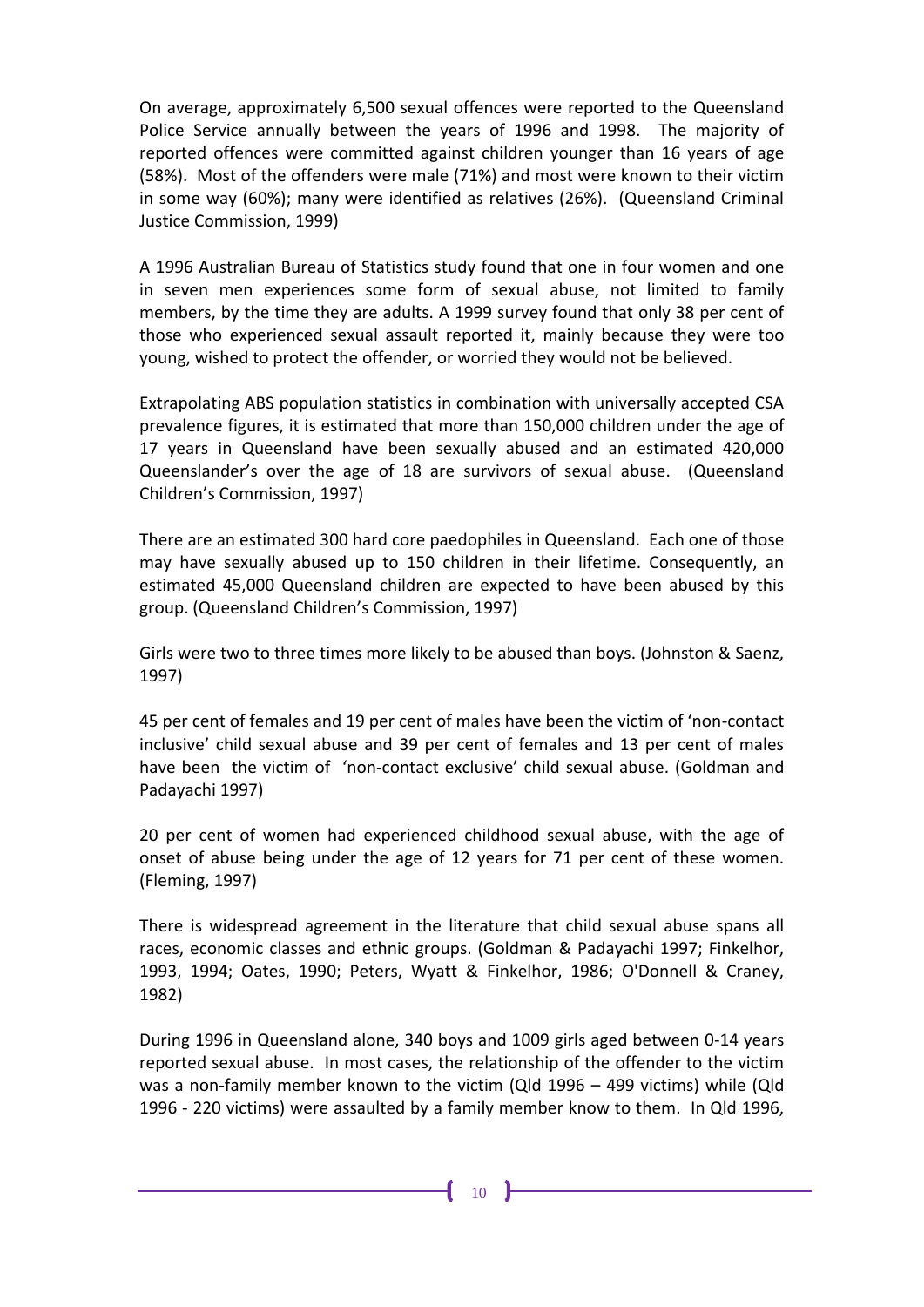of the total 2095 child sexual abuse victims, 94% of all cases took place in private dwellings. (Australian Bureau of Statistics, 24 July 1997)

The most vulnerable ages for children to be exposed to sexual assault appears to be the ages from three to eight years of age, with the majority of onset of abuse happening between these ages (Browne & Lynch, 1994)

Internationally, epidemiological studies estimate prevalence rates of 7 to 36 per cent for females and 3 to 29 per cent for males. (Finkelhor, 1994)

A 1994 survey of 453 pedophiles, revealed they were collectively responsible for the molestation of over 67,000 children. That's an average of 148 children per individual pedophile. (Abel, 1994)

Until the early 1970's child sexual abuse was thought to be rare, and centered among the poor. Experts now agree that child sexual abuse has always occurred and still exists in all socio-economic groups. (The National Resource Center on Child Sexual Abuse, 1994).

One in three girls and one in six boys will be sexually abused in some way before the age of 18 years. (Australian Institute of Criminology, 1993)

Victimization occurs before age eight in over 20 percent of the cases. Another study found 24 percent of female child sexual abuse survivors were first abused at age five or younger. (Boyer & Fine, 1992)

Average age: 8.47 years (65% 10 years of age or younger) (Lang, Rouget & van Santen, 1988

Children are most vulnerable between ages eight-12. The average age for first abuse is 9.9 years for boys and 9.6 years for girls (Finkelhor, 1986)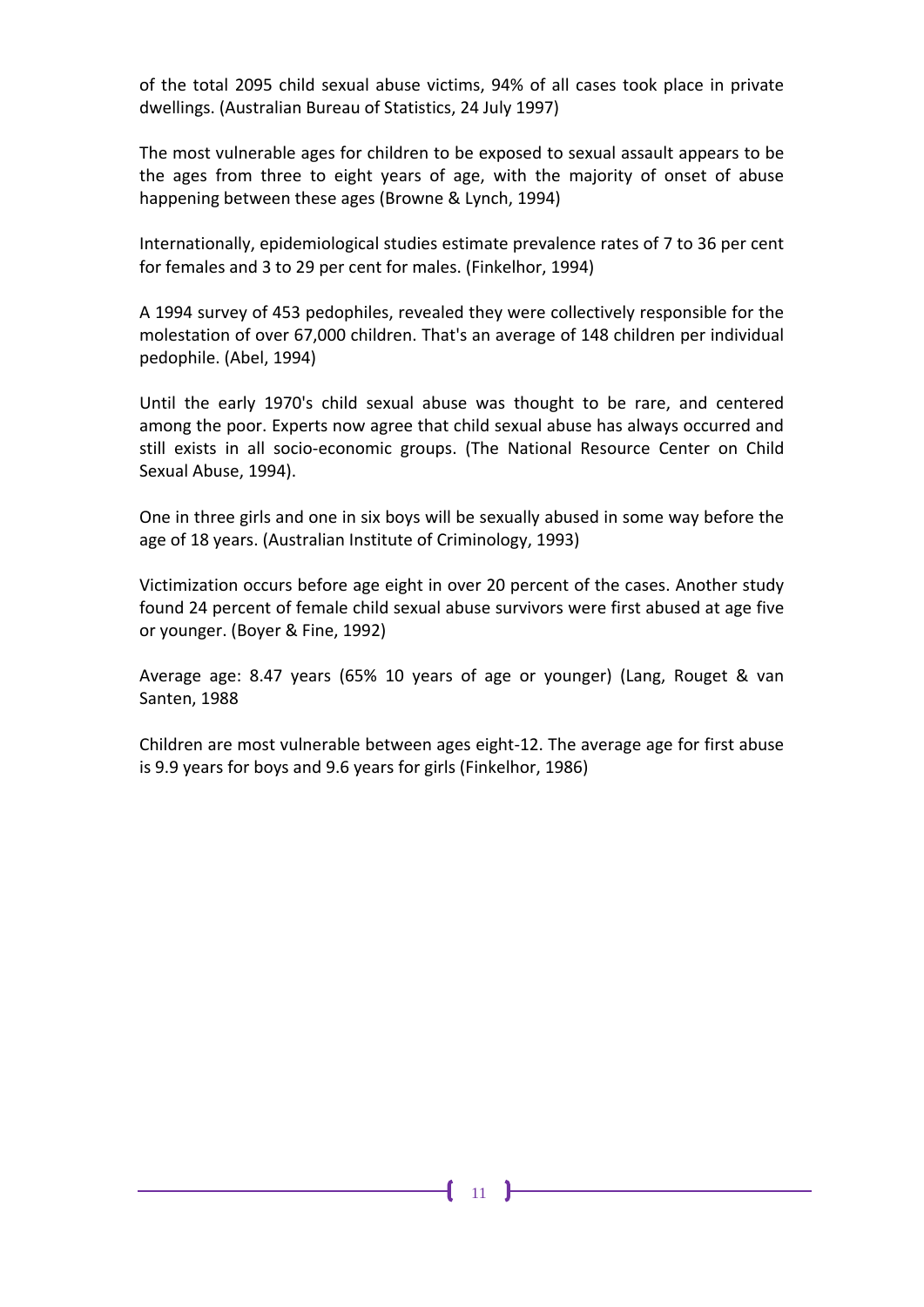

<span id="page-15-0"></span>The strategies employed by offenders to gain the compliance of children more often involve giving gifts, lavishing attention and attempting to form emotional bonds than making threats or engaging in physical coercion. Many sexual encounters with children were preceded by some form of non-sexual physical contact. (Smallbone & Wortley, 2000)

Because the offender is often a person well known and trusted to the child and their family, they usually can easily arrange to be alone with the child - therefore the abuse is commonly repeated. This abuse rarely involves violence because instead of force, these offenders use promises, threats and bribes to take advantage of their trusted relationship with the child's family and the subsequent powerlessness of the child. In some cases, this can go on for years. (NSW Child Protection Council, 2000)

81% of child sexual abuse incidents for all ages occur in one-perpetrator/one-child circumstances. 6-11 year old children are most likely (23%) to be abused in multivictim circumstances (Snyder, 2000).

Most sexual abuse of children occurs in a residence, typically that of the victim or perpetrator. 84% of sexual victimization of children under age 12 occurs in a residence. Even older children are most likely to be assaulted in a residence. 71% of sexual assaults on children age 12-17 occur in a residence (Snyder, 2000).

Sexual assaults on children are most likely to occur at 8 a.m., noon and 3-4 p.m. For older children, ages 12-17, there is also a peak in assaults in the late evening hours (Snyder, 2000).

1 in 7 incidents of sexual assault perpetrated by juveniles occur on school days in the after-school hours between 3 and 7 p.m., with a peak from 3 – 4 pm (Snyder, 2000).

Children who have experienced child sex abuse are also more likely have experienced some other type of abuse. (Fergusson, Horwood & Lynskey, 1997; Mullen, Martin, Anderson, Romans & Herbison, 1996)

Children rarely lie about or imagine sexual assault. In 98% of cases their statements are found to be true. (Dympna House, 1990)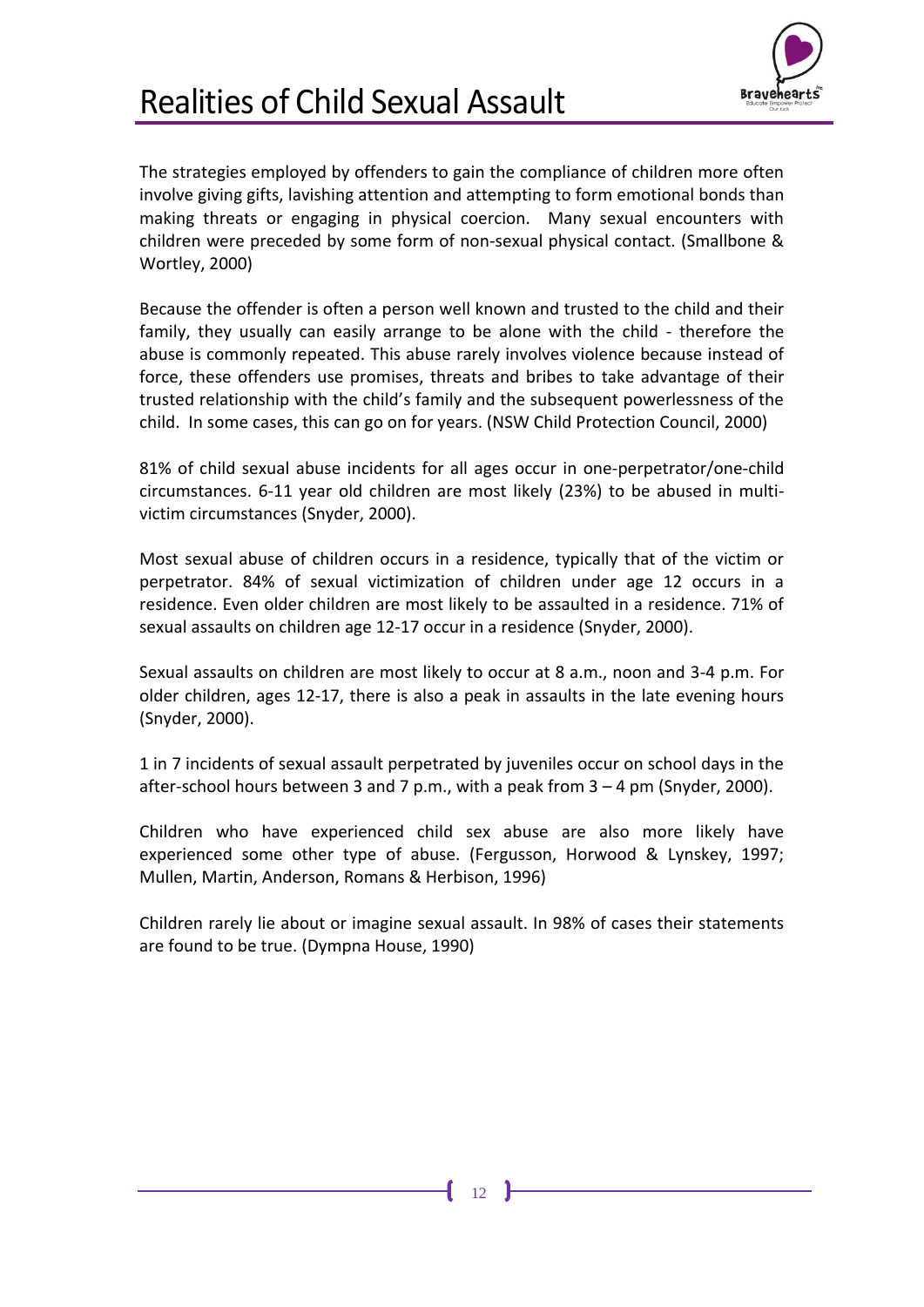

### <span id="page-16-0"></span>Disclosure Issues

Research with young victims of child sexual assault has shown that the most common reasons given for delaying disclosure include fear of not being believed and feelings of shame and self-blame. Other reasons include fear of upsetting family members, and wanting to protect the offender (McElvaney, Greene, & Hogan, 2014).

U.S. data suggests that 95-97% of child sexual assault occurrences are "below the surface" and that at least 95% are not reported to authorities (Martin & Silverstone, 2013).

A review of 13 studies with adult survivors of child sexual assault showed that just 5- 13% of cases were reported to police (London, Bruck, Wright & Ceci, 2008).

Males are less likely than females to disclose and take longer to do so - 45% of men and 25% of women took more than 20 years to disclose about child sexual assault (O'Leary & Barber, 2008)

One in three people in NSW suspect a child they know has been abused but 43% of those did not report the abuse to authorities. (Department of Community Services, 2006)

One third of people surveyed felt they only had a minor role to play in protecting children (Department of Community Services, 2006)

78% of people surveyed had some hesitation about whether they would be able to identify abuse of neglect if they came across it. (Department of Community Services, 2006)

Approximately 60-70% of adult survivors did not disclose their abuse as children (London, Bruck, Ceci & Shuman, 2005).

Estimates suggests that between 30-80% of child sexual assault victims do not disclose before adulthood (Alaggia, 2005).

The disclosure of child sexual assault and the response of the individual being disclosed to have a stronger relationship to long-term effects of abuse than does the characteristics of the abuse itself. In particular, a positive reaction from a partner was found to be related to better outcomes (Jonzon & Lindblad, 2005).

Although there are many similarities between males and females in reasons for not disclosing experience of child sexual assault, Alaggia (2005) found some differences in a qualitative study of disclosure. For women, confusion about guilt and responsibility, and fears of being blamed or not being believed were key factors. Men were more focused than women on issues relating to sex and gender; such as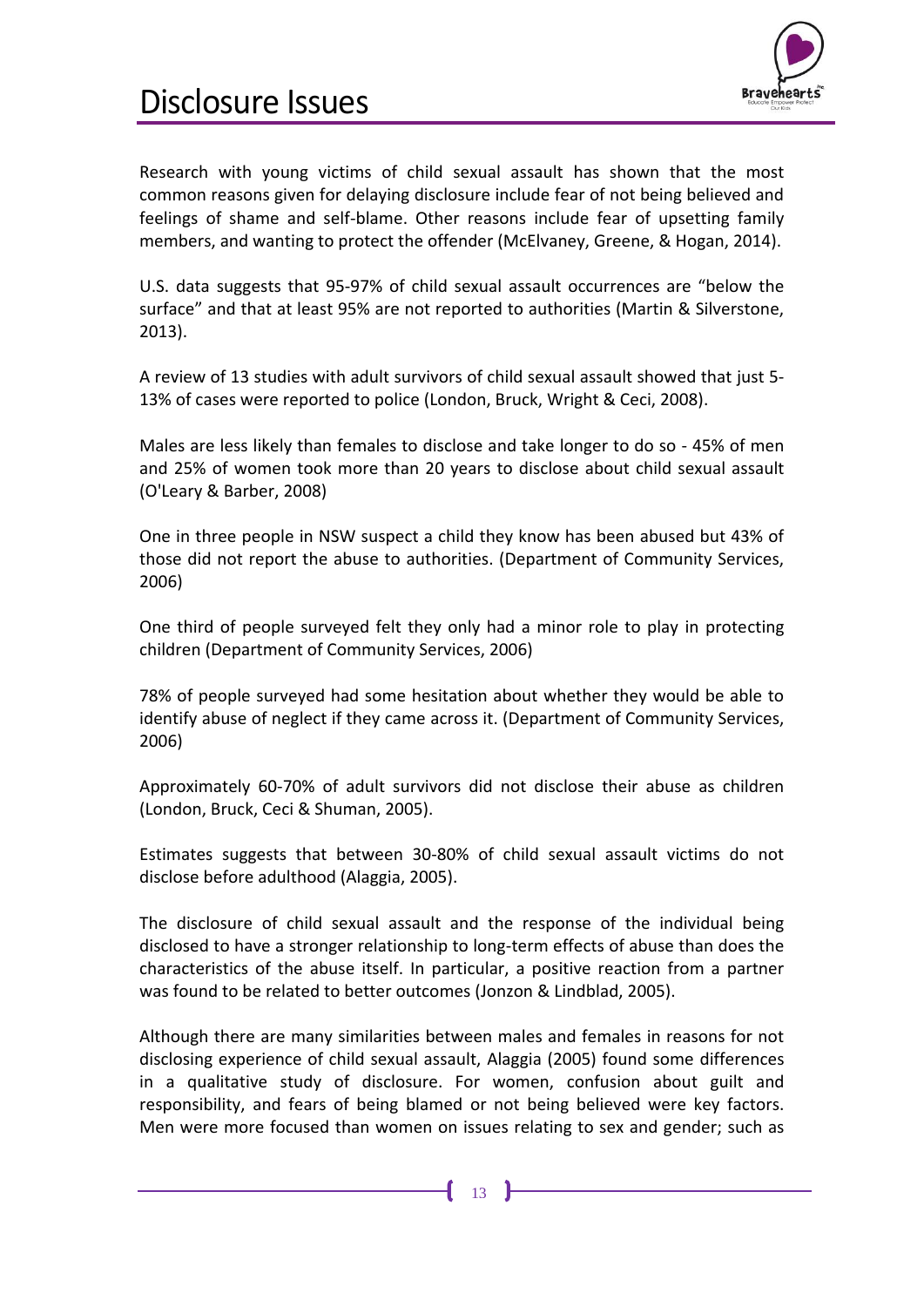fear of being seen as homosexual, of becoming an abuser, and a belief that boys are rarely victims of sexual assault (Alaggia, 2005).

28% disclose sexual assault to the authorities. (Queensland Crime and Misconduct Commission, 2003)

A total of 17% of disclosures of sexual assault result in a conviction. (Queensland Crime and Misconduct Commission, 2003)

One in five parents who were aware that their child had been sexually abused did not report the abuse. (Smallbone & Wortley, 2000)

Project Axis sought information from 66 non-government schools about their policies for dealing with suspected child sexual abuse - only six had a specific policy in place. Of the 51 community groups contacted only three had established any policy for handling suspicions or disclosures of child sexual abuse. (Queensland Crime Commission and Queensland Police Service, 2000)

About half of the victims of child sexual abuse never report the abuse to another person and many do not disclose until they reach adulthood. (Queensland Crime Commission & Queensland Police Service, 2000)

A 1998 study involving 400 clients of Family Planning Qld, found 55% of all the women in the sample had experienced childhood sexual abuse before the age of 16. Only 36% of those who had experienced abuse had ever told anyone of those events prior to their disclosure during the study interview. Only 8 victims (3.5% all victims) had taken legal action against their offenders and only five were aware of the outcome of those actions (two offenders were convicted, two had no further action taken and one resulted in a criminal record only.) (Queensland Criminal Justice Commission, 1999)

In 98% of all child abuse cases reported to officials, children's statements were found to be true. (NSW Child Protection Council, cited in Dympna House 1998)

Two studies cited by ICAC (Independent Commission Against Corruption NSW), suggest respectively that only 2% of familial and only 6% of extra-familial child sexual abuse were ever reported to police, and that only 10% of all child sexual abuse are notified (Woods, 1997b)

Case History: Brisbane Court and Hansard reporter Clarence Henry Osborne who gassed himself in his car on September 12, 1979, was found to have committed sexual assaults against 2,500 under age boys – not one of them had reported him to the police. (Queensland Children's Commission, 1997)

For every child who does report to authorities, three to five cases are not being reported. (Finkelhor, 1991)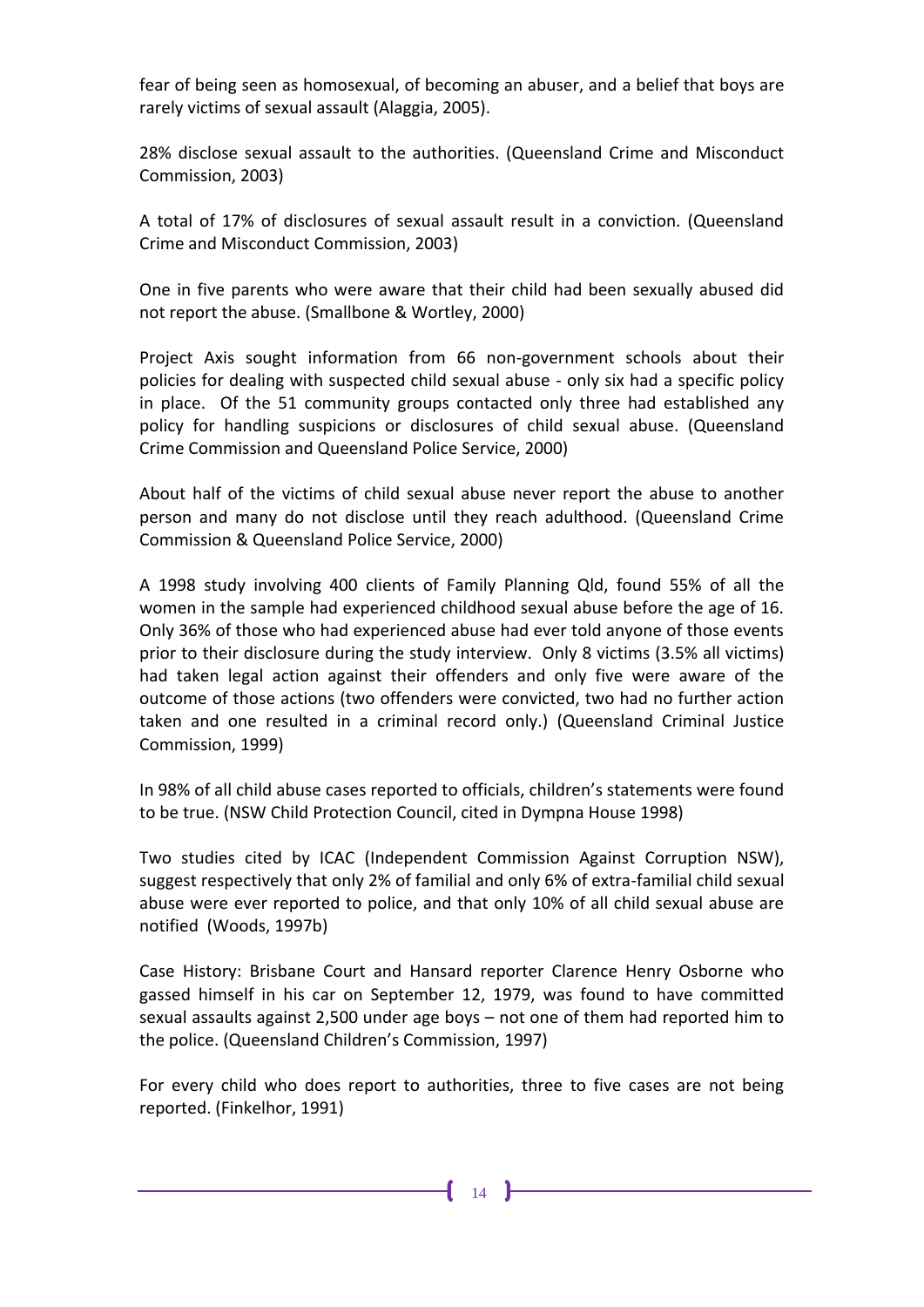Across all studies it is clear that only about half of the young victims disclosed the abuse to anyone. (Finkelhor, 1991)

Acceptance and validation are crucial to the psychological survival of the victim" (p 179). Disclosure to family, friends, and the justice system can often exacerbate the effects of abuse. Too frequently, disbelief and blame result in secondary assault to the child and compound the already negative effects of the original abuse. (Summit, 1983)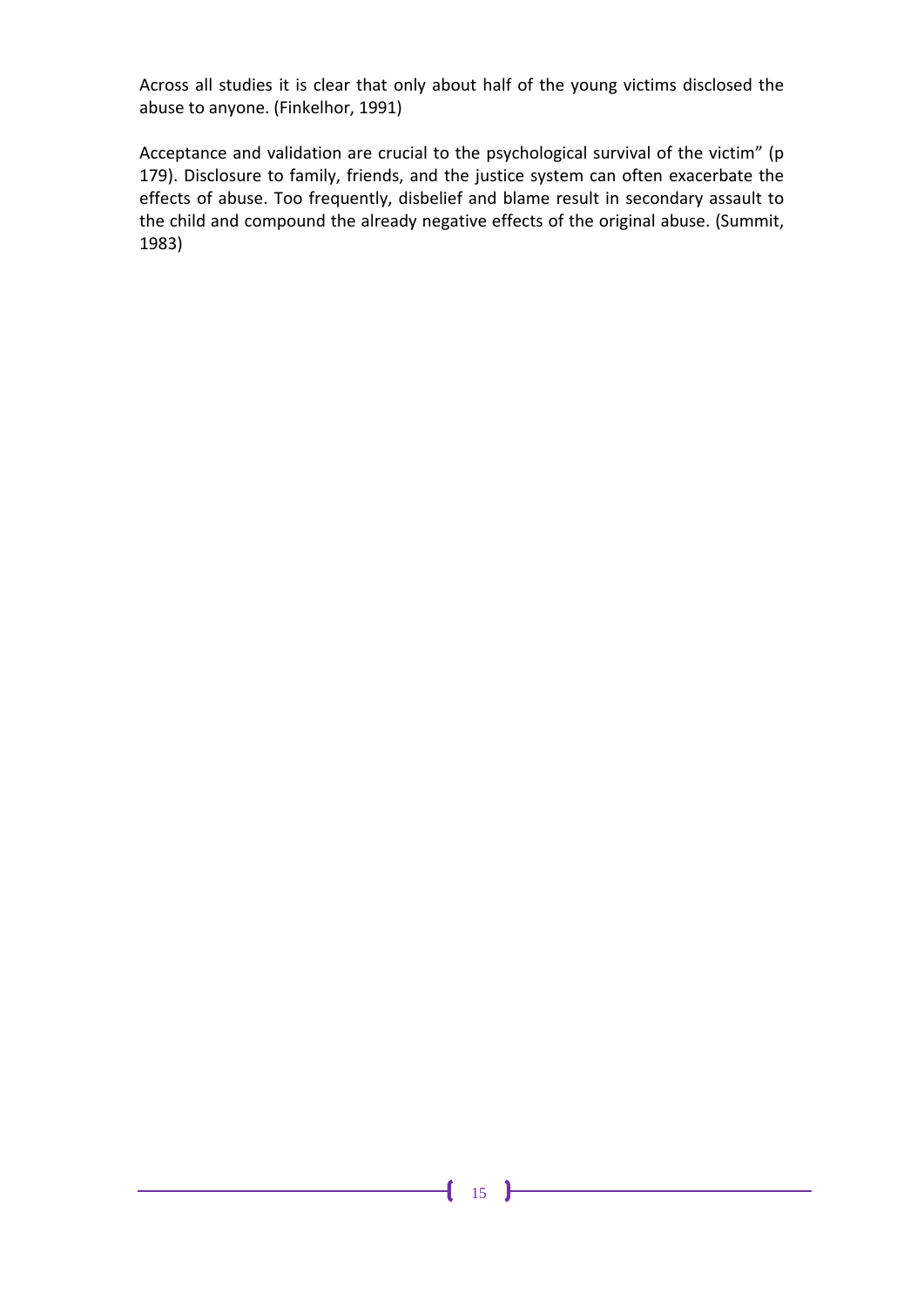

<span id="page-19-0"></span>The Personal Safety Survey showed that nearly 1.3 million Australian women and men reported an experience of sexual abuse before the age of 15. Young people's experiences of sexual abuse and sexual assault involves perpetration by those in positions of authority (e.g., clergy), guardianship (including family members) and care (e.g., sports coach, foster parent), as well as in relationship contexts and peerto-peer social contexts. However, it is difficult to develop a robust statistical picture about the extent of sexual abuse and sexual assault this cohort experiences due to the limited research in this area, given ethical considerations (e.g., a young person's capacity to leave an abusive environment if a disclosure is made) and differences in methodology. (ABS, cited in Tarczon & Quadara, 2012).

Both males and females reported experiencing sexual abuse as a child by someone known to them. However, during their life course women were more likely to have reported being sexually abused by family members:

- Fathers, step-fathers and other male relatives (including siblings) made up more than half (51.6%) of perpetrators for females, and approximately one-fifth (21.4%) of perpetrators against males.
- Similar proportions of females and males were sexually abused by a family friend (16.5% and 15.6%, respectively) or an acquaintance/neighbour (15.4% and 16.2%, respectively).
- However, nearly 1 in 5 males under the age of 15 were sexually abused by a stranger (18.3%), compared to less than 1 in 10 females aged under 15 years (8.6%). (ABS, cited in Tarczon & Quadara, 2012).

Almost 1 million women (956,600, or 12%) reported having experienced sexual abuse before the age of 15. More than 90% of victims knew the perpetrator. Of male respondents, 337,400 reported experiencing sexual abuse before the age of 15. Again, more than 80% of male victims knew the perpetrator. (ABS, cited in Tarczon & Quadara, 2012).

Results indicated that up to 20% of a conservative estimate of 320,000 suspected UK Paedophiles were women (Lucy Faithfull Foundation, UK cited in NZ Herald, 5th October 2009)

The latest British Government figures, published six months ago, showed that 56 female child sex abusers were in custody, with 49 sentenced and 7 on remand (Lucy Faithfull Foundation, UK cited in NZ Herald, 5th October 2009)

Officially, fewer than 2% of people on the sex offenders register are women, although experts say they expect to see the proportion increase as public awareness of female paedophiles grows (Lucy Faithfull Foundation, UK cited in NZ Herald, 5th October 2009)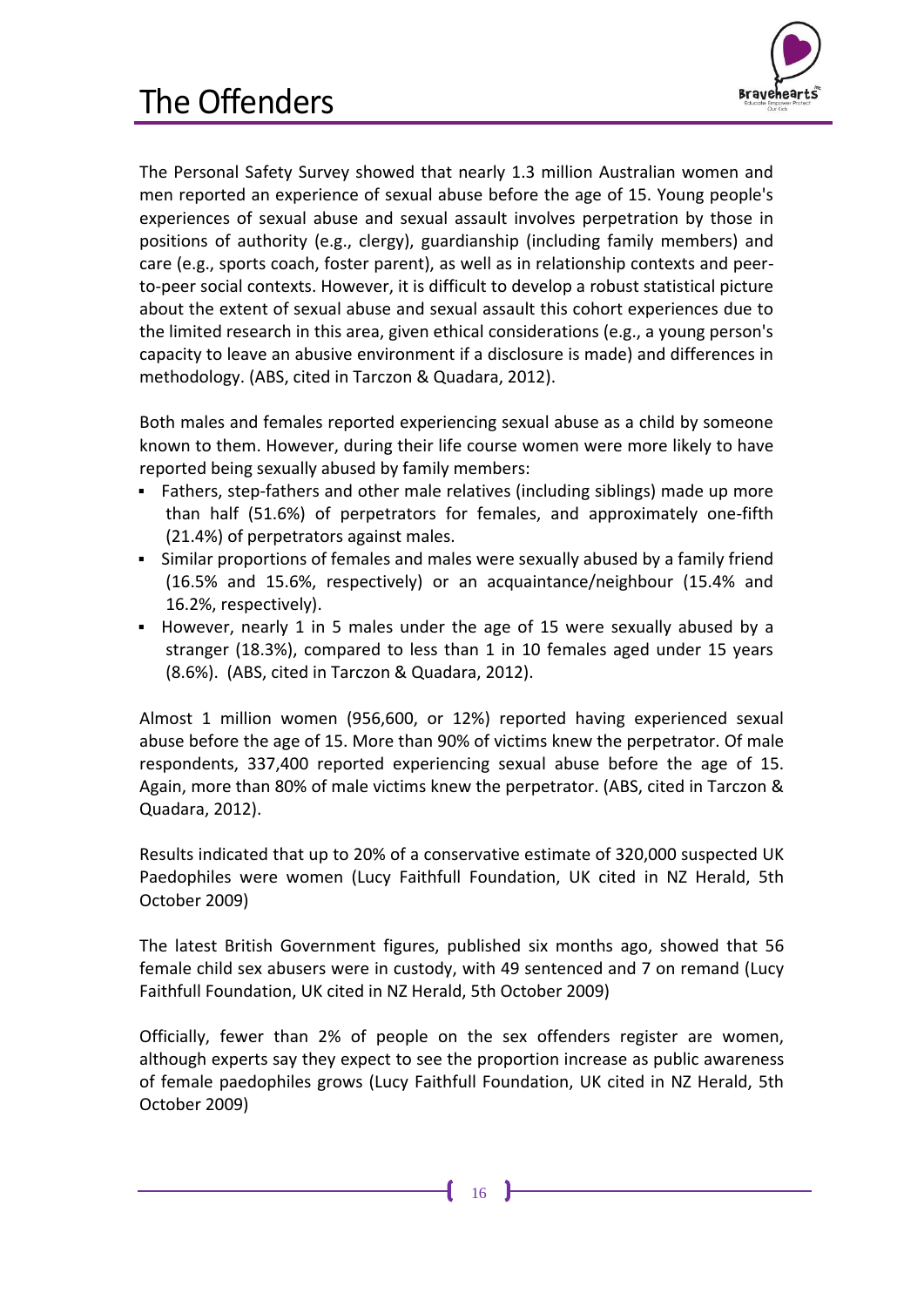Craissati, McClurg & Browne (2002) reported that in a review of North American studies on proportion of child sexual abusers who were themselves sexually victimised as children, there was an overall rate of 28% (ranging from between 0%- 67%). (cited in Choo, 2009)

Peter (2009) found that 10.7% of child sexual assault matters were perpetrated by a female.

Craissati, McClurg & Browne (2002) in a study of 178 sex offenders (using psychometric tests) found that 46% indicated sexual victimisation in childhood and a further 36% reported histories of physical abuse or emotional neglect. (cited in Choo, 2009)

A range of factors has been found to interact with childhood experiences of sexual victimisation and to differentially impact a child's likelihood of later becoming a perpetrator. Factors that increase this

likelihood include:

- experiencing emotional and physical abuse or neglect as a child (Salter et al. 2003);
- being exposed to family violence (Salter et al. 2003); and
- early exposure to pornography (Simons 2007).

As Simons (2007) states, 'not all victims of sexual or physical abuse become perpetrators, and not all sexual offenders have experienced abuse as children'. Indeed, research shows that the majority of victims of child sexual abuse do not become perpetrators of child sexual abuse later in life.

For the offence of sexual assault 34% of defendants were aged 45 and over. (Australian Bureau of Statistics, 2007)

A 2007 study by Simons found that 30% of offenders claimed to be sexually assaulted as children when asked, but when asked about different 'experiences' the research suggested that around 58% had had experienced an incident of child sexual assault. Simons goes on to argue that many do not disclose because of shame – while of course others may falsify claims to justify their offending.

Men were by far the greatest perpetrators of sexual abuse, responsible for 663 cases compared to only 63 by women, or (8.7%). (Department of Child Safety, 2007)

Research on child sex offenders found, for example:

- a late onset of offending behaviour (37% were aged 31 to 40 years);
- a low incidence of chronic sexual offending (less than one-quarter had previous convictions for sexual offences);
- a high incidence of previous non-sexual offending (approximately 60% had convictions for non-sexual offences);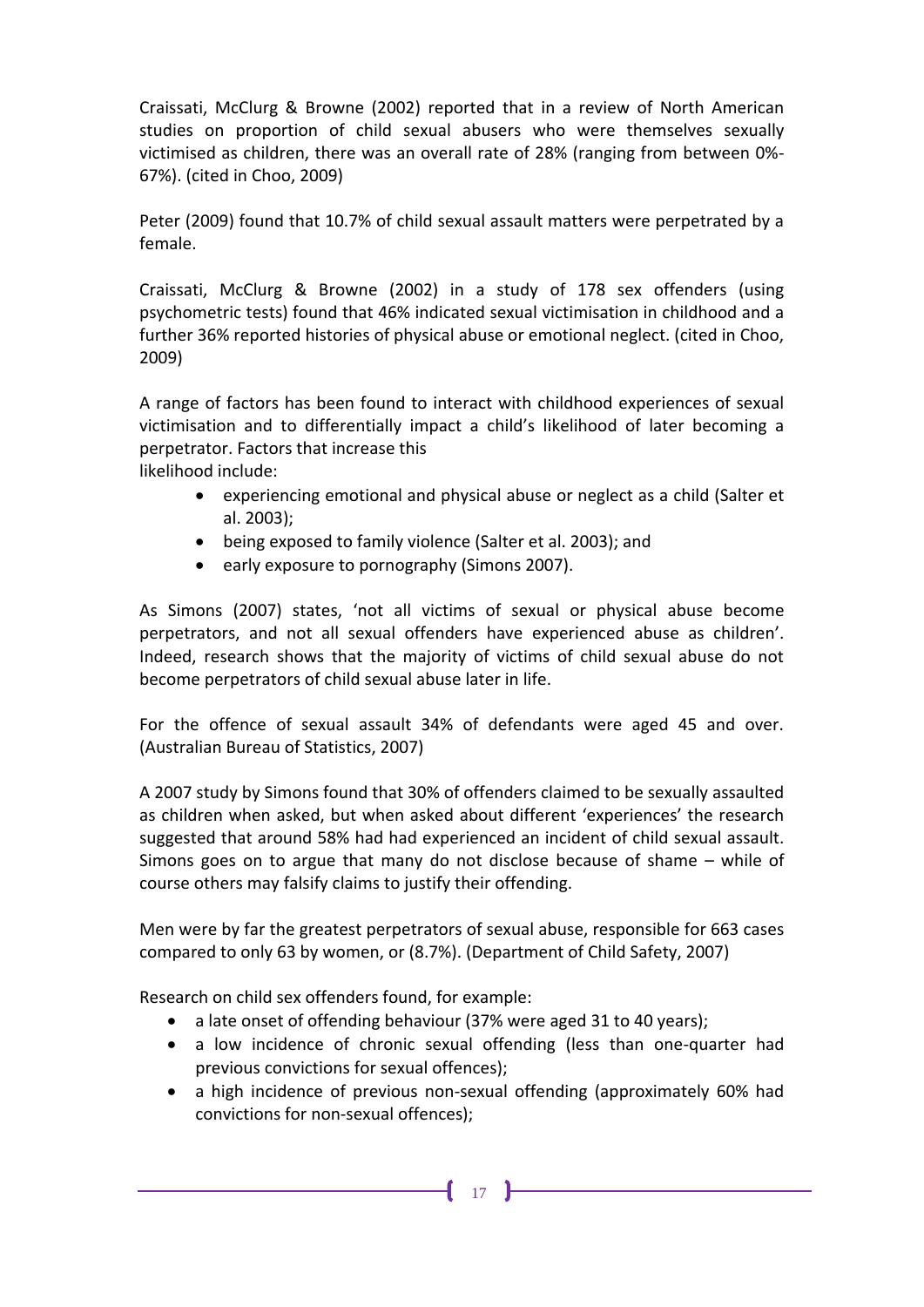- a low incidence of stranger abuse (94% abused their own child or a child they already knew);
- a low incidence of networking among offenders (only about 8% had talked to other offenders);
- a low incidence of child pornography use (approximately 10% had used child pornography); and
- a low incidence of paraphilic interests (very small proportions could have been diagnosed with other sexually deviant interests such as voyeurism or sexual sadism) (Smallbone and Wortley, 2000; Wortley and Smallbone 2006).

Female sex offenders are responsible for 6% of all reported cases of sexual abuse against children (Child Wise study) (The Australian newspaper,  $7<sup>th</sup>$  March 2006)

European researchers (COPINE)… also found that 78% of offenders charged with downloading or possessing abusive images had abused children prior to, or soon after viewing images. On average, each offender had abused up to 30 different children. (Personal correspondence with Briggs 5<sup>th</sup> January 2006)

According to the Australian Bureau of Statistics' (2005) Personal Safety Survey of all those who reported having been victimised sexually before the age of 15 years:

- 11.1 percent were victimised by a stranger. More commonly, child sexual abuse was perpetrated by a male relative (other than the victim's father or stepfather; 30.2%), a family friend (16.3%), an acquaintance or neighbour (15.6%), another known person (15.3%), or the father or stepfather (13.5%)
- Small proportions of victims were sexually abused by a female relative (other than the mother or stepmother; 0.9%) or by their mother or stepmother (0.8%)
- Female victims were most likely to have been abused by another male relative (35.1%), followed by their father or stepfather (16.5%), a family friend (also 16.5%), an acquaintance or neighbour (15.4%), another known person (11%) or a stranger (8.6%). Very small proportions were sexually abused by another female relative (1%) or their mother or stepmother (0.6%)
- Male victims were most likely to be sexually abused by another known person (27.3%),followed by a stranger (18.3%), another male relative (16.4%), an acquaintance or neighbour (16.2%), or a family friend (15.6%). Small proportions were sexually abused by their father or stepfather (5%)

3.9% of offenders were female (McClosky & Raphael, 2005)

Most children know the perpetrator with studies estimating between 10-30% of offenders were strangers (National Child Protection Clearinghouse, 2005)

Non-biological family members (stepfather or mother's defacto) are disproportionately represented as sex offenders. For example, Russell (1989) reported that girls living with stepfathers were at a markedly increased risk: 17% had been sexually abused compared with 2.3% of girls living with biological fathers (National Child Protection Clearinghouse, 2005)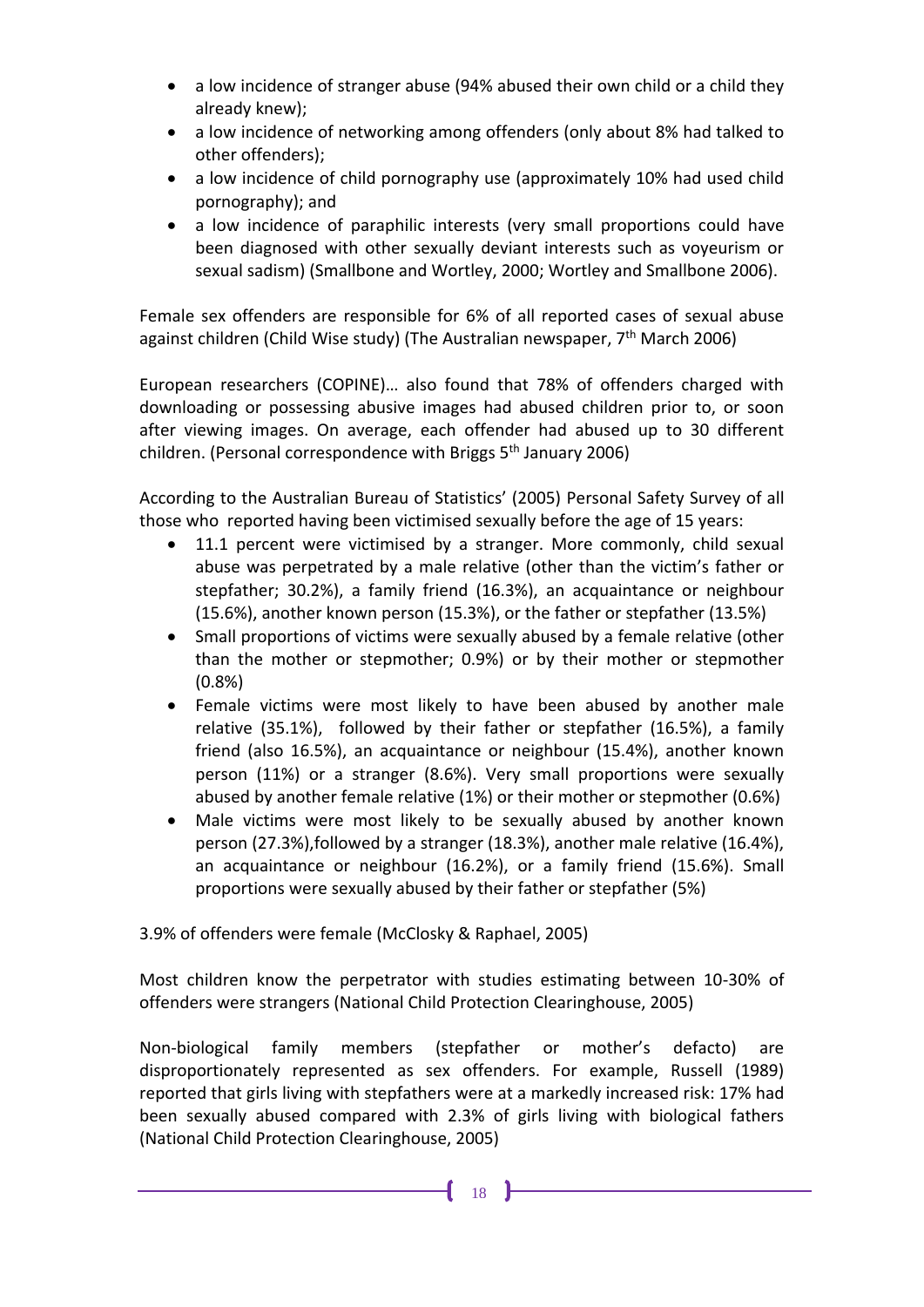Sullivan and Beech's (2004) study of professional perpetrators (n=41) found that 15 percent chose their occupation (eg clergy, teaching, child care) exclusively so they could sexually abuse children and a further 41.5 percent admitted that this was part of their motivation

Salter (2003) cites research that found non-incest offenders offended against an average of 150 victims with incest offenders offending against an average of 20 victims. Salter also stated in her research with sex offenders most offenders had been charged or convicted with offences against 1-3 victims, but that they admitted in interviews with her to roughly 10 to 12.5 victims.

Only about 17% of reported sexual offences result in a conviction, a figure consistent with data from other States and overseas. (Queensland Crime and Misconduct Commission, 2003)

International research suggests that sex offenders are generally older than most other types of offenders. Hanson et al found the mean age of over 9,000 sex offenders to be approximately 36 years. (Hanson, Gordon, Harris, Marques, Murphy, Quinsey & Seto, 2002)

In the United States, 2,000 Catholic priests have been disgraced because of their abusive behaviour, with many facing prosecution in the criminal courts. (Hansard , 2002a)

Prelates who had protected priests or other church workers accused of sexual assault headed at least 111 of the 178 major Catholic dioceses in the United States. (Australian newspaper 14 June 2002)

Across these jurisdictions, about 98 per cent of sex offenders apprehended by police are male. Males between the ages of 20 and 39 are the most likely to be arrested for sex offences. The following pattern emerged for the five jurisdictions:

- in Victoria, males in the 30-34 year age range had the highest rate of arrest for sex offences at 269.5 per 100,000 population the rate for males between 30 and 39 was 596.3 per 100,000 male population;
- in Queensland, males in the 30-39 year age range again had the highest rate of arrest for sex offences, with 169.3 offenders per 100,000 male population;
- in South Australia, males between the ages of 20 and 34 had a rate of arrest for sex offences of 193.6 per 100,000 male population;
- in Western Australia, the highest rate of arrest for sex offending was for males between the ages of 25 and 34,237.8 per 100,000 male population;
- in Tasmania, the highest rate of arrest for sex offending was for males between the ages of 20 and 24,44.5 per 100,000 male population.

An examination of New South Wales Criminal Court Statistics 1997 reveals a similar pattern. Ninety-eight per cent of persons found guilty of sex offences in New South Wales Higher and Lower Courts were male (n=621). Only 10 women were found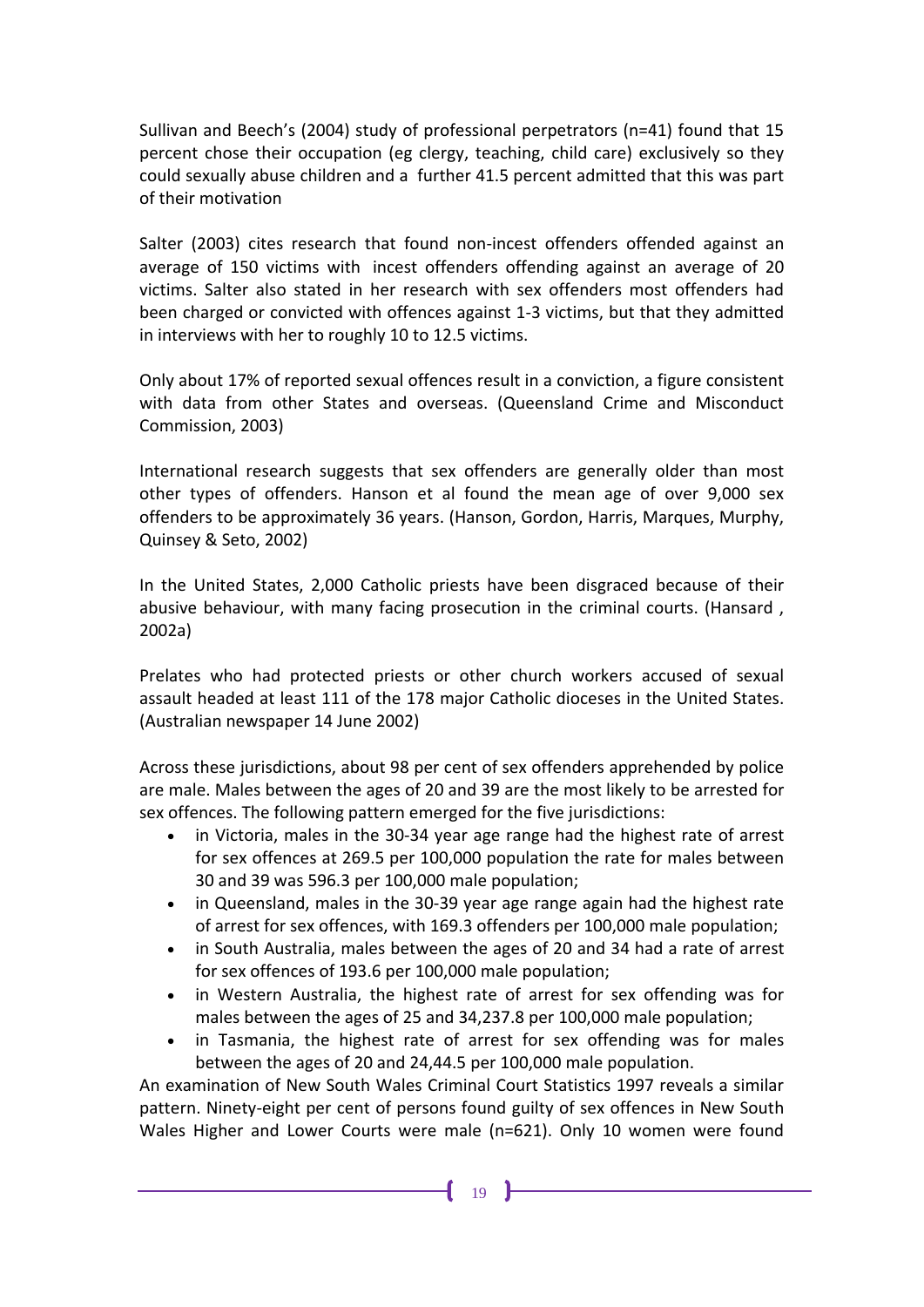guilty of sex offences; seven of these were for sex offences against children. The highest percentage of males convicted of sex offences were in the 30-39 age range (26%). However, the highest rate per 100,000 male population was for males aged 19 (Cook, David & Grant, 2001)

Only 1 in 100 (1%) sex offenders in a given year ends up convicted of sexual assault. Each year in NSW, about 40,000 women will be sexually assaulted. About 1000 men will be brought to court for sexual assault and about 400 of those men will either plead guilty or get found guilty. (Weatherburn, D., NSW Bureau of Crime Statistics, Chan 9 TV Sunday Program, 3.7.2001)

Family members commit 39% of the reported sexual assaults on children (Snyder, 2000).

56% of those that sexually abuse a child are acquaintances of either the child or the family (Snyder, 2000).

Only 5% of sexual abuse is perpetrated by a stranger (Snyder, 2000).

The younger the victim, the more likely it is that the abuser is a family member. 50% of those molesting a child under 6 were family members. 23% of those abusing a 12- 17 year-old child were family members (Snyder, 2000).

34% of child sexual abuse is perpetrated by juveniles. In fact, 7% of sexual abuse is perpetrated by youth under the age of 12 (Snyder, 2000).

The younger the child victim, the more likely it is that the perpetrator is a juvenile. Juveniles are the offenders in 43% of assaults on children under age 6. 14% of these offenders are under the age of 12 (Snyder, 2000).

169 child sex offenders who admitted having committed at least one sexual offence against a child later disclosed offences concerning 1010 children (748 boys and 262 girls) of which only 393 (38.9%) were reported to have been associated with official convictions. (Smallbone & Wortley, 2000)

The age profile of offenders in sexual assault varied with the nature of the crime. Overall 23% of sexual assault offenders were under age 18 and 77% were adults. Juveniles were a substantially smaller proportion of the offenders in forcible rape (17%) than in sexual assaults with an object (23%), forcible fondling (27%) and incidents of forced sodomy (36%). (Bureau of Justice Statistics, 2000)

There are about 14,000 preferential paedophiles in Australia. (Smith and Chapman, 1999)

Juvenile offenders can be just a predatory as adult offenders. Their abuse is often well-planned and thought out. Protected by the silence that has been characteristic of sexual abuse generally, juvenile offenders learn they can get away with it, and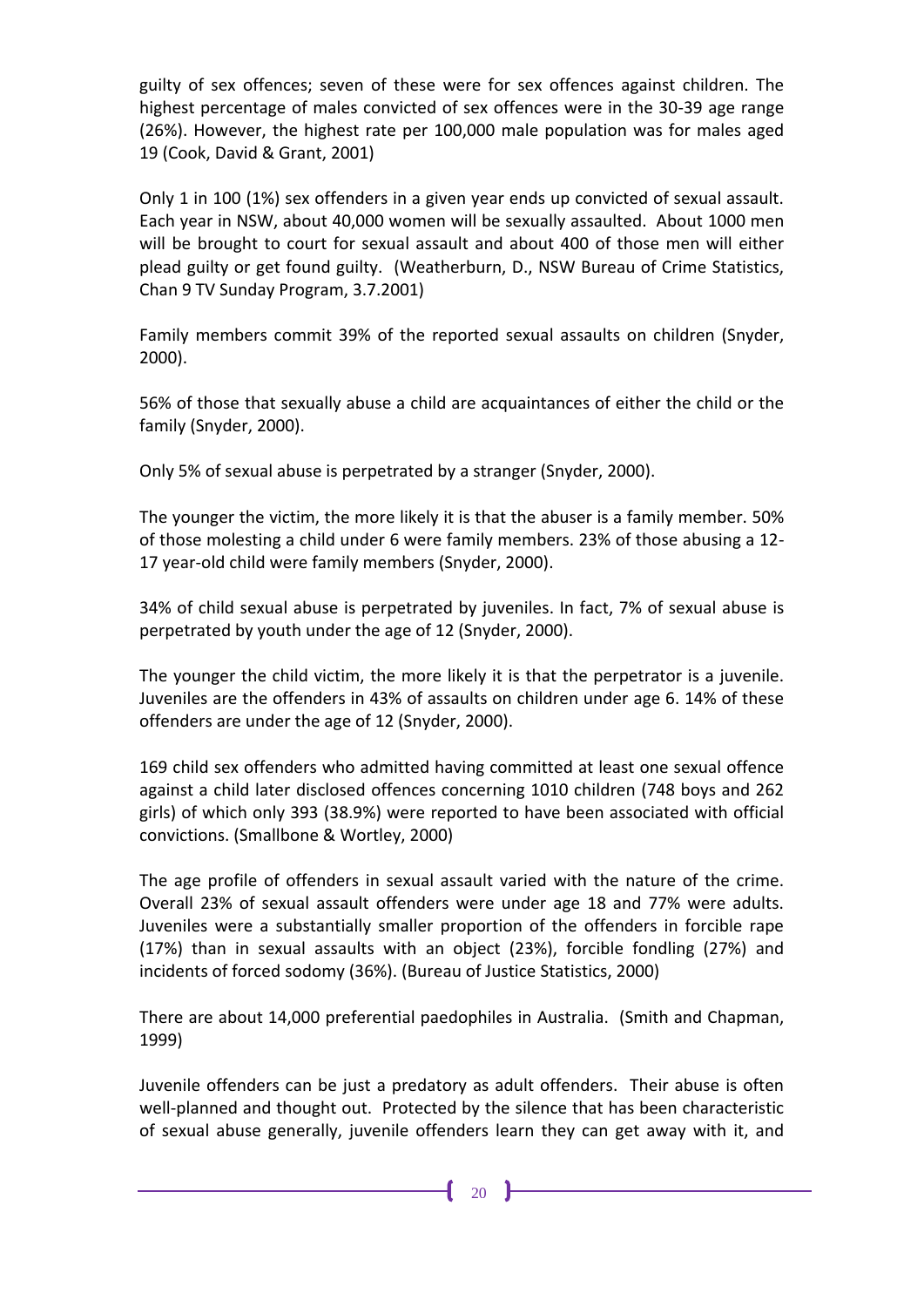have time to fine tune the manipulative techniques which are characteristic of the recidivist offender. Unlike other young offenders who grow out of their offending behaviour, juvenile sex offenders tend to grow into it. Most sexual offender behaviour escalates over a period of time – it does not suddenly just happen. (Woods, 1997b)

There are an estimated 300 hard core paedophiles in Queensland. Each one of those may have sexually abused up to 150 children in their lifetime. Consequently, an estimated 45,000 Queensland children are expected to have been abused by this group. (Queensland Children's Commission, 1997)

On the basis of therapeutic experience Ross (1995) suggests that only approximately 5 percent of victims go on to become abusers. (NSW Child Protection Council, 1996)

By claiming to have been abused themselves as children, some adult offenders seek to justify or minimise their offending behaviour. A study by Hindman (1988) involving two groups of sex offenders has demonstrated the unreliability of the self-reported claims of sexual abuse in childhood. In the first group, 67 percent of offenders claimed to have been abused as children. In the second group, when the offenders were advised that their statements would be checked by a lie detector test and, if found to be false, they would be returned to prison, only 29 percent claimed to have been abused as children.

About 60% of the male survivors sampled report at least one of their perpetrators to be female. (Mendel, 1995)

The majority of perpetrators are male (in excess of 95 per cent) against male and female children. (Bagley, 1995)

Around 80 per cent of the time, the offender is known to the child. (Bagley, 1995)

70% of child sex offenders have between 1 and 9 victims; 20% have 10 to 40 victims (Elliott & Kilcoyne, 1995).

One in three child sexual offenders are adolescents. (Bagley, 1995)

Most children are abused by someone they know and trust, although boys are more likely than girls to be abused outside of the family. A study in three states found 96 percent of reported rape survivors under age 12 knew the attacker. Four percent of the offenders were strangers, 20 percent were fathers 16 percent were relatives and 50 percent were acquaintances or friends. Among women 18 or older, 12 percent were raped by a family member, 33 percent by a stranger and 55 percent by an acquaintance (Langan & Wolf Harlow, 1994)

In 95% of cases, the sexual abuse offender is known to the child; that is they are a relative or trusted friend. Only 5% of child sexual assault cases are 'stranger danger'. (Child Protection Council, 1993)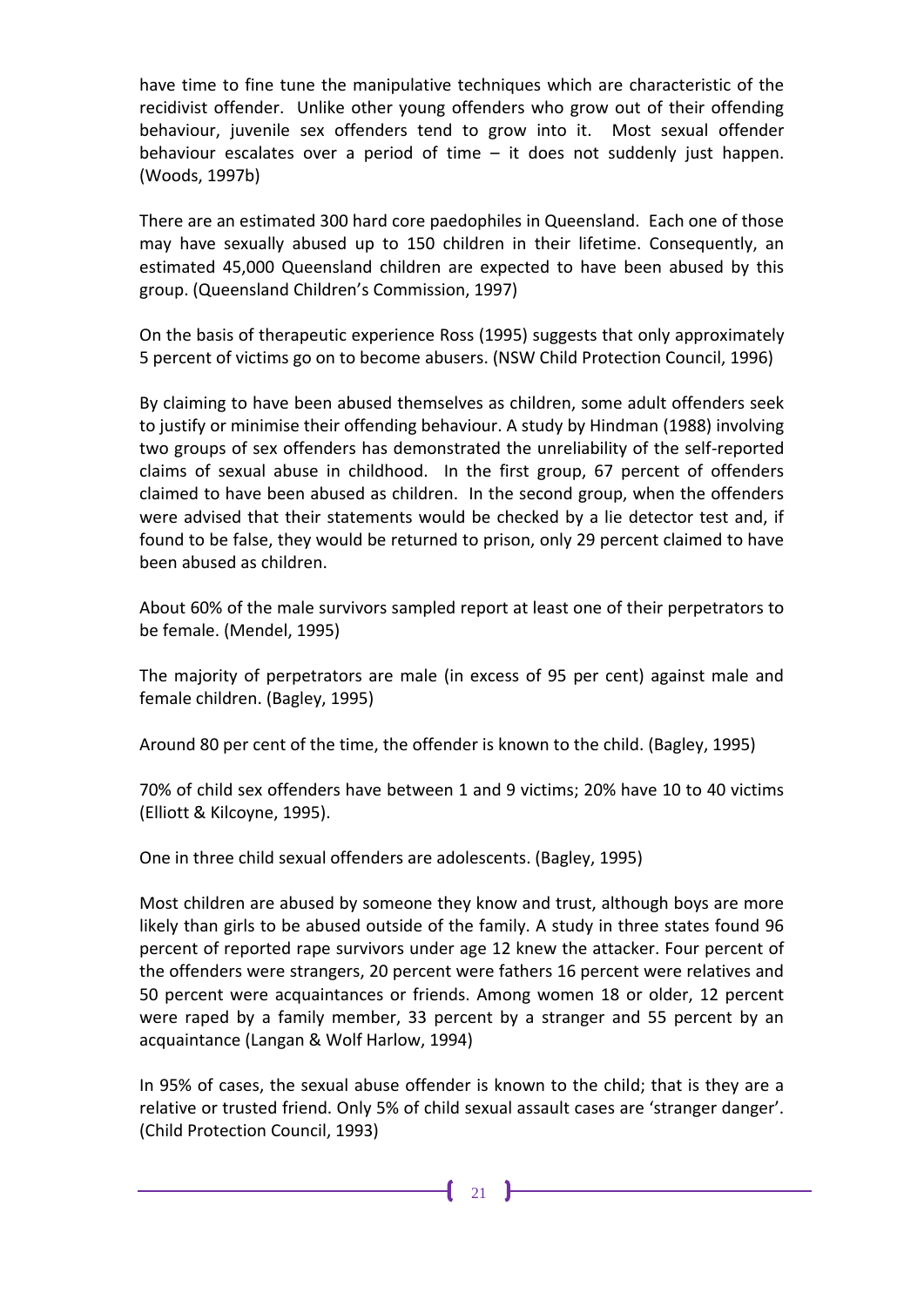About 95% of victims know their perpetrators. (CCPCA, 1992)

The typical child sex offender molests an average of 117 children, most of who do not report the offence. (National Institute of Mental Health, 1988)

A study on convicted child sex offenders found that responses to questions on the offender's personal history were impacted on when polygraph testing was introduced. Offenders were required to write a detailed sexual history, including information on whether they were abused as children. When the polygraph was introduced as part of this study, child sex offenders reporting childhood victimisation dropped from 67% to just 29%. (Hindman, 1988)

Females do sexually abuse in a small proportion of cases, approximately 5% of female victims and 20% of male victims experience sexual abuse perpetrated by a female. (Finkelhor & Russell, 1984)

It is estimated that approximately 71% of child sex offenders are under 35 and knew the victim at least casually. About 80% of these individuals fall within normal intelligence ranges; 59% gain sexual access to their victims through, seduction or enticement. (Burgess & Groth, 1984)

 $\mathbf{f}$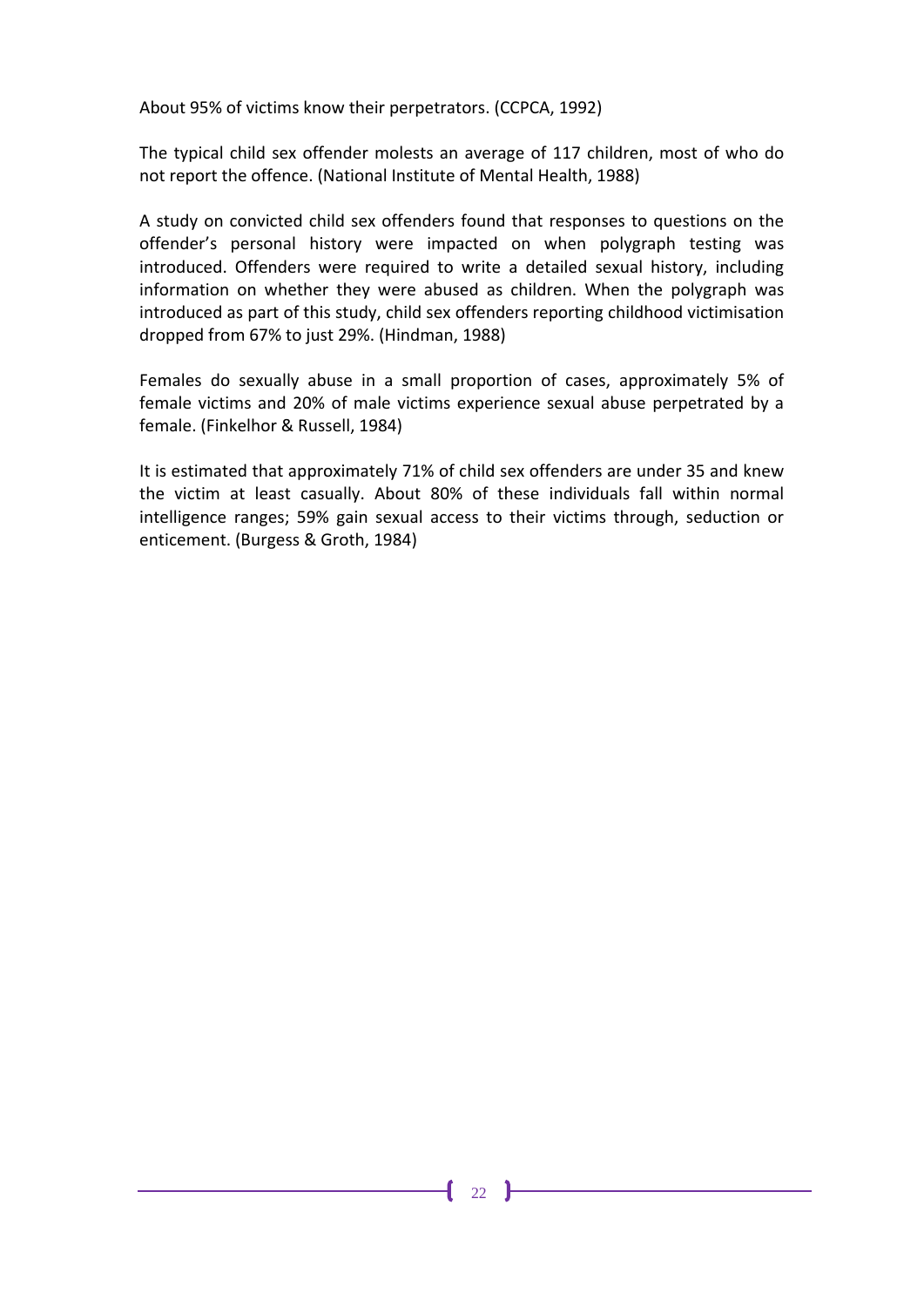

<span id="page-26-0"></span>Queensland Office of the Director of Public Prosecutions handled about 3,000 sexual offence matters in Queensland Superior Courts in the last 3 years. More than half of the sexual matters handled involved children (1,753). (Opposition Press Release "Data on Discontinued Child Abuse cases Missing", 8th July 2008)

The number of child sexual offences handled by the Queensland Office of the Director of Public Prosecutions increased from 555 in 2005-2006 to 612 in 2007- 2008. (Opposition Press Release "Data on Discontinued Child Abuse cases Missing", 8th July 2008)

The period from July to December 2007 saw the total number of sexual offences increase by 3%. This year the clear up rate for sexual offences improved by 2% to 68%. Given the historical nature of many sexual offences this is an excellent result for police. (Qld Minister for Police Press Release "Queensland Crime Rates Continue to Fall", 16th April 2008)

Only 1% of alleged sexual assaults in Western Australia result in a conviction. (Perpitch, N. AAP, 10th April 2008)

The study found that 8.5% of sex offenders who were treated at the CUBIT programs committed a further sexual offence in the follow-up period (3.75 years) compared with the predicted sexual recidivism rate of 26%. (Hoy & Bright, in press)

The Community Development and Justice Committee's Inquiry in Western Australia found that only 1% of all alleged sexual assaults committed in the State resulted in a conviction. (Perth Now, 10 April 2008)

The Community Development and Justice Committee's Inquiry in Western Australia found that only 9% of reported sexual assault cases secured in a conviction. (Perth Now, 10 April 2008)

The authors found that: 4% of SOP treatment completers reoffended sexually; 20% of those who withdrew from SOP reoffended sexually; 10% of those who were removed from SOP reoffended sexually. (Owen, Coates, Wickham, Jellet, Teuma & Noakes, 2008)

Although the total number of defendants adjudicated has decreased since 2001- 2001, the number of defendants adjudicated has increased for those with an offence of illicit drugs or sexual assault (19% and 21% respectively). (Australian Bureau of Statistics, 2007)

 $\mathbf{f}$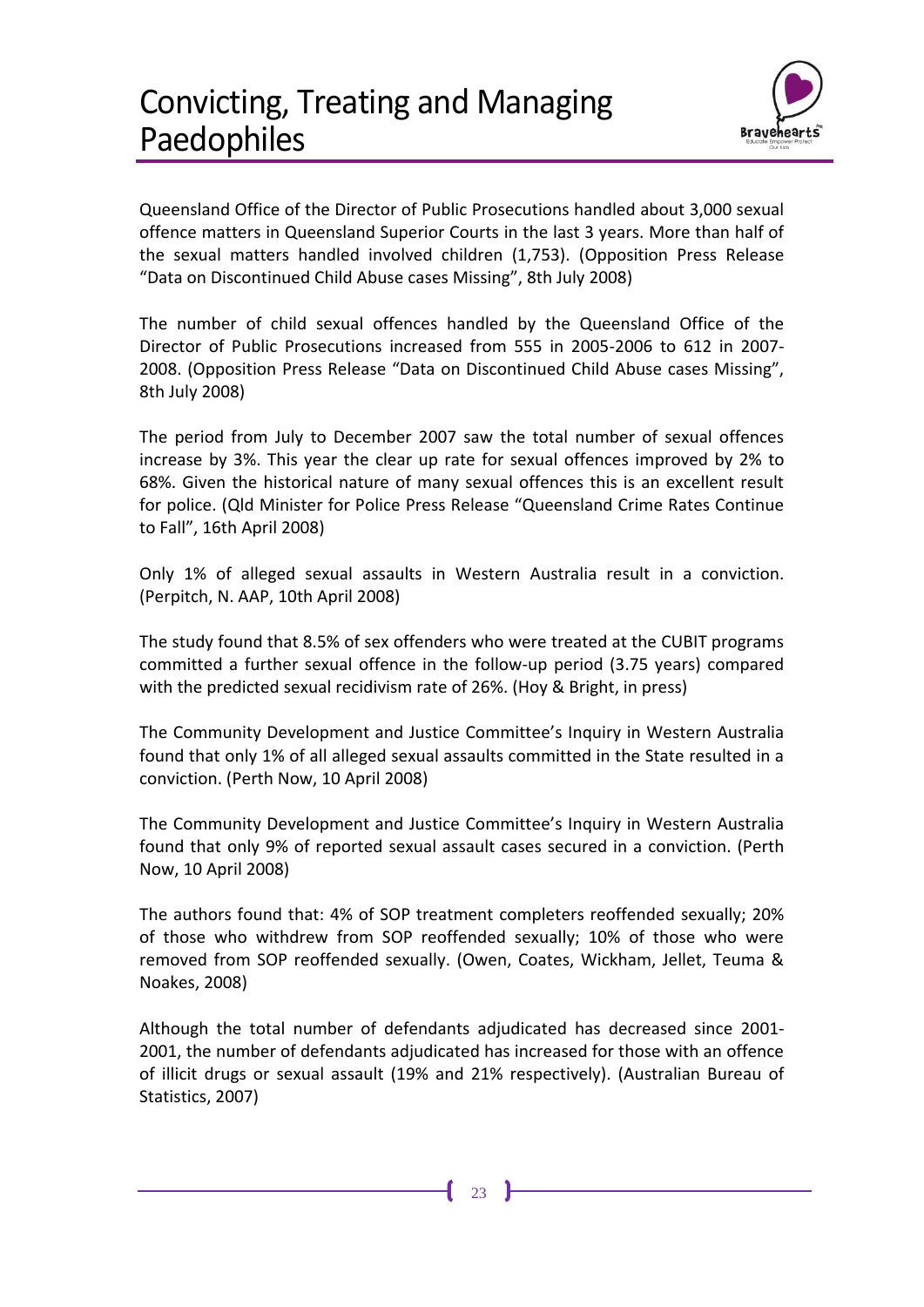Defendants adjudicated with a principal offence of weapons and explosive offences (92%), unlawful entry with intent (89%). Or deception (88%) were more likely to be finalised with a guilty pleas than for homicide (50%) and sexual assault (60%). (Australian Bureau of Statistics, 2007)

Defendants with a principal offence of sexual assault or acts intended to cause injury were more likely to be acquitted at trial (58% & 47% respectively). (Australian Bureau of Statistics, 2007)

Of those defendants proven guilty the highest proportion of custodial orders were for defendants that had principal offences of homicide (99%), robbery (92%) and sexual assault (89%). (Australian Bureau of Statistics, 2007)

Figures from the NSW Bureau of Crime Statistics and Research show the proportion of convictions in the District and Supreme Courts rose form 48% in 2004 to 59% in 2006. In local courts the conviction rate rose from 41% to 49% in the same period. (Bureau of Crime Statistics and Research, 2006)

90% of reported sex assaults do not end up in convictions (Fitzgerald, 2006)

Only 17% of reported sex assaults end up in court (Fitzgerald, 2006)

56% of defendants in sexual assault cases are found not guilty (Fitzgerald, 2006)

8000 cases of sexual and indecent assault are reported in NSW each year (Fitzgerald, 2006)

Less than 2% of cases reported to police, where the offender is a female, result in a jail term, compared with 16.5% of cases involving men. (Child Wise study) (Australian, 7th March 2006)

Results from 69 different studies found that treated se offenders reoffended sexually 37% less than untreated offenders. (Losel & Schmucker, 2005).

Many offences involve long delays between commission and prosecution. In 37.9% of cases the offence was committed over 10 years before sentencing; 28.9% were committed over 15 years before sentencing; 18.2% were committed over 20 years before sentencing; 9.4% were committed over 25 years before sentencing. (Hazlitt, Poletti & Donnelly, 2004).

Of those convicted and sentenced in NSW 2000-2002 (Hazlitt, Poletti & Donnelly, 2004): Prison: 65.1%; Suspended sentence with supervision: 7.1%; Good behaviour bond with supervision: 7.1%; Periodic detention: 5.6%; Suspended sentence: 5.4%; Good behaviour bond: 4.5%; Community service order: 3.4%; Dismissal without conviction: 1.1%; Good behaviour bond without conviction: 0.6%; Rise of court: 0.2%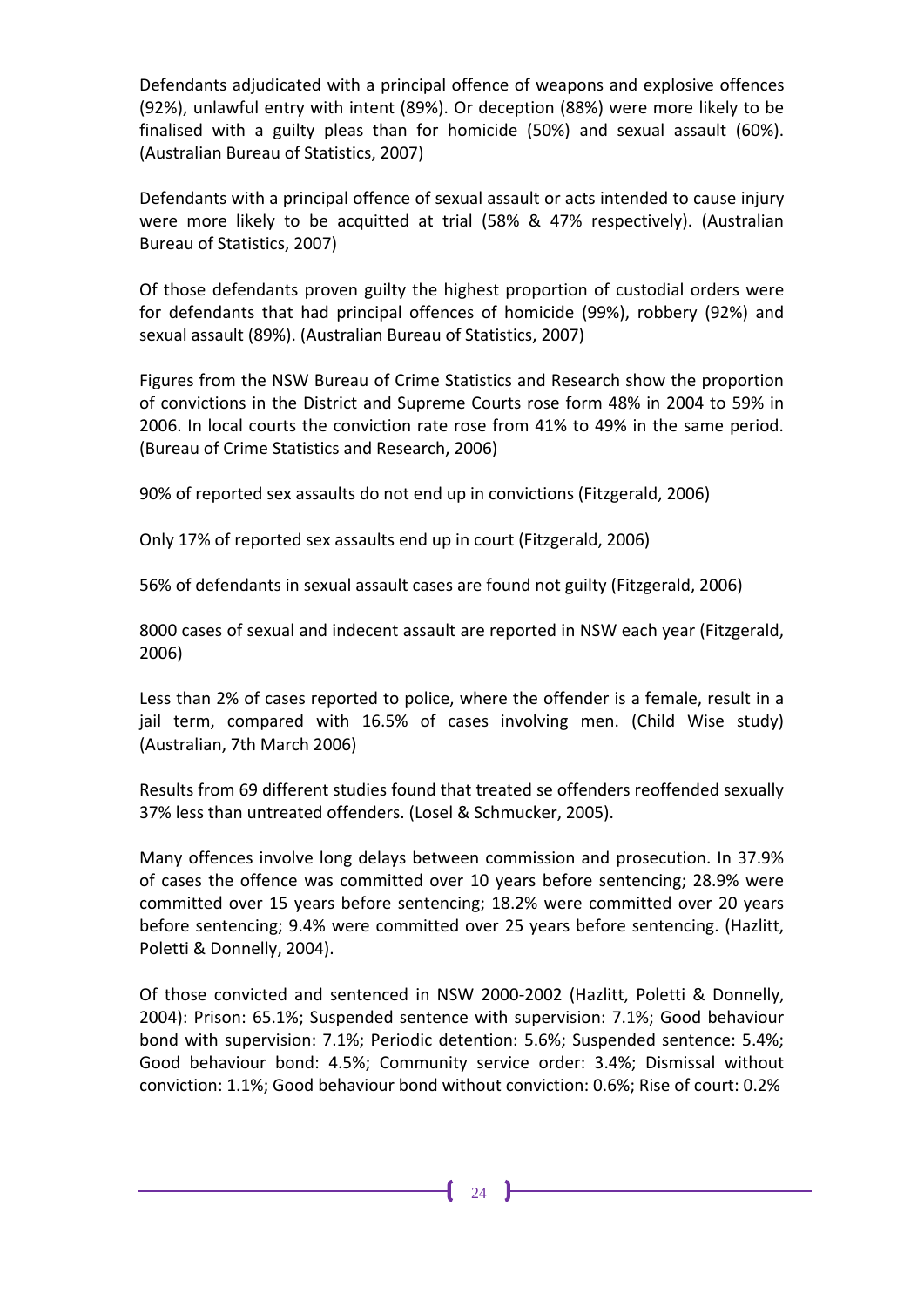The median prison term was 48 months for sexual intercourse/penetration offences, 30 months for indecent assault and 9 months for acts of indecency. The median aggregate sentence was six and a half years and ranged from two and half years to 30 years imprisonment. (Hazlitt, Poletti & Donnelly, 2004).

Only about 17% of reported sexual offences result in a conviction, a figure consistent with data from other States and overseas. (Queensland Crime and Misconduct Commission, 2003)

The study found that 9.9% of treated sex offenders reoffended sexually, compared with 17.3% of non-treated sex offenders. (Hanson, Gordon, Harris, Marques, Murphy, Quinsey & Seto, 2002)

A study comparing court systems in Queensland with NSW and WA found the Queensland court system traumatised and "re-abused children". Less than half the 27 lawyers interviewed said they would want their own child involved in the criminal justice system even if a victim of serious sexual assault. (Eastwood, 2002)

In one Queensland case, a girl, 14, was asked 30 times by defence counsel to describe the defendant's penis. (Eastwood, 2002)

A Queensland Barrister is quoted as saying – "If I'm defending a bloke I want to make life difficult for their witnesses…..I'm not there to find the truth – no one's there to find the truth". (Eastwood , 2002)

A Case Study - In 1988 Katie, then aged 14, makes an official complaint of sexual assault to Qld police against her father. On 29th September 2001, after 13 years unsuccessfully fighting for her day in court and justice, she gave up. In February 2002, Katie, now mother of five, hung herself in despair. Five months after her death, her father pleaded guilty to offences against Katie and 4 others stretching between the mid 1950's to the early 1980's. He was sentenced to a total of 54 years – BUT to be served concurrently, making him eligible for parole in 18 months. (Courier Mail Sat July 6, 2002)

Only 1 in 100 (1%) sex offenders in a given year ends up convicted of sexual assault. Each year in NSW, about 40,000 women will be sexually assaulted. About 1000 men will be brought to court for sexual assault and about 400 of those men will either plead guilty or get found guilty. (Weatherburn, D., NSW Bureau of Crime Statistics, Chan 9 TV Sunday Program 3.7.2001)

Finkelhor et al (1990) in their American national survey of adults reporting a history of CSA, demonstrated the median age of abuse to be 9.9 for male CSA and 9.6 years for female CSA. Baker and Duncan (1985) reported 12.0 for males versus 10.7 for females, and Faller (1989) using validated cases of sexual abuse, reported the mean age of onset of sexual abuse to be 6.3 and 5.5 years for male and females sexual abuse, respectively. (Spataro, Moss &Wells, 2001)

 $\mathbf{f}$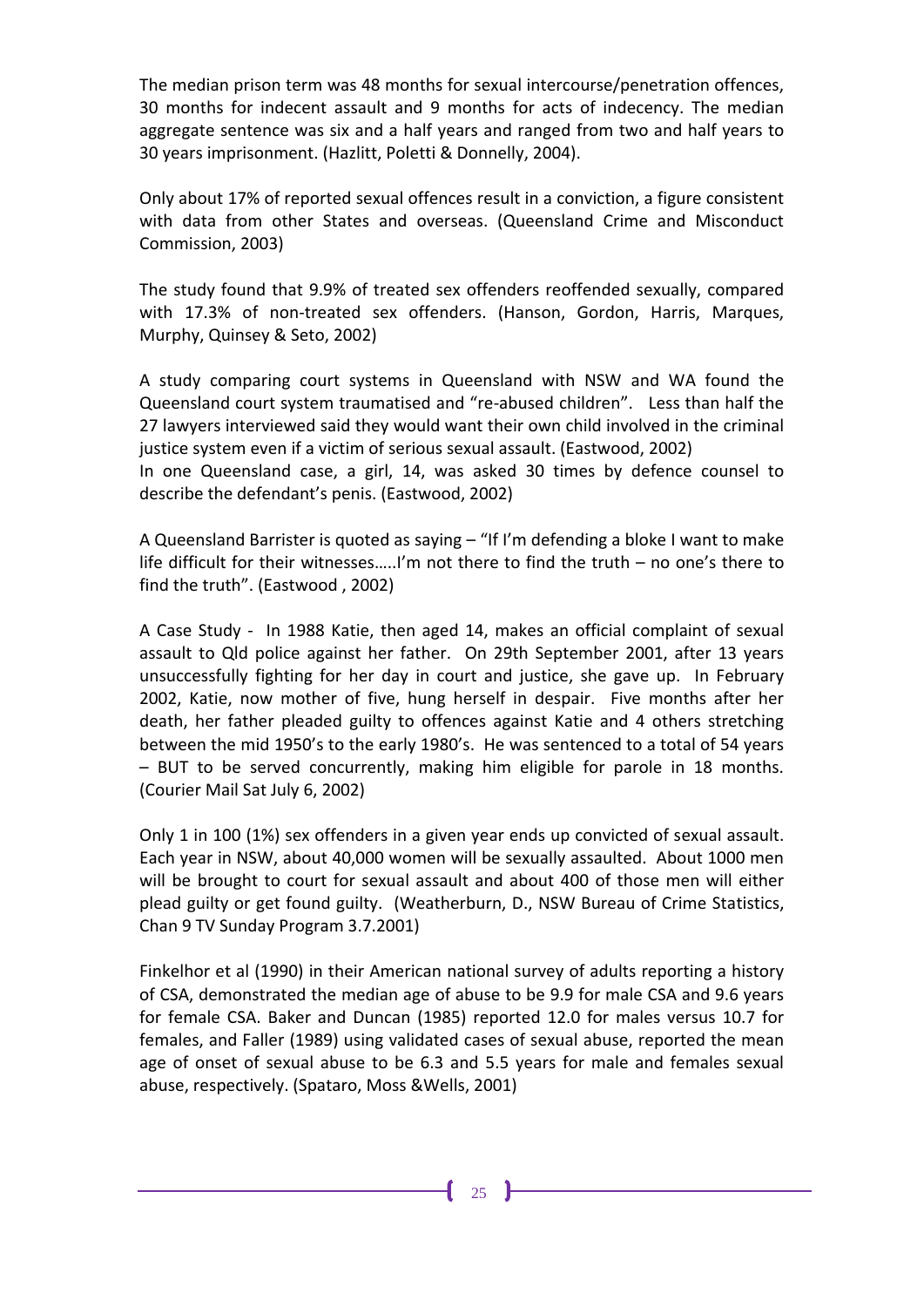Evidence to the Inquiry indicated that, whatever the jurisdiction, the structures, procedures and attitudes to child witnesses within all these legal processes frequently discount, inhibit and silence children as witnesses. In cases where the child is very young or has or had a close relationship with one of the parties or where the subject of the evidence is particularly sensitive, children often become so intimidated or distressed by the process that they are unable to give evidence satisfactorily or at all. (Davies, 2001)

The extensive examination of recent research into children's evidence found nothing to support the belief that children's evidence is inherently less reliable than the evidence of adults. (Davies, 2001)

Adolescent sex offenders are more responsive to treatment than adults. They do not appear to continue to re-offend into adulthood, especially when provided with appropriate treatment (Association for the Treatment of Sexual Abusers, 2000).

"Courts are required to enforce law rather than dispense justice. We hide such fundamental truths by sometimes describing the legal system as the justice system…..as though law necessarily has some intrinsic relationships to the qualities of fairness and justice - it does not. It is the marginalized and the underprivileged members of the community who are in most need of an untouchable guarantee of protection against misuse of power. (Courier Mail 2001, Justice Tony Fitzgerald – former Qld corruption Commissioner and NSW Court of Appeal judge)

Two thirds of the offenders in the present study had previous convictions of which (82.2%) had first been convicted of a non-sexual offence……With respect to treatment, the findings challenge the tendency in many programs to emphasise the deviant sexual preferences of child sexual offenders, that is, to treat the child sexual offending as a specialised and distinct crime problem. The current findings reveal that a substantial majority of child sexual offenders are involved more generally in criminal activity and could therefore be explained as extensions of more general antisocial patterns of behaviour, perhaps involving opportunism, the exploitation of interpersonal relationships, or the disregard of socially accepted codes of behaviour. (Smallbone & Wortley, 2000)

Data indicates that an arrest was made in 27% of all sexual assault victimisations. There were only minor offence related differences in arrest probability: forcible rape (25%), forcible sodomy (30%), sexual assault with an object (28%) and forcible fondling (27%)…. Crimes were also cleared by means other than arrest… in 7% of sexual assault victimisations the victim refused to cooperate, prosecution was declined in 6% of sexual assaults. (Bureau of Justice Statistics, 2000)

In general, the assaults of juvenile victims were more likely to result in an arrest (29%) than were adult victimisations (22%). Assaults against the youngest victims were the least likely of juvenile victimisations to result in an arrest An offender was arrested in just 19% of the sexual assaults of children under age 6, compared to 33%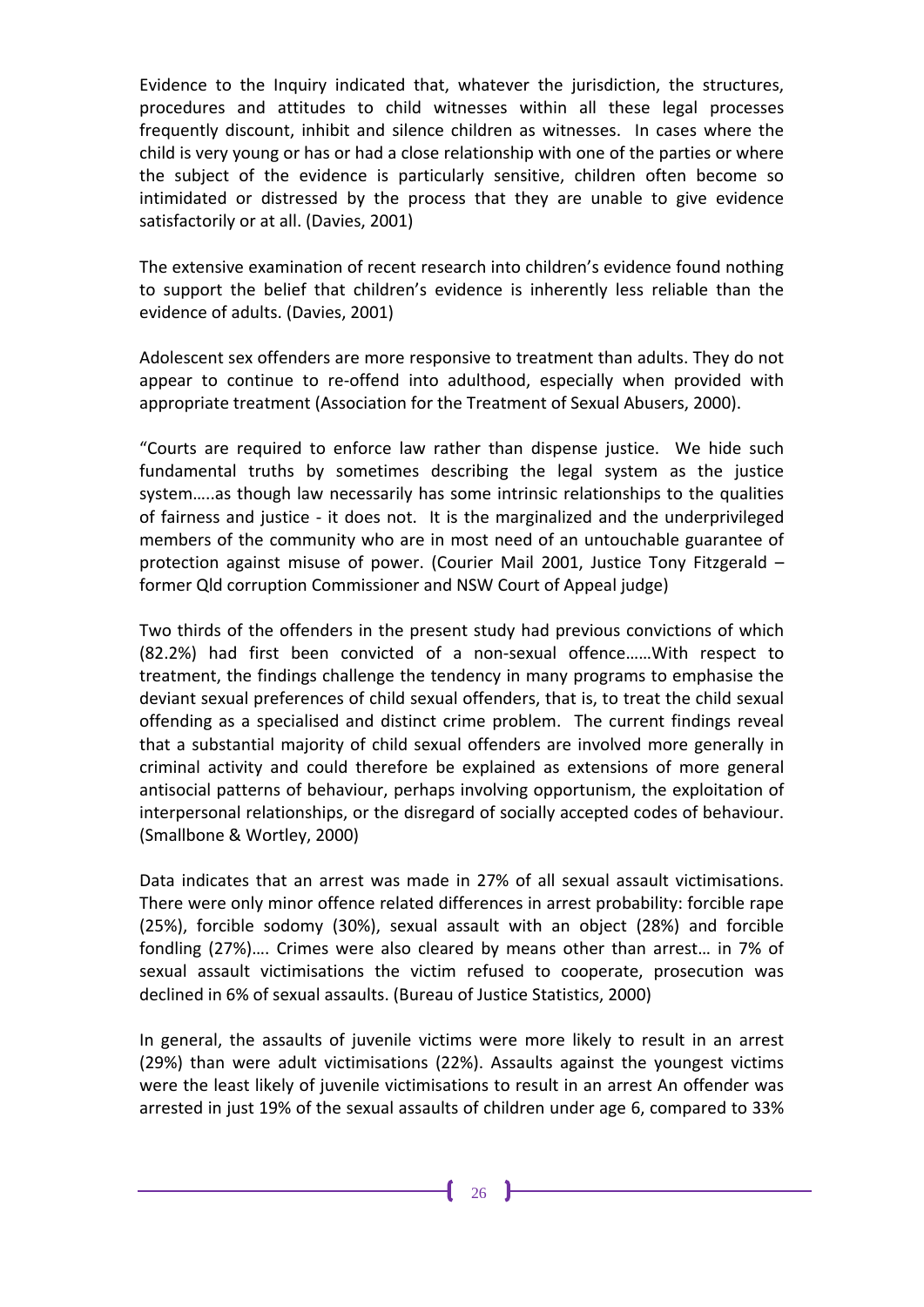of victims aged 6 through 11 and 32% of the victims ages 12 through 17. (Bureau Justice Statistics, 2000)

The factors that had the largest influence on the probability of arrest (in order of their odds ratio) were:  $(1)$  the number of victims in the incident – with more than one victim increasing arrest probability,  $(2)$  the number of offenders in the incident – with incidents with just one offender increasing arrest probability, (3) the age of the victim – with juvenile victims increasing the arrest probability,  $(4)$  the sex of the victim – with male victims decreasing arrest probability. (Bureau of Justice Statistics, 2000)

The majority of appearances for 'indecent dealing with a child under 16 years' before the higher courts which did not result in a conviction were due to withdrawal of the case ('nolle prosequi' - withdrawal by the prosecution 64.5% - and 19% withdrawal 'no true bill' by prosecution -and 4% 'admonish and discharge' dismissal of charge by the court), rather than a finding of 'not guilty' (16.5%) by the jury. %). (Queensland Criminal Justice Commission, 1999)

The court data shows that between 700 and 900 persons accused of sexual offences come before the Magistrates Court annually. The majority of those people charged with rape (83%) and other sexual offences (57%) are committed by a Magistrate for trial or sentence in a higher court. Approximately 45% of appearances for rape and 67% of appearances for other sexual offences result in a conviction. By comparison, the conviction rate for other types of offences is about 75%. About half of the defendants between 1994 and 1998 pleaded guilty, although significantly fewer of those accused of rape chose to do so (28%). (Queensland Criminal Justice Commission, 1999)

In 98% of all child abuse cases reported to officials, children's statements were found to be true. (NSW Child Protection Council, cited in Dympna House 1998)

Family Law Court cases in Melbourne and Canberra between January 1994 and June 1995 found that one half of all the cases which went to pre-hearing conference involved allegations of some form of abuse. In Melbourne, 24.1% of those involved allegations of sexual abuse and 48.6% in Canberra. (Brown, Frederico, Hewitt and Sheehan, 1998)

On the basis of therapeutic experience, Ross (1995) suggests that only approximately 5% of victims go on to become abusers. (NSW Child Protection Council, 1996)

In one study, offenders convicted of incest had re-offending rates that ranged from 4-10%, those convicted of molesting girls have rates of 10-29%, and those convicted of molesting boys have rates of 13-40%. Those convicted of raping adults typically have higher rates of re-offense (Marshall, Barbaree, 1990).

In relation to measuring recidivism, a Canadian study found that when 'unofficial' data relating to sexual reoffending such as re-arrests and probation/parole records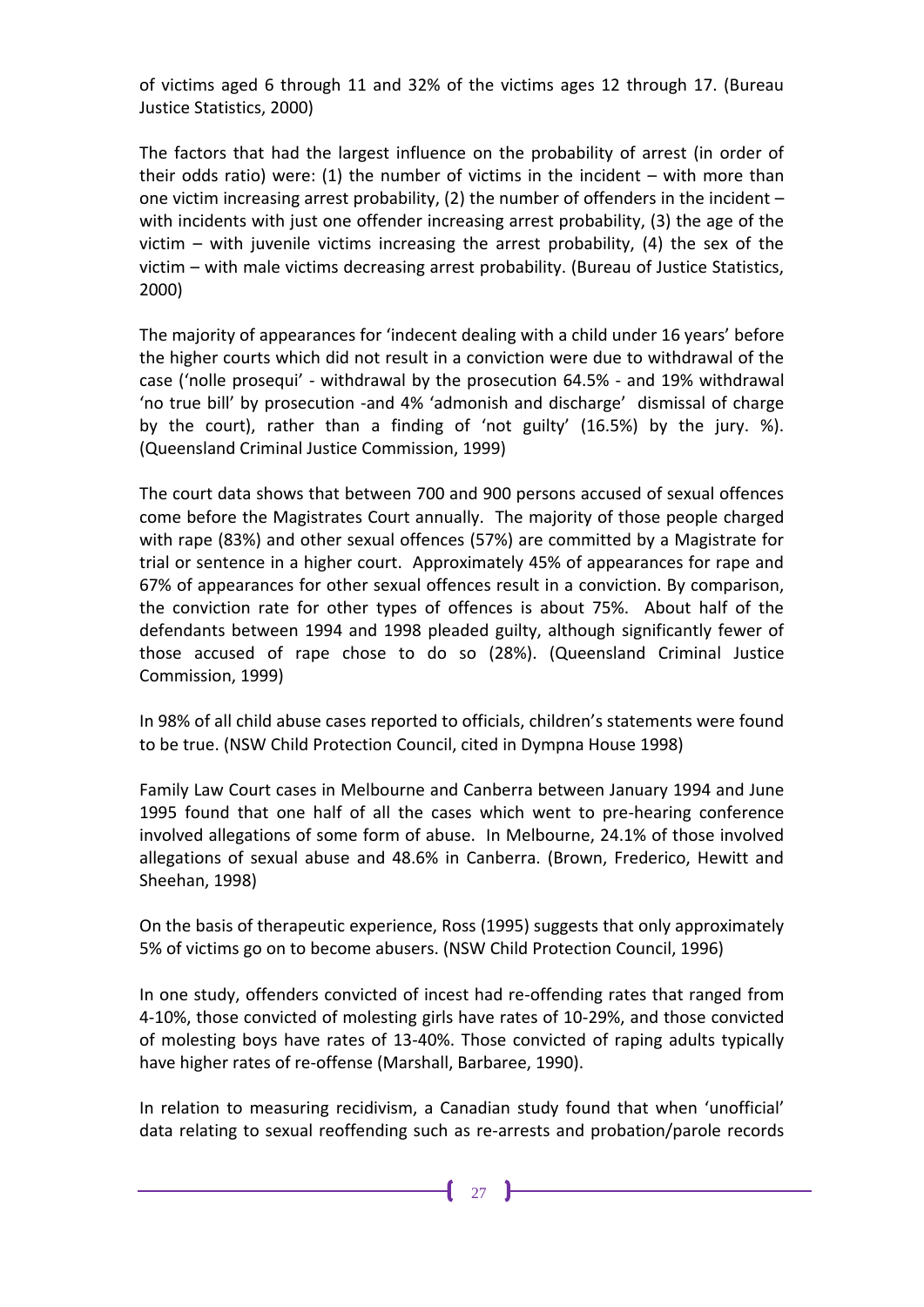were combined with reconvictions, the recidivism rate was increased by 170%. (Barbaree & Marshall, 1988)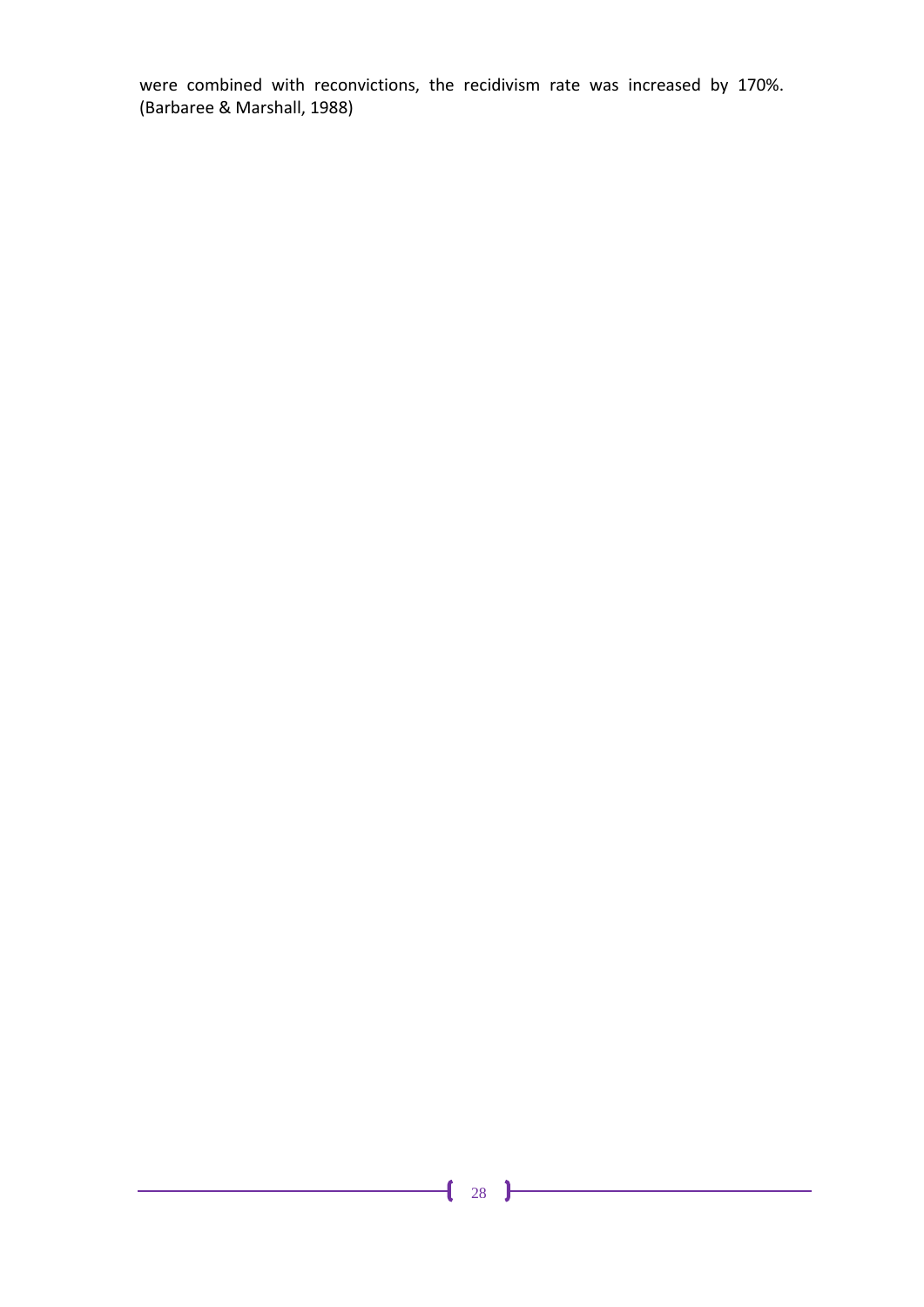

<span id="page-32-0"></span>Some evidence in Australia appears to indicate a higher level of offending than this. In his submission to the Victorian Parliament's Inquiry into the Handling of Child Abuse by Religious and Other Organisations, Professor Cahill (2012a:15) identified 378 priests who graduated from a particular seminary in Melbourne and who were ordained between 1940 and 1966. Of these, 14 (3.7%) were convicted of sex offences against children and after their deaths, another four were acknowledged by church authorities to have abused children. That is, 18 priests or 4.76% of the 378 who were ordained between those years were clearly identified as having sexually abused children. Taking a later cohort of seminarians, four (5.41%) of the 74 priests who were ordained between 1968 and 1971 from that seminary had been convicted of sex offences against children. Another 20 had resigned from the priesthood, so as a proportion of those priests ordained in that three-year period who had long-term careers in the priesthood, the percentage is rather higher (Cahill 2012a:15). (cited in Parkinson, 2014)

The Police identified all criminal convictions for sexual abuse of minors in Victoria between January 1956 and June 2012 involving members of religious organisations. Of the victims, 370 were abused in the Catholic Church, compared with 37 in the Anglican Church, 36 in the Salvation Army, and 18 involving Judaism.3 The figure for the number of victims in the Catholic Church was exactly 10 times as high as in the Anglican Church. (cited in Parkinson, 2014)

A smaller Australian study into the Anglican Church examined 191 complaints of abuse from 17 dioceses between 1990 and 2008. Only about half of the complaints were treated as substantiated. (Astbury, 2013)

Despite the admission that Archbishop Little kept no records, Archbishop Hart told the Victorian Parliamentary Inquiry into the Handling of Child Abuse by Religious and Other Organisations that church records revealed only 3.375% (59/1748) of priests in Melbourne had offended. This figure is remarkably similar to the perpetration rate reported in the John Jay College study. (Astbury, 2013)

In the United States, 2,000 Catholic priests have been disgraced because of their abusive behaviour, with many facing prosecution in the criminal courts. (Hansard , 2002a)

During the last five years, more than 100 clergy from the Catholic and Anglican churches have been convicted of child sexual assault. (Hansard , 2002a)

In Canada, the Anglican diocese of Caribou went bust because it literally ran out of resources to pay compensation to victims of sexual assault. (Hansard , 2002a)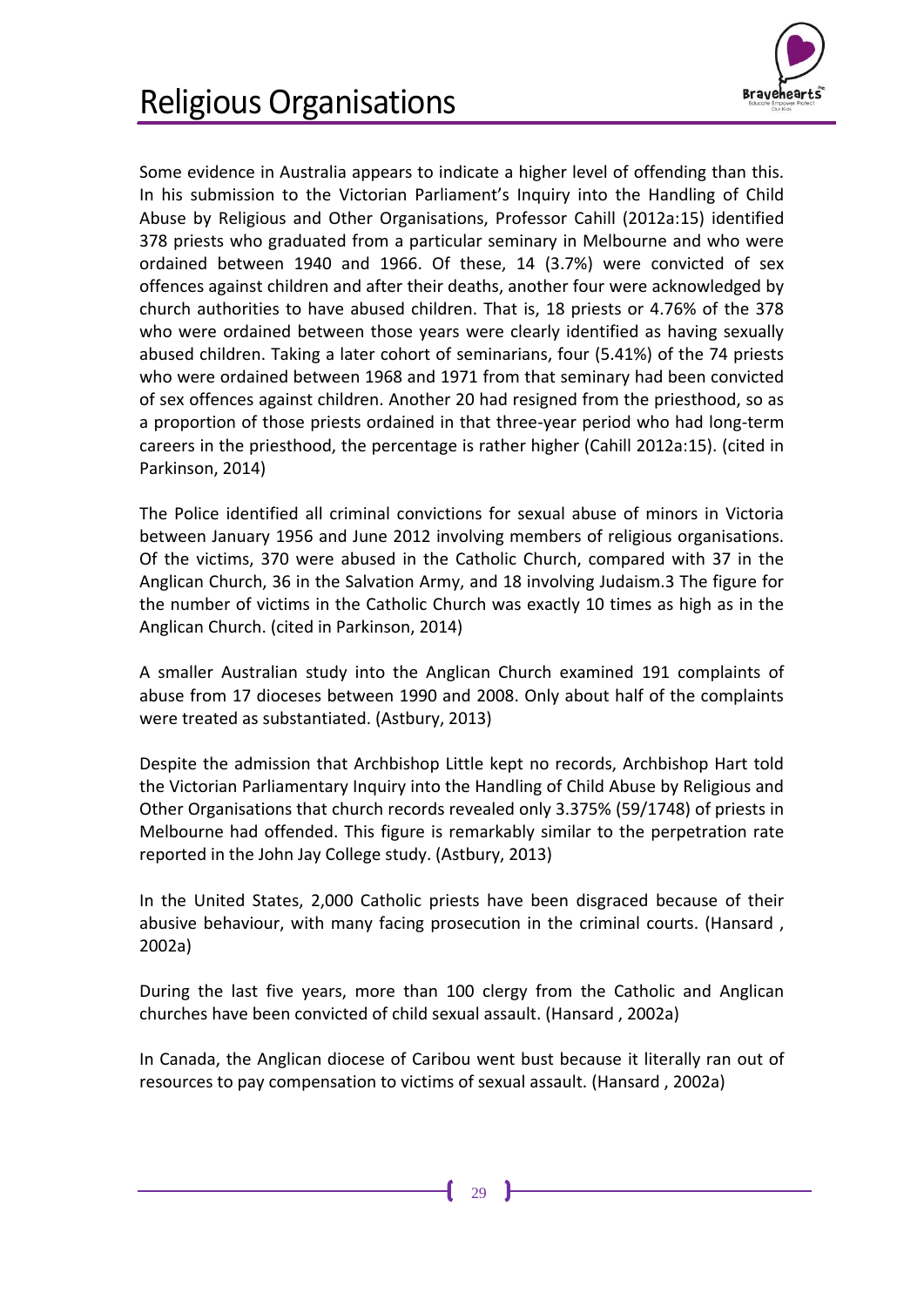In Ireland early in 2002, the Catholic Church reached an agreement with the government to provide \$A213 million in compensation to some 3,000 victims of assault in 18 church institutions. (Hansard , 2002a)

In the Boston diocese alone, the Catholic Church has set aside \$US30 million for victims of just one jailed priest who was accused of molesting 130 children over 30 years. (Hansard , 2002a)

Prelates who had protected priests or other church workers accused of sexual assault headed at least 111 of the 178 major Catholic dioceses in the United States. (Australian newspaper 14 June 2002)

Nearly 450 individual child sexual assaults by church clergy are referenced in this publication as having been dealt with by Australian courts in the short space of 10 years. (Eros Foundation, 2000)

The Sisters of Mercy and the Catholic Church negotiated an out-of-court settlement, in 1998, with more than 60 former resident of the Neerkol orphanage between 1924 and 1971, who claimed they were abused and imprisoned as children. (Eros Foundation, 2000)

A study conducted by Professor Freda Briggs, Russell Hawkins and Mary Williams at the University of South Australia found that of 179 men who were sexually abused as children or convicted child molesters, 15 per cent nominated Catholic priests as their abusers. (Eros Foundation, 2000)

In 1992, ABC Compass program aired an episode entitled The Ultimate Betrayal that claimed at least 15 per cent of Australian Clergy, of all denominations, sexually abused people in their congregation.

There appears to be approximately 20,000 church clergy in Australia. If the 15 per cent figure is ultimately proved then there could well be 3,000 child sex offenders in the church… (Eros Foundation, 2000)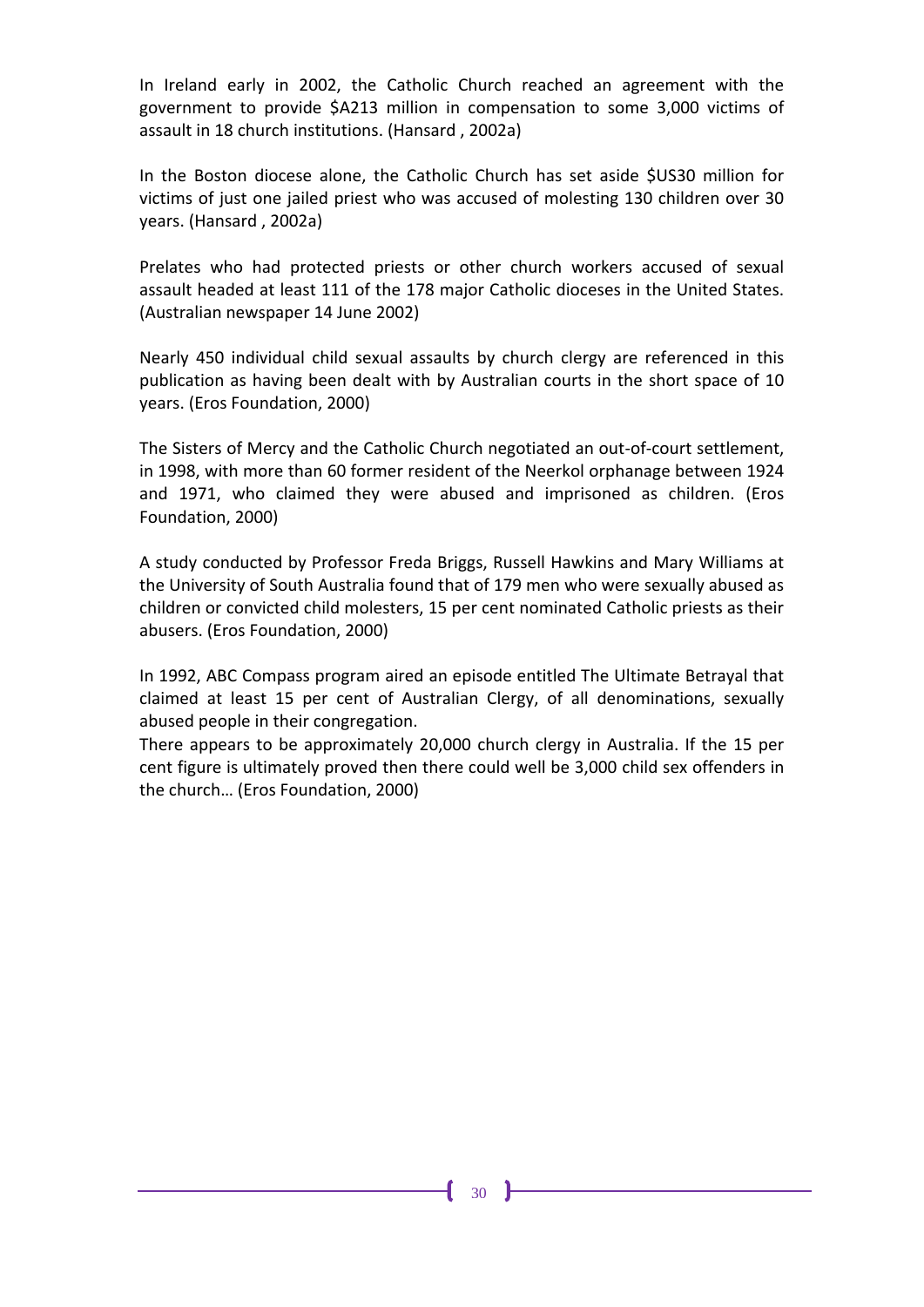<span id="page-34-0"></span>



Barnes and Josefowitz (2014) discussed and reviewed effects of child sexual assault, and listed psychological difficulties such as depression, anxiety, sleep disorders, personality disorders and psychotic disorders, behavioural problems such as substance abuse, self-harm, eating disorders, conduct disorders and antisocial behaviour, as well as relationship difficulties, poorer physical health, and poorer educational and occupational achievement.

It has been well-documented that the sexual abuse of children has a range of very serious consequences for victims. Zwi et al. (2007) list depression, post-traumatic stress disorder, antisocial behaviours, suicidality, eating disorders, alcohol and drug misuse, post-partum depression, parenting difficulties, sexual re-victimisation and sexual dysfunction as some of the manifestations of child sexual abuse among victims

Effects include extreme distrust of others, self-blame, stigma, self-hatred and selfharming behaviours such as substance abuse, eating disorders, suicide and a subconscious attraction to and revictimisation by abusive partners. (Harrison, Fulkerson, & Beebe, 1997; Browne & Finkelhor, 1986; Chandy, Blum, & Resnick, 1996; Coffey, Leitenberg, Henning, Turner, & Bennett, 1996; Mullen, Martn, Anderson, Romans & Herbison, 1996; Welch & Fairburn, 1996)

The effect of increased sexual risk-taking also makes victims of child sexual abuse more vulnerable to sexually transmitted diseases, HIV/AIDS, and teenage pregnancy. (Fergusson, Horwood & Lynsky, 1997; Mullen, Martn, Anderson, Romans & Herbison, 1996; Thompson, Potter, Sanderson, & Maibach, 1997)

Marital dysfunction and domestic violence are associated with higher risks of child sexual abuse (Fleming 1997; Fergusson, Horwood & Lynskey 1996; Mullen, Martn, Anderson, Romans & Herbison, 1996) and; on the impact of child abuse on a child's depression, self-esteem and behaviour problems. (Tebbutt, Swanston, Oates, and O'Toole, 1997)

Behavioural problems include withdrawal, aggression and inappropriate sexual behaviour and increased sexual risk-taking. (Fergusson, Horwood & Lynsky, 1997; McLeer, Deblinger, Henry & Orvaschel, 1992)

A clear relationship has been shown between child sexual abuse and lowered selfesteem. (Romans, Martin and Mullen 1996)

Emotional effects include depression, fear, anxiety, anger and shame. (Beitchman, Zucker, Hood, DaCosta, Akman & Cassavia, 1992; Conte & Schuerman, 1987; Fromuth 1986; Peters, 1988)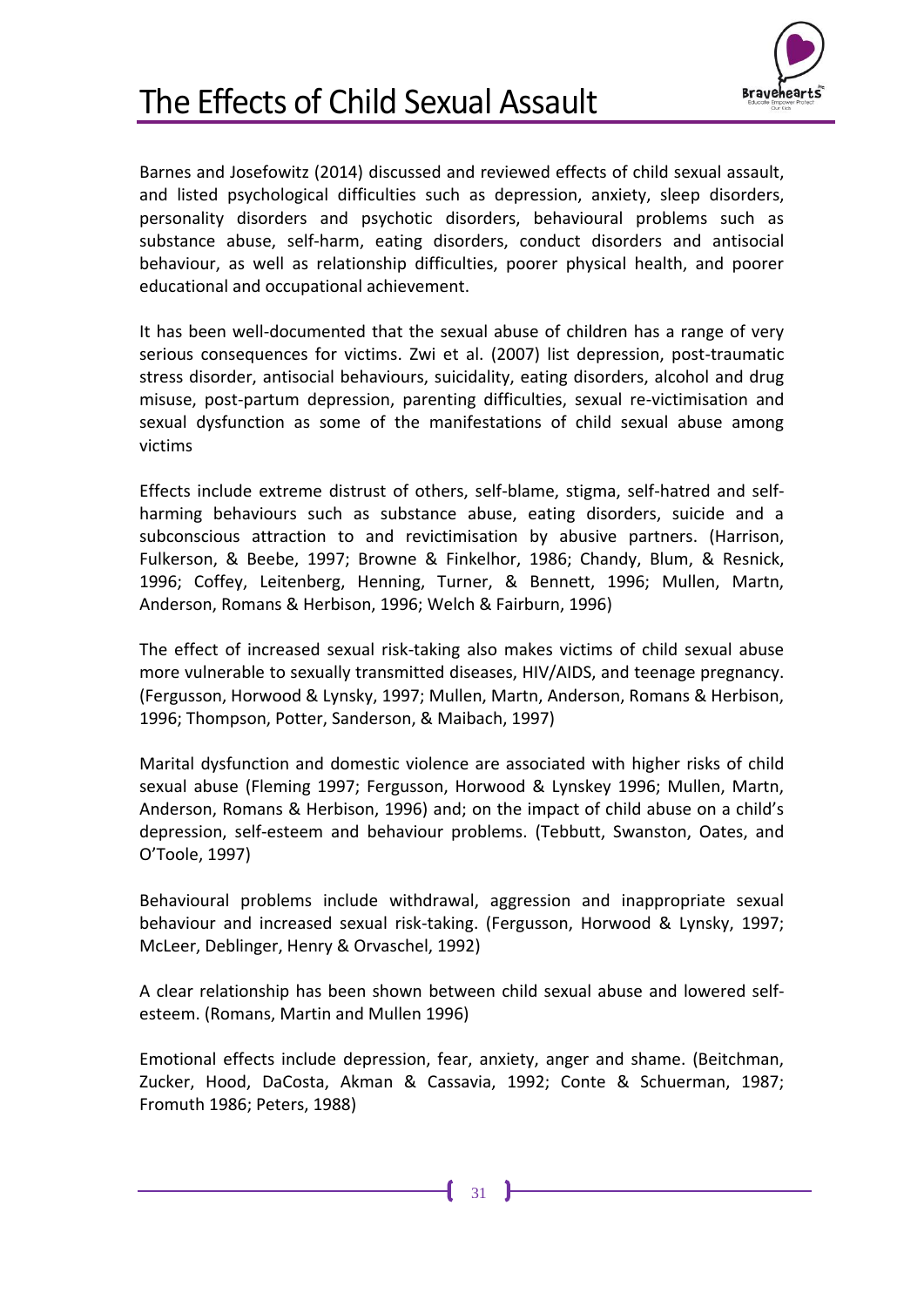Physical effects which may result from abuse include headaches, stomach-aches and sleep disturbances. (Peters, 1988)

Child sexual abuse could trigger the development of future violent behaviour resulting in criminal convictions psychosomatic responses, psychiatric disorders, long-lasting emotional problems; youth suicide, regression, sleeping and eating disorders, lack of self-esteem; nightmares, mutilation, self-hatred, promiscuous behaviour, aggression. A wide variety of later effects had been pointed out, including sexual difficulties, inability to form lasting relationships, a serious lack of self-confidence, marital problems and poor parenting skills. (Waters & Kelk, 1991; Oates & Tong 1987)

#### <span id="page-35-0"></span>**Links to Mental Health Issues and Suicide**

Of the 105 Queensland children who killed themselves in the past five years, 22 were aged between 10 and 14. Hanging was the most common method (The Australian, 25th November, 2010).

Rates of accidental fatal overdoses was significantly higher for csa victims than comparison groups. CSA victims 49.22x more likely to commit suicide (male csa victims 38.46 x more likely and female csa victims 88.42x more likely). (Cutajar, Mullen, Ogloff, Thomas, Wells, & Spataro, 2010)

Rates of suicide was significantly higher for csa victims than comparison groups. CSA victims 18.09x more likely to commit suicide (male csa victims 14.20 x more likely and female csa victims 40.38x more likely). (Cutajar, Mullen, Ogloff, Thomas, Wells, & Spataro, 2010)

90% of suicidal persons do not want to die! They simply want to escape their emotional pain. Each day, an average of 7 people in Australia complete suicide. Each day, an average, 210 people in Australia attempt suicide. (LifeForce Suicide Prevention Program – 12 Aug 2002)

A recent study indicates that an increasing number of youngsters in the 4-17 age group are suffering mental health problems – half a million all up, and nearly one in five believes there is no hope for the future. (Sunday Mail, July 8th 2001 – Professor Joseph Ray, University of Sydney)

Young people who had experienced child sexual abuse had a suicide rate that was 10.7 to 13.0 times the national Australian Rates. A recent study of child sexual abuse victims found 32% had attempted suicide and 43% had thought about suicide. (Plunkett, Shrimpton & Parkinson, 2001)

For adults and adolescents with childhood abuse histories, the risk of suicide is increased 4 to 12-fold. (Felitti, Anda, Nordenberg, Williamson, Spitz, Edwards, Koss & Marks, 1998)

Ł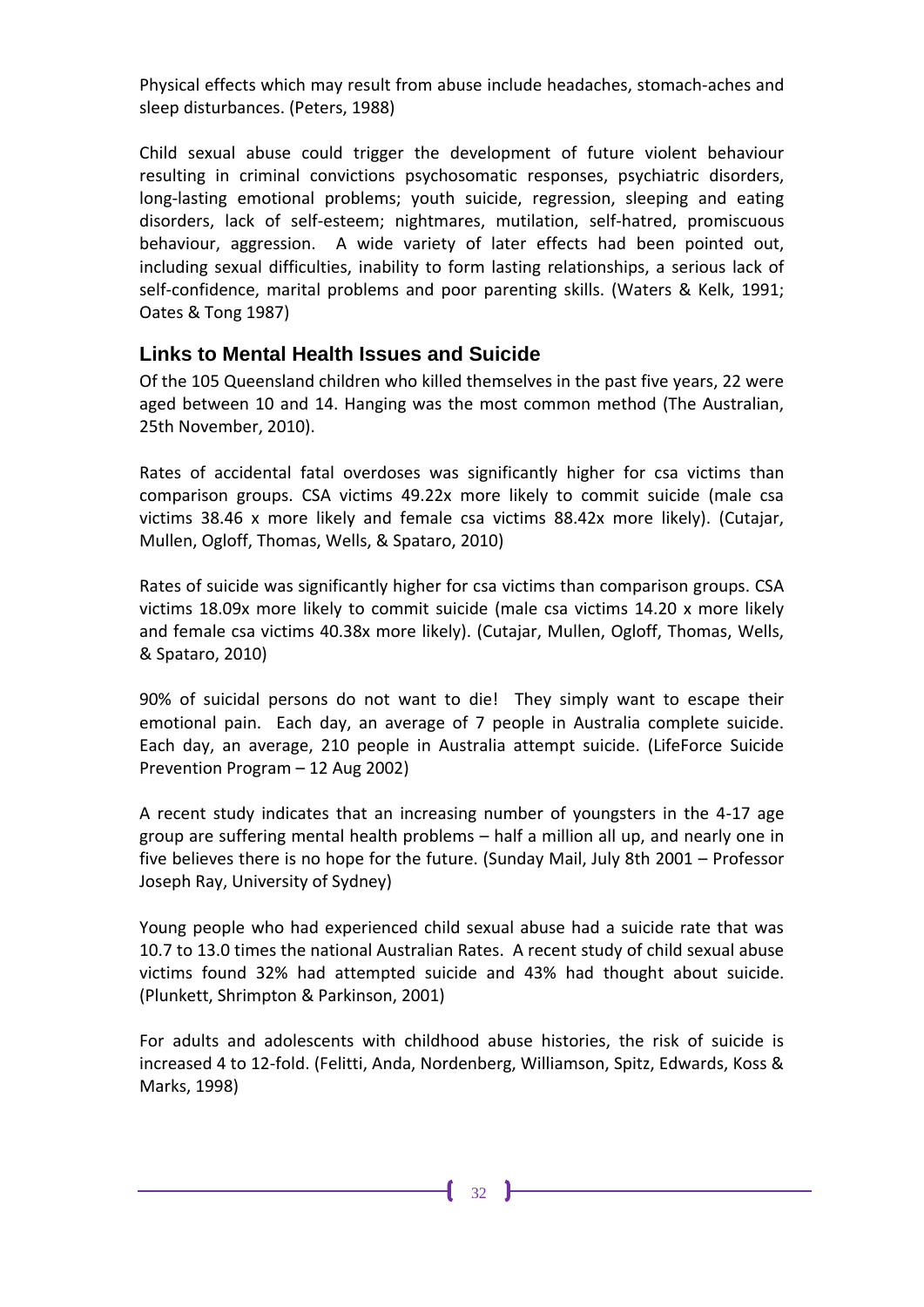Some 70% of psychiatric patients are known to have been sexually abused as children. 40 to 60% of women in care suffering depression, phobias, obsessive compulsive disorders, personality disorders and schizophrenia had been the victims of significant sexual abuse as children. (Queensland Children's Commission, 1997)

97% of mentally ill homeless women have experienced severe physical and/or sexual abuse. 87% experienced this abuse both as children and as adults. (Goodman, Johnson, Dutton & Harris 1997)

Teenagers with alcohol problems are 21 times more likely to have been sexually abused than those without such problems. (Clark, McClanahan & Sees, 1997)

In a study on New Zealand women, positive correlations between a history of child sexual abuse and mental health problems were found. (Mullen, Martn, Anderson, Romans & Herbison, 1996)

Depression is the most common effect of child sexual abuse. (Koverola, Pound, Heger and Lytle 1993)

Some sexual abuse may result in psychiatric illnesses and can be a factor in youth suicide. (Burdekin 1993)

UNICEF has reported that in 1991, Australia had the sixth highest rate of adolescent suicide: 10.5 per 100,000 among males aged 15-19. (UNICEF, 1991)

The majority of adults diagnosed with Borderline Personality Disorder (81%) or Dissociative Identity Disorder (90%) were sexually and/or physically abused as children. (Ross, Miller, Reagor, Bjornson, Fraser & Anderson, 1990)

Women molested as children are four times more at risk for Major Depression as those with no such history. They are significantly more likely to develop bulimia and chronic PTSD. (Craine, 1990)

Adults abused during childhood are:

- more than twice as likely to have at least one lifetime psychiatric diagnosis
- almost three times as likely to have an affective disorder
- almost three times as likely to have an anxiety disorder
- almost 2 ½ times as likely to have phobias
- over ten times as likely to have a panic disorder

- almost four times as likely to have an antisocial personality disorder (Stein, Golding, Siegel, Burnam & Sorenson, 1988)

71% to 90% of adolescent and teenage girls and 23% to 42% of adolescent and teenage boys in a Maine inpatient substance-abuse treatment program reported histories of childhood-sexual abuse. (Rohsenow, Corbett & Devine, 1988)

 $\mathbf{f}$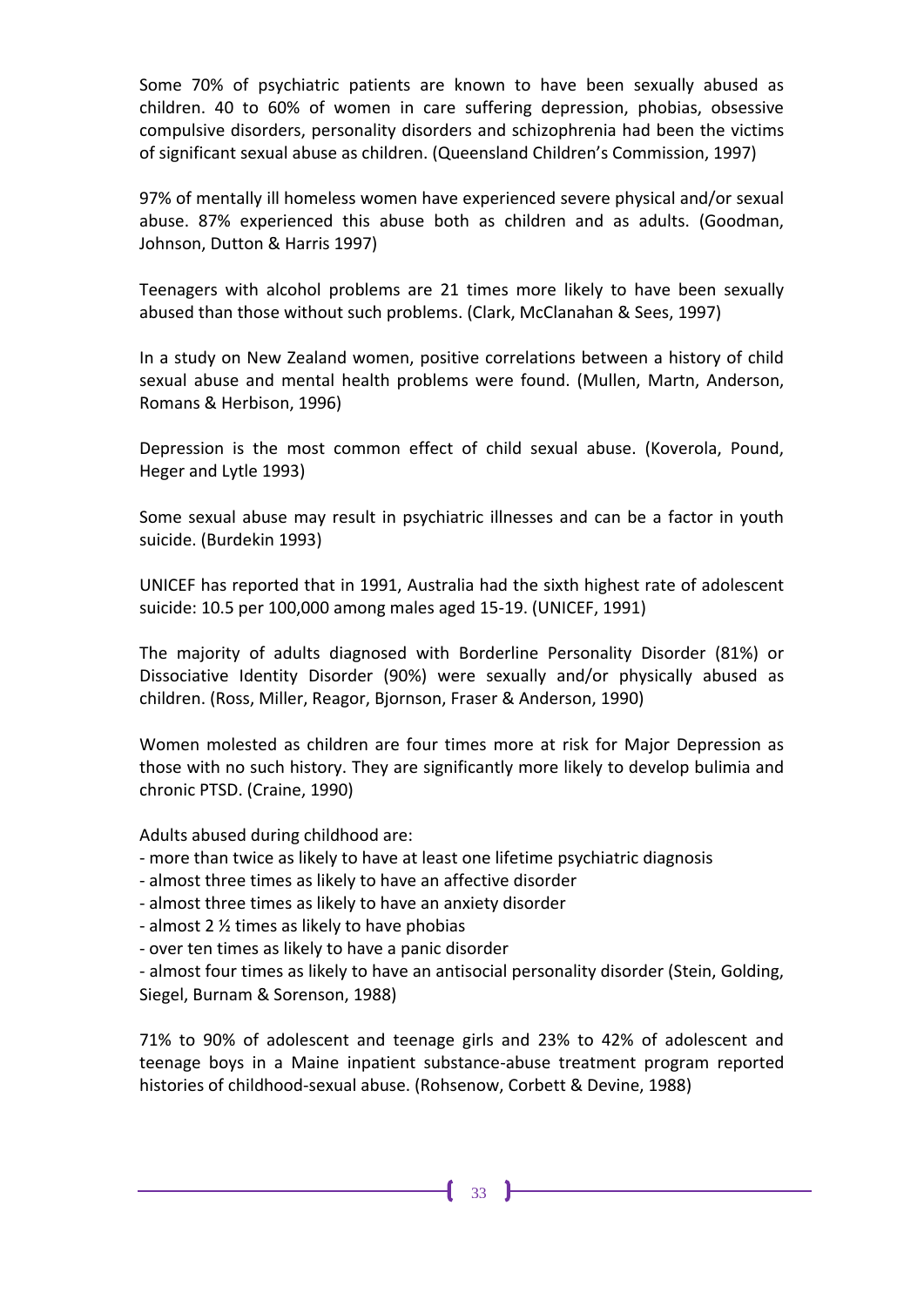50 to 70% of all women and a substantial number of men treated in psychiatric settings have histories of sexual or physical abuse, or both. (Craine, Henson & Colliver 1988)

Most self-injurers have childhood histories of physical or sexual abuse. 40% of persons who self-injure are men. (Briere & Runtz, 1988)

As high as 81% of men and women in psychiatric hospitals with a variety of major mental illness diagnoses, have experienced physical and/or sexual abuse. 67% of these men and women were abused as children. (Jacobson & Richardson, 1987)

#### <span id="page-37-0"></span>**Links to General Health Issues**

Women with a history of sexual abuse were more likely to use mental health services, pharmacy services, primary care services and speciality care. (Bonomi, 2008)

Compared to those with no history of abuse, annual health care costs were 16% higher for women who reported childhood sexual assault. (Bonomi, 2008)

A University of Queensland study found that women who experienced penetrative child sexual assault had on average. a significantly higher body mass index (Mamun, Lawlor, O'Calloghan, Bor, Williams. & Najman, 2007)

#### <span id="page-37-1"></span>**Link to Drug/Alcohol Misuse**

Among male survivors, more than 70% seek psychological treatment for issues such as substance abuse, suicidal thoughts and attempted suicide. Males who have been sexually abused are more likely to violently victimize others. (Walrath, Ybarra, Holden, Liao, Santiago, & Leaf, 2003)

Young girls who are sexually abused are 3 times more likely to develop psychiatric disorders or alcohol and drug abuse in adulthood, than girls who are not sexually abused. (Brown & Finkelhor, 1986; Day, Thurlow, & Woolliscroft, 2003; Kendler, Bulik, Silberg, Hettema, Myers, & Prescott, 2000 )

Victims of child sexual abuse report more substance abuse problems. 70-80% of sexual abuse survivors report excessive drug and alcohol use. (Brown & Finkelhor, 1986; Day, Thurlow, & Woolliscroft, 2003; Kendler, Bulik, Silberg, Hettema, Myers, & Prescott, 2000 )

71% to 90% of adolescent and teenage girls and 23% to 42% of adolescent and teenage boys in a Maine inpatient substance-abuse treatment program reported histories of childhood-sexual abuse. (Rohsenow, Corbett & Devine, 1988)

Teenagers with alcohol problems are 21 times more likely to have been sexually abused than those without such problems. (Clark, McClanahan & Sees, 1997)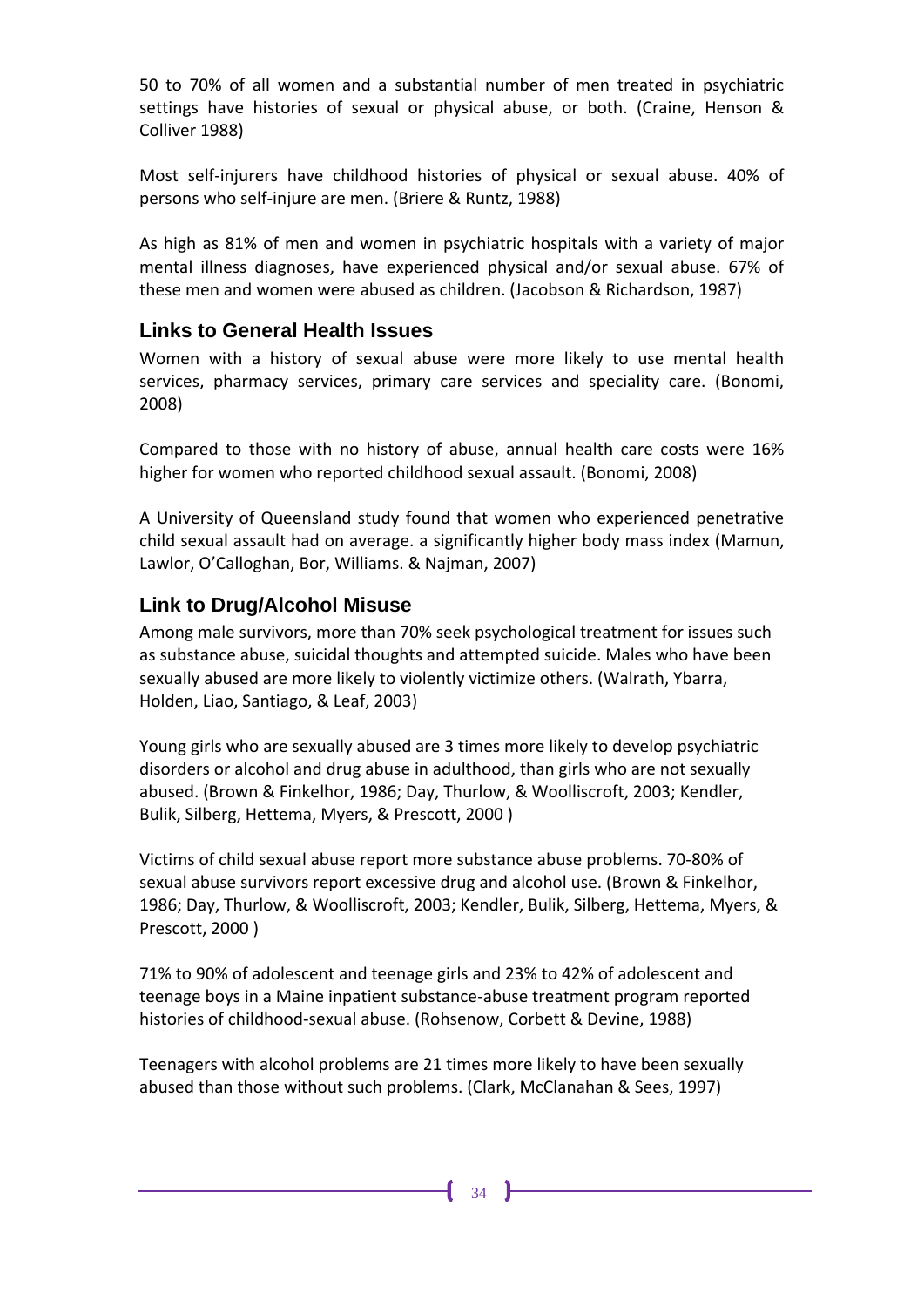#### <span id="page-38-0"></span>**Links to Crime**

A substantial proportion of detained youth also report the experience of specific types of childhood maltreatment, including physical (65-75%) and sexual abuse (10- 40%) (Moore, Gaskin & Indig, 2013)

80 to 85 per cent of women in Australian prisons have been victims of incest or other forms of abuse; a study of 27 correctional centres in New South Wales found that 65 per cent of male and female prisoners were victims of child sexual and physical assault; and the New South Wales Child Protection Council reported in 1992 that the probability of future delinquency, adult criminality and arrest for a violent crime increased by around 40 percent for people assaulted and neglected as children. (Hansard, 2002a)

70% of prisoners were abused as children. (Queensland Children's Commission, 1997)

#### <span id="page-38-1"></span>**Prostitution**

A 1997 Australian Federal survey showed that 25 percent (of prostitutes) had been sexually assaulted as children. (Knight Ridder Newspapers; Mark McDonald AAP News 29.9.00)

Hundreds of homeless children become prostitutes to survive on the streets. The Federal Human Rights Commission (Courier Mail Jan 1987) during a hearing in Cairns, was told by Cairns Anglican Youth Service Director Rev. Gordon King, (previously and subsequently convicted child sex offender) that 60 boys aged under 14 had been involved with prostitution in Cairns over 3 years. He estimated that of the 500 homeless children in Cairns, 300 had been involved in some degree of prostitution. (Queensland Children's Commission, 1997)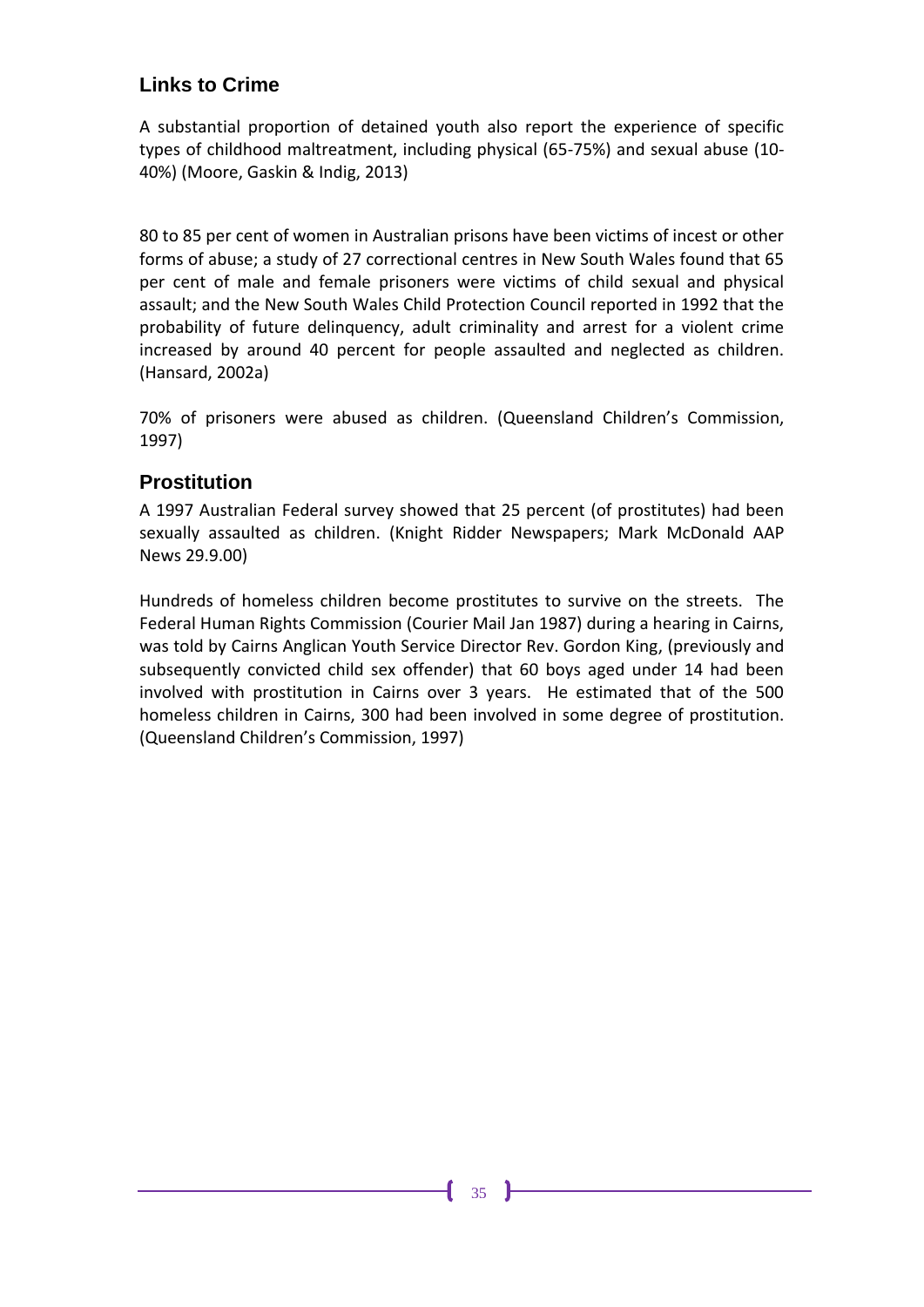

<span id="page-39-0"></span>Last year with Access Economics and Monash University, we found that child abuse costs the Australian community between \$10 billion and \$30 billion each year. (Australian Childhood Foundation media release, 3rd September 2009)

Earlier this year, Access Economics released the results of a study that estimated the cost of domestic violence to the Australian community at a staggering \$8.1million each year. (Bradford, M., Qld Centre for Domestic and Family Violence Research, CDFVR Newsletter, Dec 2005)

More than half of the annual \$8.1billion costs are carried by the victims of domestic violence (\$4.1billion), followed by the community (\$1.2billion), Federal Government (\$848million), children (\$769million) and perpetrators of domestic violence (\$555million). (Bradford, M., Qld Centre for Domestic and Family Violence Research, CDFVR Newsletter, Dec 2005)

The study identified the total health costs for victims at \$362million, followed by \$17million for children and \$9.1million for perpetrators of domestic violence. Again, children carry more of the health cost burden for domestic violence than the perpetrators. (Bradford, M., Qld Centre for Domestic and Family Violence Research, CDFVR Newsletter, Dec 2005)

The cost of child abuse and neglect has been calculated at a total of \$4,929million. This is broken down to \$1,048m for human cost (fatal abuse, suicide, medical costs, injury, medical services, psychological trauma), \$1,944m for long term human and social costs (medical service usage, health problems, loss of productivity, delinquency, criminality, homelessness, substance misuse, intergenerational abuse), \$1,821m for public sector intervention (child protection services, prevention & intervention programs, law enforcement, judicial system, incarceration & treatment of offenders, victim support, and \$114m for community sector responses (services provided by community services). (Kids First, 2004)

In South Australia, the Department of Human Services conservatively estimated the cost of child abuse and neglect in 1995-96 to be \$354 million. Over the same period, that figure is more than the State earned from the sale of both its wine (\$318 million) or it's wool and sheepskins (\$239 million). (Hansard, 2002a)

In 1995/96, the total fiscal expenditure on child abuse by the South Australian Government was conservatively estimated at \$41.4 million….. Of this, it is estimated that over \$10.3 million is currently spent in direct response to child sexual abuse. (Briggs, 1999)

The US Government Accounting Office has identified studies which suggest that the estimated cost in future lost productivity of severely abused children in the USA was between \$658 million and \$1.3 billion annually, based on the assumption that the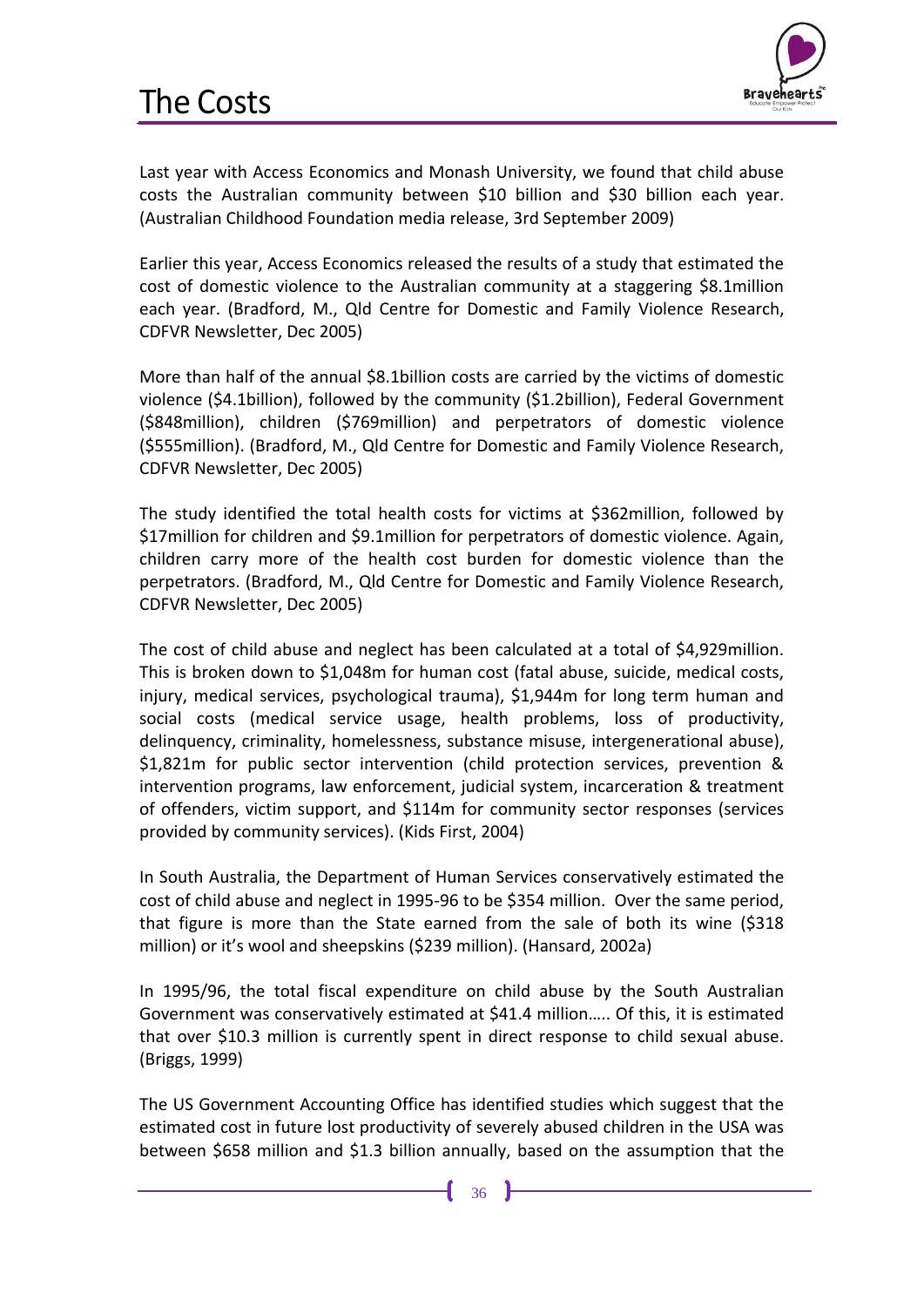children's impairments caused by the abuse would limit their potential earnings by just 5 to 10 per cent. (Calvert, 1993)

The child may experience difficulties at school and with friendships. These experiences at school are likely to affect the future academic progress of the child and reduce the likelihood of the child becoming equipped to participate in further study therefore limiting the child's future employment prospects. (Friedrich 1990)

An Australian study funded by a Criminology Research Council Grant, conservatively estimated the (tangibles) cost to society of csa to be in excess of \$180,000 per child. (Briggs, 1999). Research consistently shows that approximately one in five children are sexually assaulted before their 18th birthday. (James, 2000; Centre for Disease Control and Prevention, 2006). Extrapolating Australian population statistics in context with the indisputable research reveals that approximately 59,000 Australian kids will be harmed each year at a cost of around \$10.44 billion annually. (Bravehearts Inc 2000)

A recent Australian study funded by a Criminology Research Council Grant, conservatively estimates the (tangibles) cost to society of child sexual assault to be in excess of \$180,000 per child. (Briggs, 1999) At a national level, the ABCI conservatively estimates 40,000 Australian children will be sexually abused each year. That's \$7.2 Billion dollars worth of damage.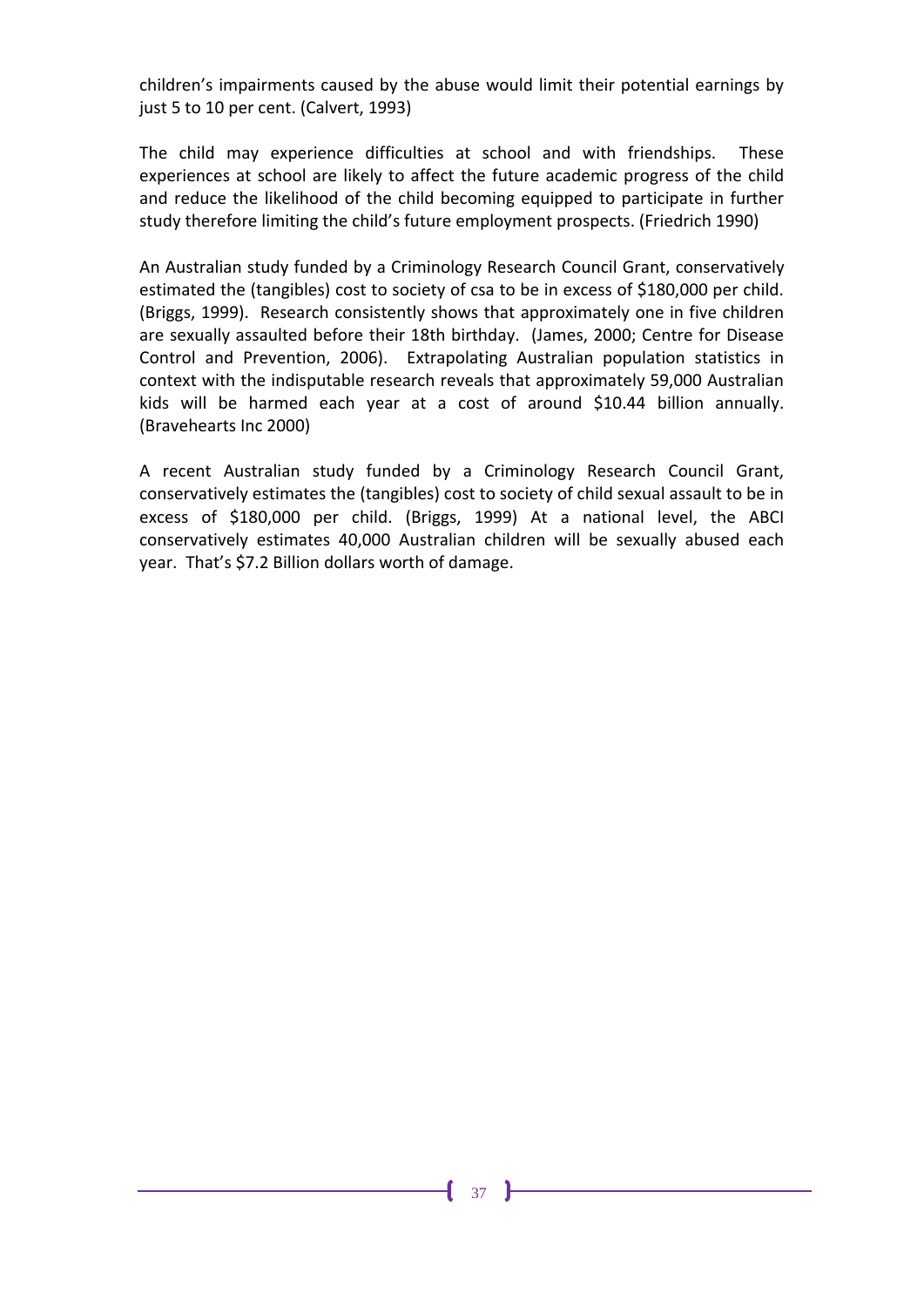

<span id="page-41-0"></span>International research demonstrates that well designed, focused and managed crime prevention strategies do work. Prevention of child sexual abuse is perhaps the most important response to the problem, and several important ways of achieving this include education of parents and children and using public television as a medium for intervention, especially in light of Smallbone and Wortley's finding that watching television with potential victims is a common feature of grooming. (Queensland Crime Commission, 2000)

Increasing the community's awareness of child sexual abuse is important. Mass media campaigns, such as those in NSW and Victoria, and other media coverage of the sexual assault of children have performed a significant role in placing this issue on the public and political agenda. Media coverage of child sexual assault has contributed to demystifying it and reducing the secrecy that has characteristically surrounded its occurrence. (Queensland Crime Commission, 2000)

In concluding their report on child sex offending for the Qld Crime Commission, the authors noted that in particular, they hoped their findings would draw attention to the potential for reducing the incidence of child sexual abuse through primary, secondary and tertiary prevention…..Public education programs can be employed to reduce the opportunities for child sexual offending by challenging the sex offenders often neutralising belief systems, increasing the risks of their apprehension, increasing feelings of guilt for offenders and also by, alerting parents and guardians to the threats, increasing awareness in children. (Smallbone & Wortley, 2000)

In relation to growing public awareness, the NSW Child Sexual Abuse Task Force concluded that ignorance of child sexual abuse was one of the principal factors inhibiting its prevention and prolonging the suffering and distress of its many victims. The Task Force recommended broad community education programs including information on children's rights, empowering children to speak out, to say NO to adults, to understand their bodies and their rights around the touching of their bodies. (Woods Royal Commission, 1997a)

The NSW Child Sexual Abuse Task Force recognised that the role of the media, both in forming belief systems and attitudes to sexuality and sexual practices generally, and in raising community awareness of the problem of child sexual abuse, could not be overestimated and recommended the production of pamphlets, posters, displays, film and video collections, TV and Radio community service announcements and production of films. (Woods, 1997a)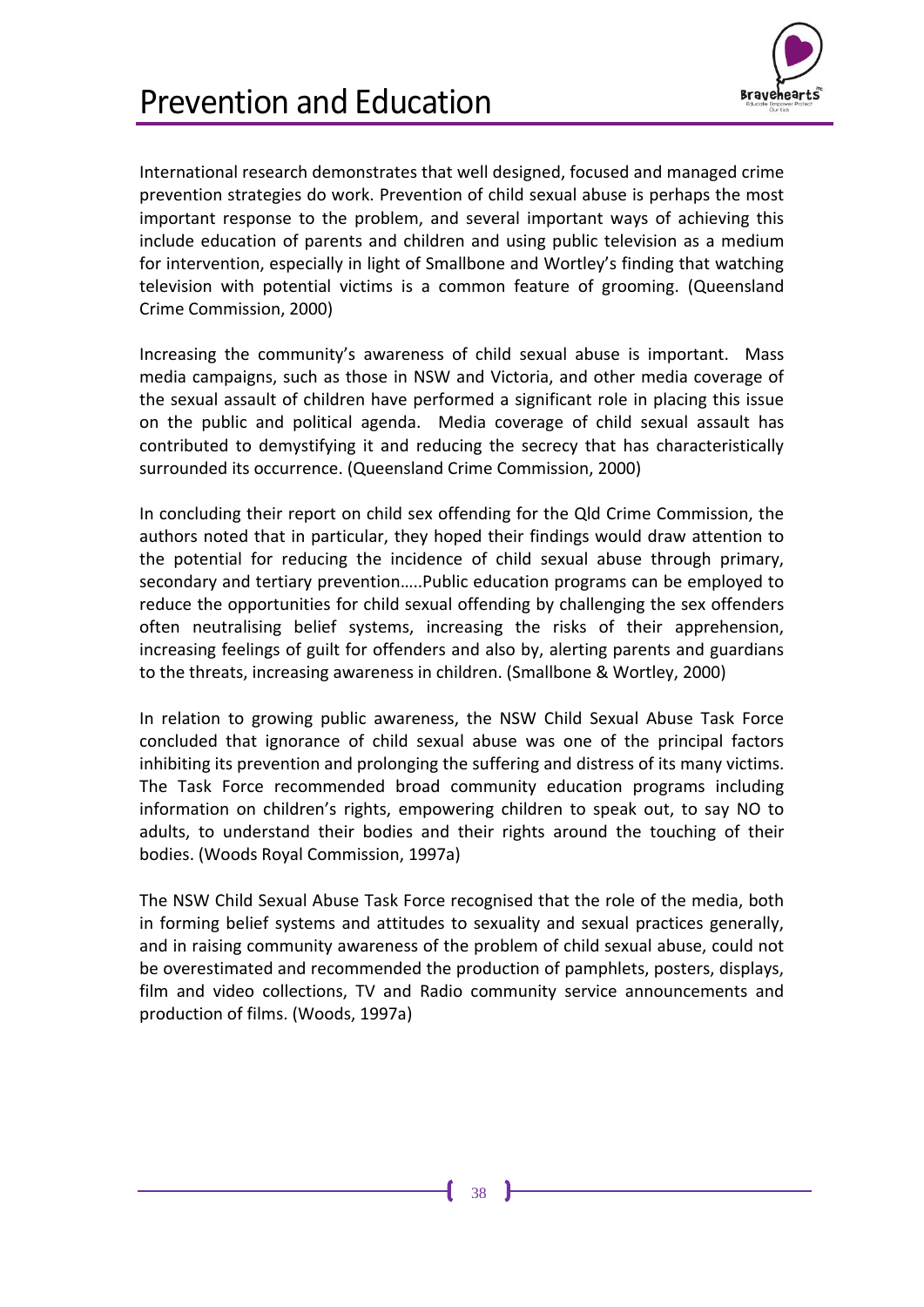

### <span id="page-42-0"></span>Community Views

A third of respondents (33%) believed that children make up stories about being abused. A further 23% of respondents could not make up their minds whether or not to believe children's stories about being abused. Paradoxically, 87% of respondents believed that children would be negatively affected if adults did not believe them when they disclosed abuse. (Australian Childhood Foundation, 2004).

Australians rank child abuse 13th on a list of community issues, behind rising petrol prices and problems with public transport. (Australian Childhood Foundation, 2006)

1 in 6 (16%) of respondents were unclear about whether or not sex between a 14 year old and an adult would constitute sexual abuse. (Australian Childhood Foundation, 2006)

31% of Australians would not believe children if they reported that they were being abused. (Australian Childhood Foundation, 2006)

1/5 of Australians believed that well-educated parents did not abuse their children. (Australian Childhood Foundation, 2006)

80% of respondents believed prison sentences for convicted sex offenders were too lenient. Nearly 95% said treatment programs should be mandatory. (Australian Childhood Foundation, 2006)

1 in 3 Australians would not believe children if they disclosed they were being abused. (Australian Childhood Foundation, 2009)

1 in 5 lacked the confidence to know what to do if they suspected that a child was being abused or neglected (Australian Childhood Foundation, 2009)

90% of adults surveyed believed that the community needs to be better informed about the problem of child abuse in Australia (Australian Childhood Foundation, 2009)

Unless they come face to face with the issue, collectively Australians rate petrol prices, public transport and roads as issues of greater concern than child abuse (Australian Childhood Foundation, 2009)

86% of Australian believed that Commonwealth and State Governments should invest more money in protecting children from abuse and neglect. (Australian Childhood Foundation, 2009)

A substantial majority of parents believed that child abuse was both a serious problem in Australia (77%) and an issue which the community needed to better understand (93%). (Tucci, Goddard & Mitchell, 2004).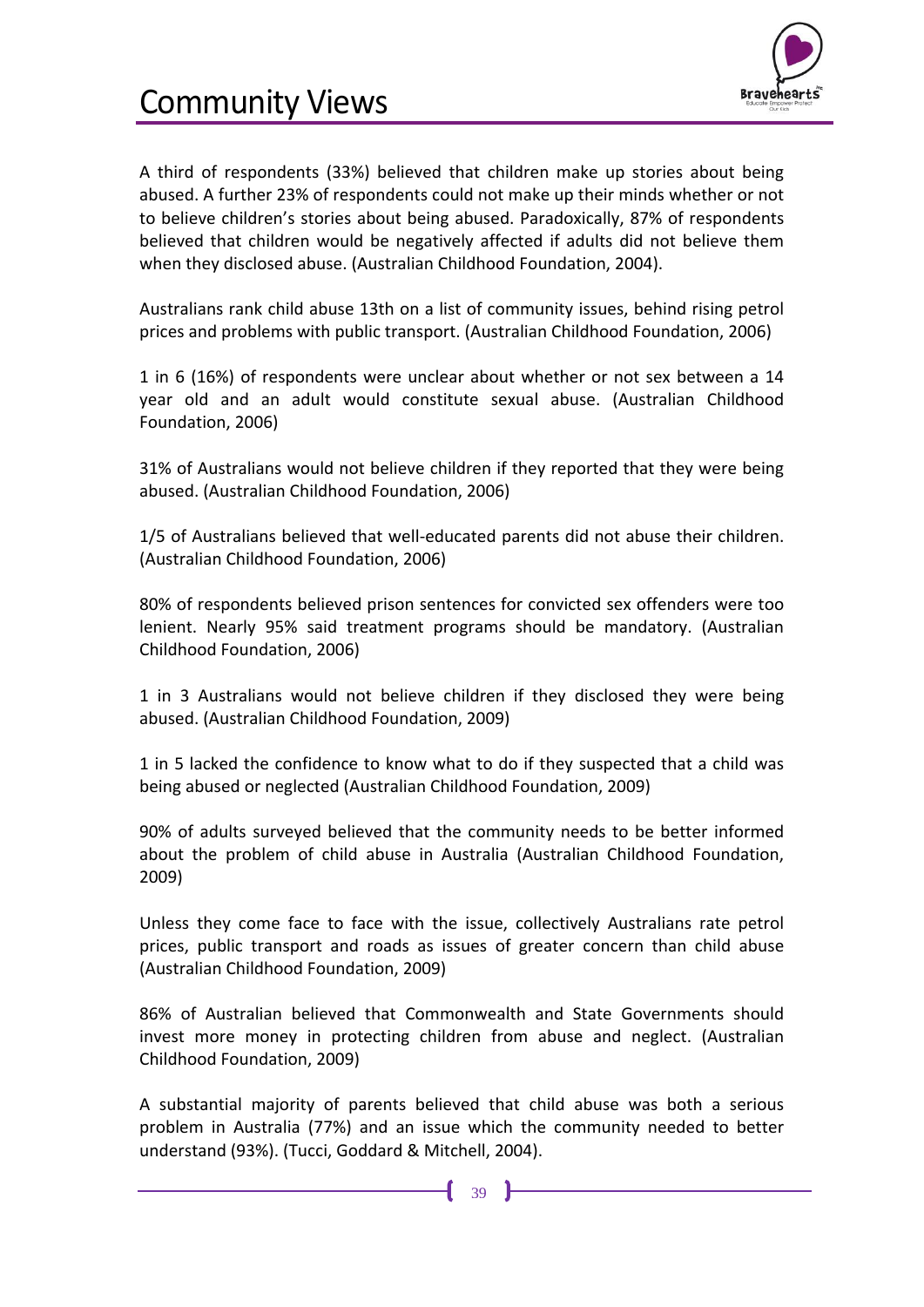

### <span id="page-43-0"></span>On-Line Exploitation and Grooming

In an Australian study Green, Brady, Ólafsson, Hartley, & Lumby (2011) found:

- 46% of AU kids go online in their bedroom or other private room and over two thirds (70%) at a friend's house. More girls (56%) than boys (38%) can access the internet from their bedroom, while in Europe these numbers are equivalent.
- Three in five AU children go online via a mobile device 46% report handheld access to the internet (e.g. iPod Touch, iPhone or Blackberry) and an additional 14% access the internet via their mobile phone
- Two thirds (65%) of Australian children who use the internet have their own SNS profile, a little more than the 25 nation average of 59%.
- Only 29% of AU 9-10 year olds, but 59% of 11-12 year olds, have a SNS profile, suggesting that it is the start of secondary school, rather than the minimum age set by popular SNS providers, that triggers social networking activity.
- 29% of Australian 11-16 year olds (more boys than girls, more teens than younger children) say they are in communication with people they first met online, unconnected with their offline social networks.
- In the past year fewer than one in four (24%) AU 9-16 year old internet users have looked for new friends on the internet, 21% have added contacts they don't know face to face, and 10% have sent an image of themselves to someone not met face to face. Such figures are less than the 25 country average.
- One reason for using the internet to look for new friends might be that just under half (46%) of AU 11-16 year old internet users say they find it easier to be themselves online. Also, 47% talk about different things online than offline, and more than one in five (22%) talk about more private things online than when present with other people face to face.
- 30% of Australian children say they have been bothered or upset by something online in the past year: two and a half times the European average (12%) and more than any other of the 25 countries.
- By implication, one in five 9-16 year olds (21%) do not see the internet as problematic for children of their age. Younger AU children are least likely to be concerned that what's on the internet might bother other children, but equally likely to have felt bothered themselves.
- While 30% of AU 9-10 year olds say they've been bothered by something online, their parents are less likely to recognise this. 16% of these children's parents say 'something has bothered my child online'.
- Among the next age group, 11-12 year olds, 30% also report that they have encountered something that bothered or upset them. 23% of their parents recognise this.
- More than two in five (44%) Australian 9-16 year olds say they have encountered sexual images in the past 12 months, whether online or offline.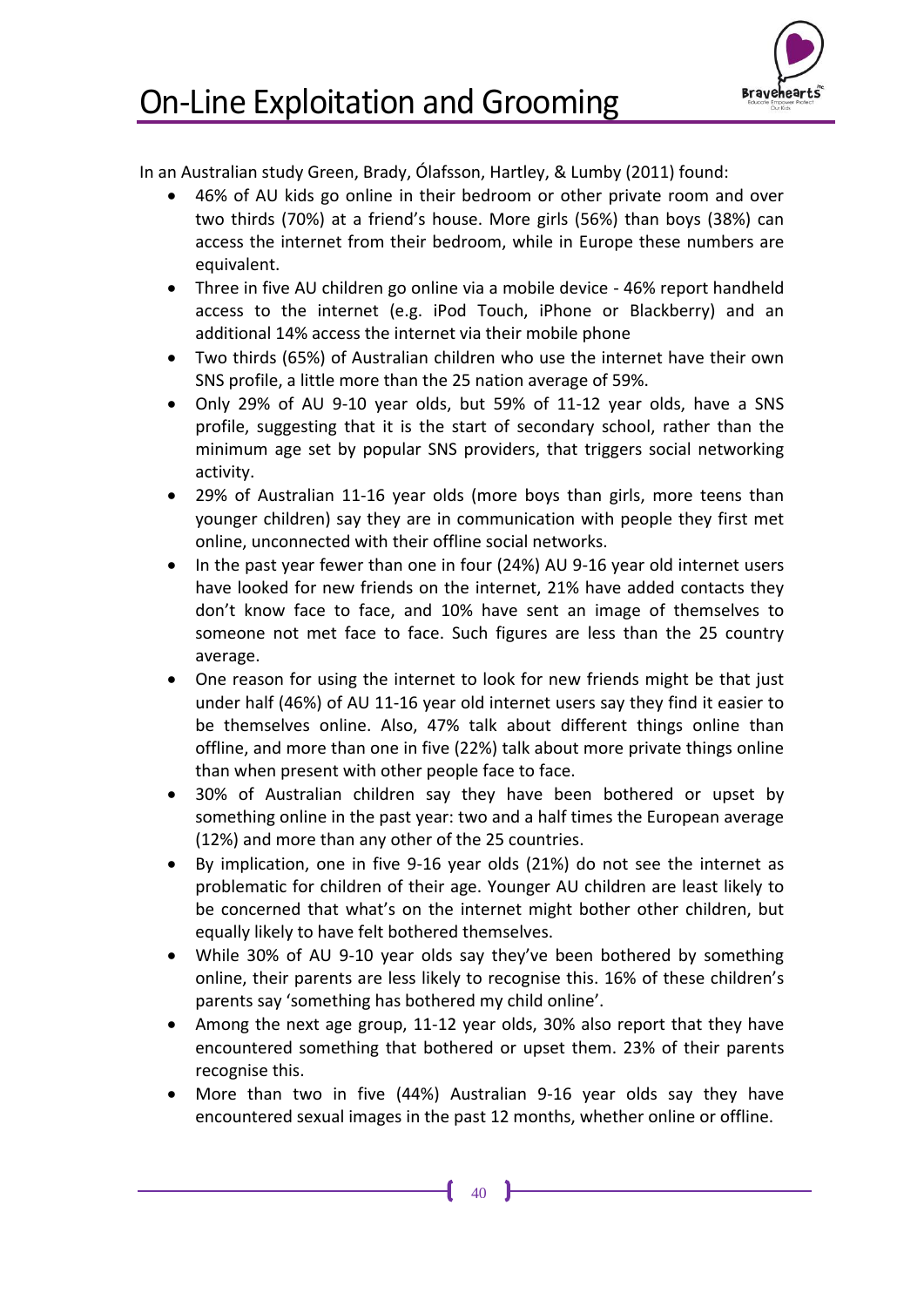- 28% of AU 11-16 year olds have seen sexual images online. 24% say they have seen online sexual images including nudity, 17% have seen someone's genitals online, 16% (more teenagers than young children) have seen images of someone having sex, and 6% say they have seen violent sexual images.
- Regarding Australian children who have seen online sexual images, 49% of parents say their child has not seen this, while 38% recognise that they have and 14% say they don't know.
- As in other countries, 9-10 year olds are less likely to see sexual images online but are more likely to be bothered or upset by the experience if they do.
- Overall, most children have not experienced sexual images online and, of those who have, most say they were not bothered or upset by the experience.
- 15% of AU 11-16 year old internet users have received sexual messages ('sexts'). This is an average result across the study, and most recipients are 15-16 years old.
- 4% of Australian children have sent sexts online
- 9% of AU 11-16 year olds have been sent a sexual message, 6% have been asked to talk about sexual acts with someone online, and 5% have seen others perform sexual acts in a message. 3% have been asked for a photo or video of their 'private parts'.
- 34% of Australian children have had contact online with someone they have not met face to face (the 25 nation average is 30%).
- 5% of AU kids have gone to an offline meeting with someone they first met online.
- Only two thirds of Australian parents talk to their children about what they do on the internet (67%)

Statistics obtained from Project Auxin (the Australian component of the larger Falcon Operation conducted in the US) indicated that the dominant profile of offenders arrested were male and were over 30 years of age. Female offenders... comprised 3.1% of offenders. (cited in Choo, 2009)

Wolak, Finkelhor and Mitchell (2007 found the following demographic characteristics of offenders arrested for possession of child exploitation materials:

- 100% male
- 11% aged 18-25; 41% aged 26-39; 45% aged 45 or older
- 41% single or never married; 38% married or living with a partner; 20% separated or divorced; 1% widowed
- 73% employed
- 42% had adult or minor biological children
- 34% were living with a minor child
- 46% had direct access to minors through job, youth activity or in home
- 5% had a diagnosed mental illness
- 3% had a diagnosed sexual disorder
- 12% had evidence of deviant sexual behaviour, not involving minors
- 11 % had prior arrests for sexual offences against a minor (cited in Choo 2009)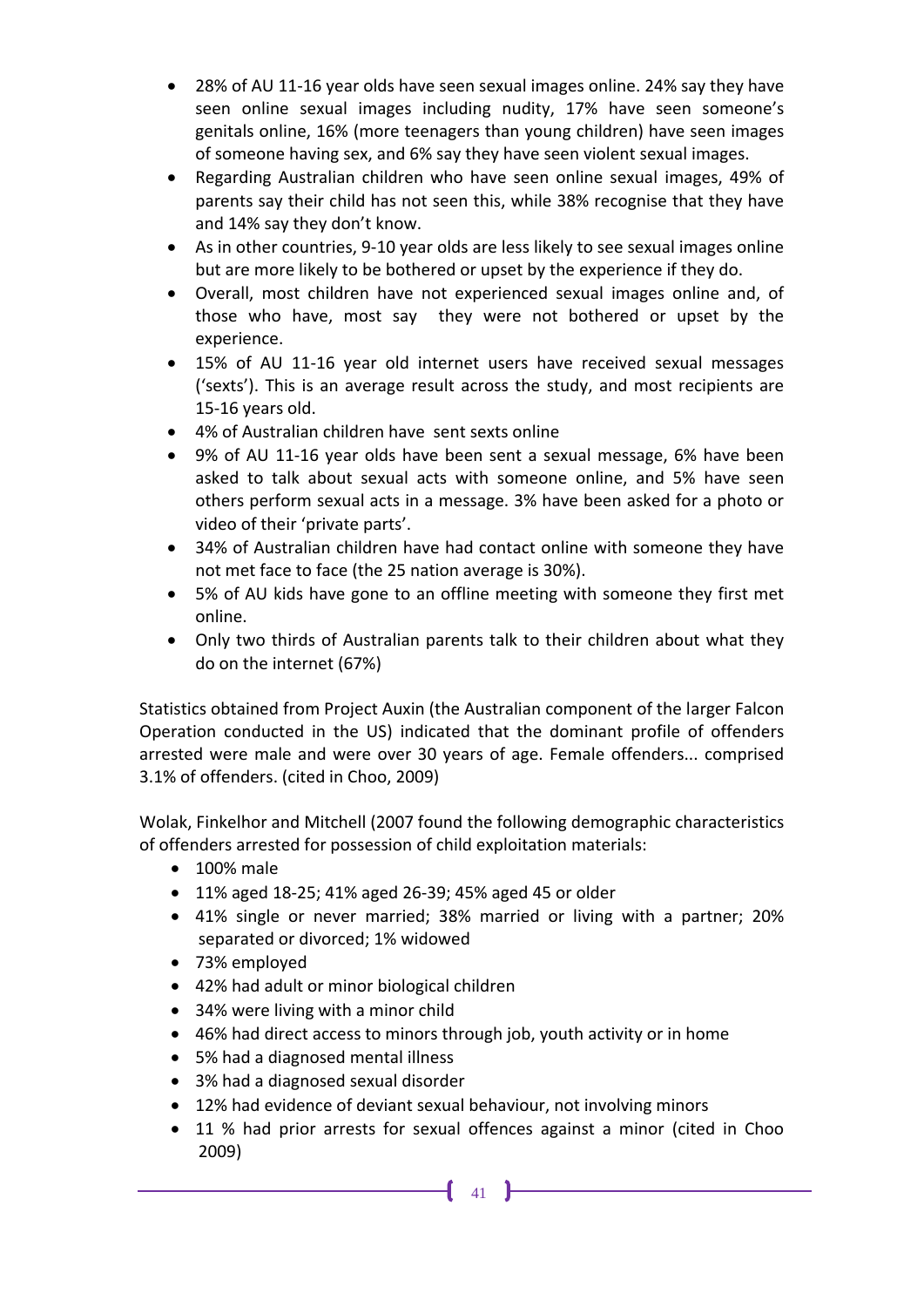In Wells and Mitchells study (2007), 61% of (therapeutic) clients aged under18 years who were victims of online sexual exploitation had a current, and 68% had a lifetime, diagnosis that fulfilled the criteria of various disorders in the DSM:

Females:

- 71% had depression
- 45% anxiety or phobias
- 34% specific life stressors
- 27% suicide ideation or attempted suicide
- 83% parent-child conflict
- 47% disciplinary problems at home
- 35% social withdrawal
- 31% trouble making friends
- 47% failing grades at school
- 30% disciplinary problems at school
- 56% sexual victimisation
- 35% sexual acting out Males
- 68% had depression
- 55% anxiety or phobias
- 45% specific life stressors
- 10% suicide ideation or attempted suicide
- 81% parent-child conflict
- 58% disciplinary problems at home
- 39% social withdrawal
- 29% trouble making friends
- 35% failing grades at school
- 45% disciplinary problems at school
- 55% sexual victimisation
- 48% sexual acting out (cited in Choo 2009)

In the US National Juvenile Online Victimisation survey by Wolak, Mitchell and Finkelhor (2003), it was found that a majority of the offenders arrested for possession of child exploitation materials were men, Most of these offenders possessed images of children who had not yet reached puberty:

- 83% had images of children between the ages of 6 and 12
- 39% had images of 3-5 year old children
- 19% had images of toddlers or infants younger than 3 (Griffith & Roth, 2007 cited in Choo 2009)

In Australia, there have been over 130 completed prosecutions for online procuring, grooming and exposure offences: 118 cases were prosecuted under Qld provisions; 4 case under Commonwealth provisions; 8 under WA provisions; and 1 under NT provisions (Griffith & Roth, 2007 cited in Choo 2009)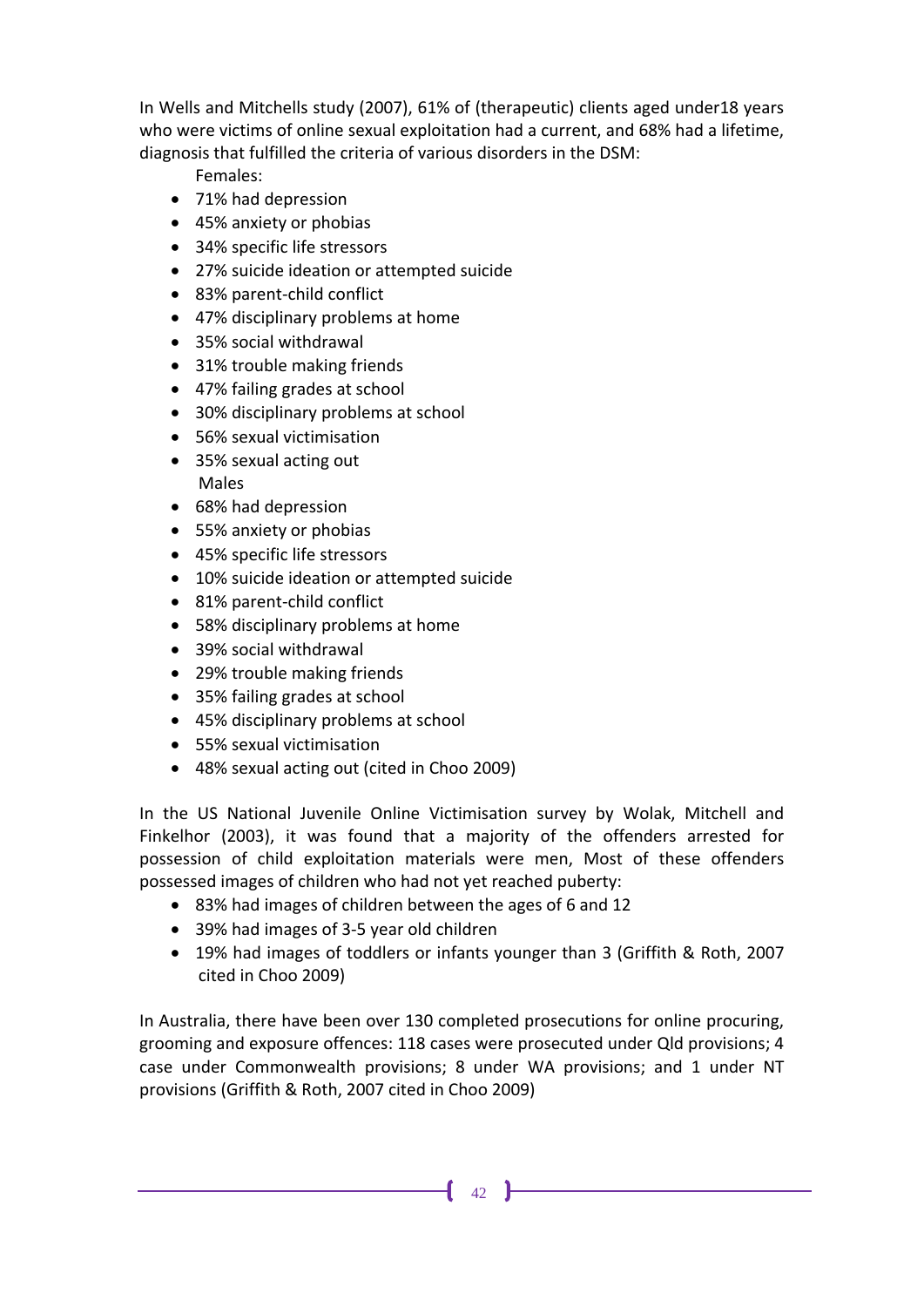The survey found that almost one-third of the young people aged between 7 and 17 years who responded were willing to disclose their home address, while 14% were willing to disclose their e-mail address online. (Ropelato 2007 cited in Choo, 2009)

Profiles of targeted youth and perpetrators: Youth targeted:

- 70% female; 30% male
- 81% were 14 years or older
- 3% of 11 year olds were solicited

Perpetrators:

- 73% were male; 27% female
- `Youth met 86% of those committing solicitation online, but 14% were people youth knew in person before the solicitation (Wolak, Mitchell & Finkelhor, 2006 cited in Choo, 2009)

7% reportedly met someone in real life after knowing them on the internet and 24% of these indicated that the person who had introduced themselves as a child on the internet turned out to be an adult. (cited in Choo, 2009)

In the Growing Up with Media survey, 3% of 10-15 year olds reported perpetrating unwanted sexual solicitation of others in the past year and 1% reported doing so monthly or more often. 7% reportedly met someone in real life after knowing them on the internet and 24% of these indicated that the person who had introduced themselves as a child on the internet turned out to be an adult. (cited in Choo, 2009)

In the Growing Up with Media survey, 15% of 10-15 year olds reported being victims of unwanted sexual solicitation at least once in the past year and 3% reported at least once a month or more often. (Ybarra, Espelage & Mitchell, 2007, cited in Choo 2009)

Average age of first internet exposure to pornography – 11 years

15 to 17 year olds having multiple hard-core exposure – 80%

8-16 year olds having viewed pornography online – 90%

7-17 year olds who would freely give out home address – 29%

7-17 year olds who would freely give out e-mail address – 14% (Ropelato 2007 cited in Choo, 2009)

A study by the Australian Communications and Media Authority (2007) found that:

- Approximately 70% of girls aged between 14 and 17 years, and 50% of boys of the same age group has a personal profile on MySpace or other similar online sites
- Approximately one in eight respondents aged between 14 and 17 years reportedly posted videos on line. (cited in Choo, 2009)

Ropelato (2007), for example estimated that 89% of sexual solicitations of youth are made in IRC rooms. (cited in Choo, 2009)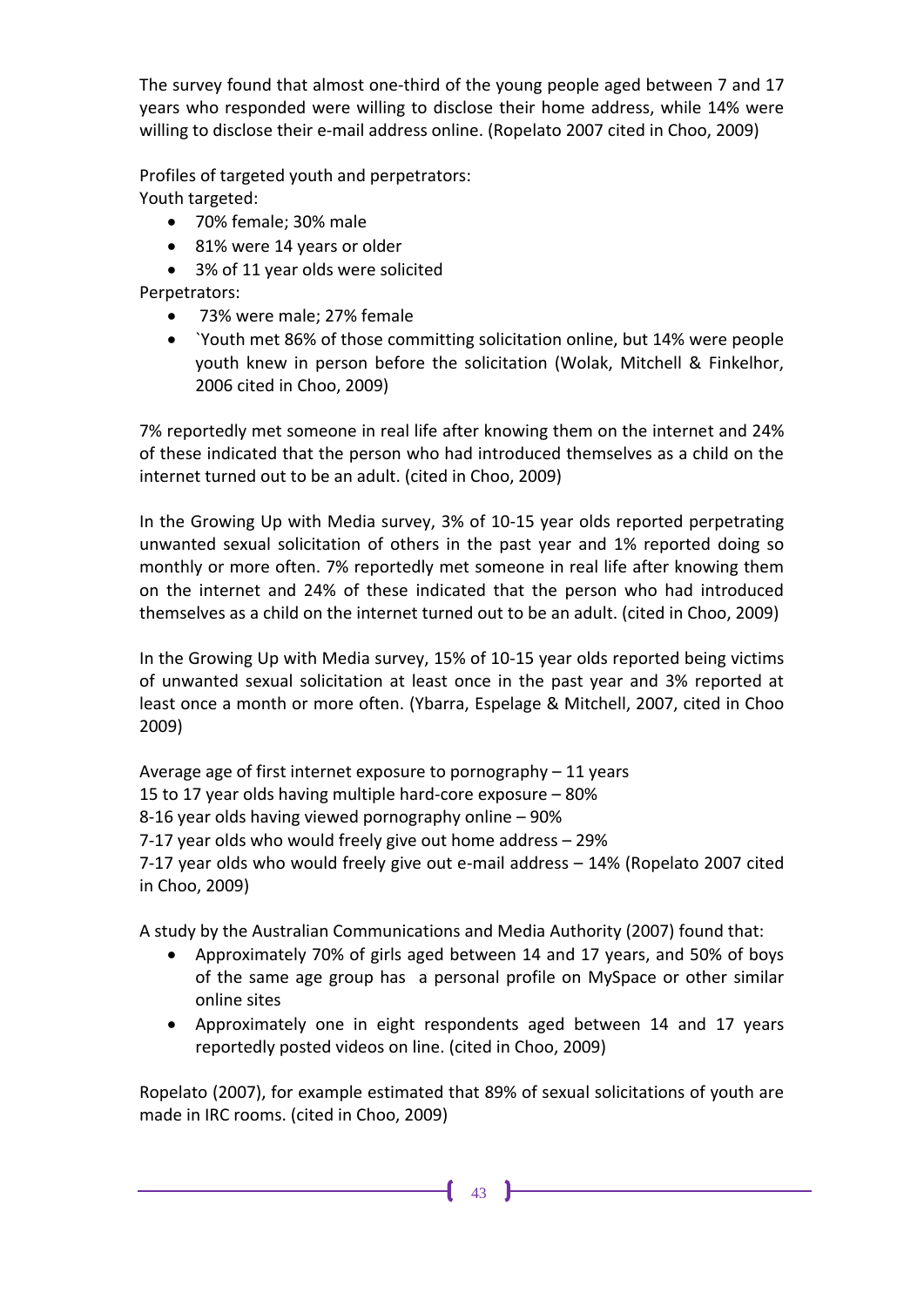A significant percentage of sexual offenders do not have prior criminal histories involving offences against minors, or even non-sexual offences. (cited in Choo, 2009)

On average, the National Centre for Missing and Exploited Children's CyberTipLine in the US received 700 to 1,100 reports per week and reviews 75,000 to 100,000 images/videos a week, which are forwarded to law enforcement agencies. (cited in Choo, 2009)

A significant percentage of sexual offenders do not have prior criminal histories involving offences against minors, or even non-sexual offences. (cited in Choo, 2009)

A relatively high proportion of online sexual offenders are juvenile and this proportion appears to be increasing. (cited in Choo, 2009)

Offenders are often known acquaintances or family members of the children whom that abuse and may have known their victims in real life prior to using the internet and other communication technologies to further their grooming activities. One study found that in 85-95% of child sexual abuse cases, the perpetrator was someone the child knew and depended on. (cited in Choo, 2009)

In the US, the number of annual reports of online child exploitation (including online child grooming) made to the National Centre for Missing and Exploited Children... increased from 4,560 in 1998 to 76,584 by the end of 2006. In 2006, there were 6,384 reports of 'online enticement of children for sexual acts'. (cited in Choo, 2009)

A recent cybercrime survey in the UK estimated that 850,000 cases of unwanted online sexual approaches were made in chat rooms during 2006 and that 238 offences of meeting a child following sexual grooming were recorded. (cited in Choo, 2009)

Ybarra and Mitchell (2005) found that prevalence of intentional internet (pornography) exposure increased with age, from 8% among 10 to 13 year olds to 20% among 14 to 17 year olds, with younger children favouring more traditional media like magazines and videos. (Bryant, 2009)

... a telephone survey of 200 young Australians aged 16-17 found... 84% of males were exposed inadvertently to online pornography compared to 60% of females. 38% of males reported deliberate online exposure compared to 2% of females. (Flood cited in Bryant, 2009)

After sex offender treatment, 80%-85% of inmates convicted of possessing or distributing child porn admitted that they had molested children, according to two studies by Andres Hernandez at the Federal Correctional Institution in Butner, N.C. At the time they were sentenced, 26%-45% acknowledged molestation. (Software Tracks Child Porn Traffickers On-Line, USA Today 16th April 2008)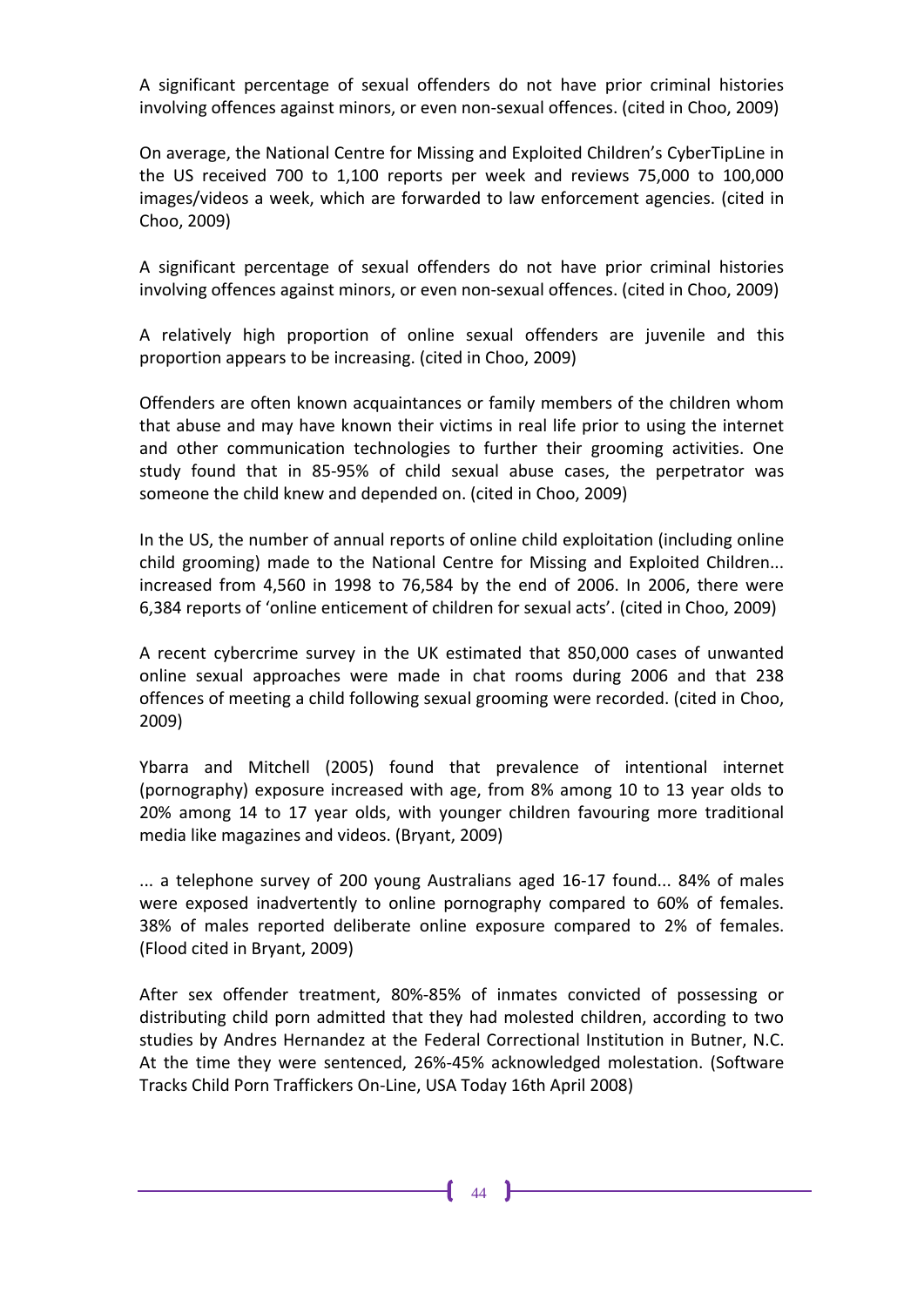Michael Seto, a research psychologist at the University of Toronto's Centre for Addiction and Mental Health, found in several studies that one in four men arrested for possessing child porn had a history of molesting kids. (Software Tracks Child Porn Traffickers On-Line, USA Today 16th April 2008)

People who collect it are more likely than others to molest children, but not all collectors are paedophiles, says David Finkelhor, director of the Crimes Against Children Research Centre at the University of New Hampshire. Finkelhor says 16% of people arrested between July 2000 and June 2001 for possessing child porn were found to have molested children. (Software Tracks Child Porn Traffickers On-Line, USA Today 16th April 2008)

In the Growing Up with Media survey, 35% of the 1,588 young people aged between 10 and 15 years who were surveyed reported being the victim of either internet harassment or unwanted sexual solicitation. (Ybarra, Espelage & Mitchell, 2007)

Local profiling by the New Zealand Department of Internal Affairs of more than 200 internet offenders has shown that the most common age group is 30 to 35, that three-quarters of offenders are European and the most common occupations are students or IT workers. 13% of offenders had previous convictions for sexual offences, 9% involving someone under 16. (Inside the mind of an internet porn addict, Sunday Star Times 26th March 2007)

Of the eight million children in the UK with internet access, one in 12 admits to having met someone whom they encountered online. (Child Exploitation and Online Protection Centre, 2007 http://www.ceop.gov.uk/)

The Child Exploitation and Online Protection Centre receives 400 calls a month from children who believe they have been approached by a paedophile on the internet. (Child Exploitation and Online Protection Centre, 2007 http://www.ceop.gov.uk/)

In 2006, there were 100,000 websites offering illegal child pornography (Ropelto, J, 2006, Internet Pornography Statistics, http://internet-filterreview.toptenreviews.com/internet-pornography-statistics.html)

In 2006, 1 in 7 youths received online sexual solicitations, down from 1 in 3 in 2003 (Ropelto, J, 2006, Internet Pornography Statistics, http://internet-filterreview.toptenreviews.com/internet-pornography-statistics.html)

There are 116,000 requests per day for child pornography on file sharing network Gnutella. (Ropelto, J, 2006, Internet Pornography Statistics, http://internet-filterreview.toptenreviews.com/internet-pornography-statistics.html)

Only 25% of children will tell a parent about an encounter with a predator who approached or solicited sex while on the Internet., and less than 10% report sexual solicitation to legal authorities. (i-SAFE Inc. December 12, 2006 www.isafe.org)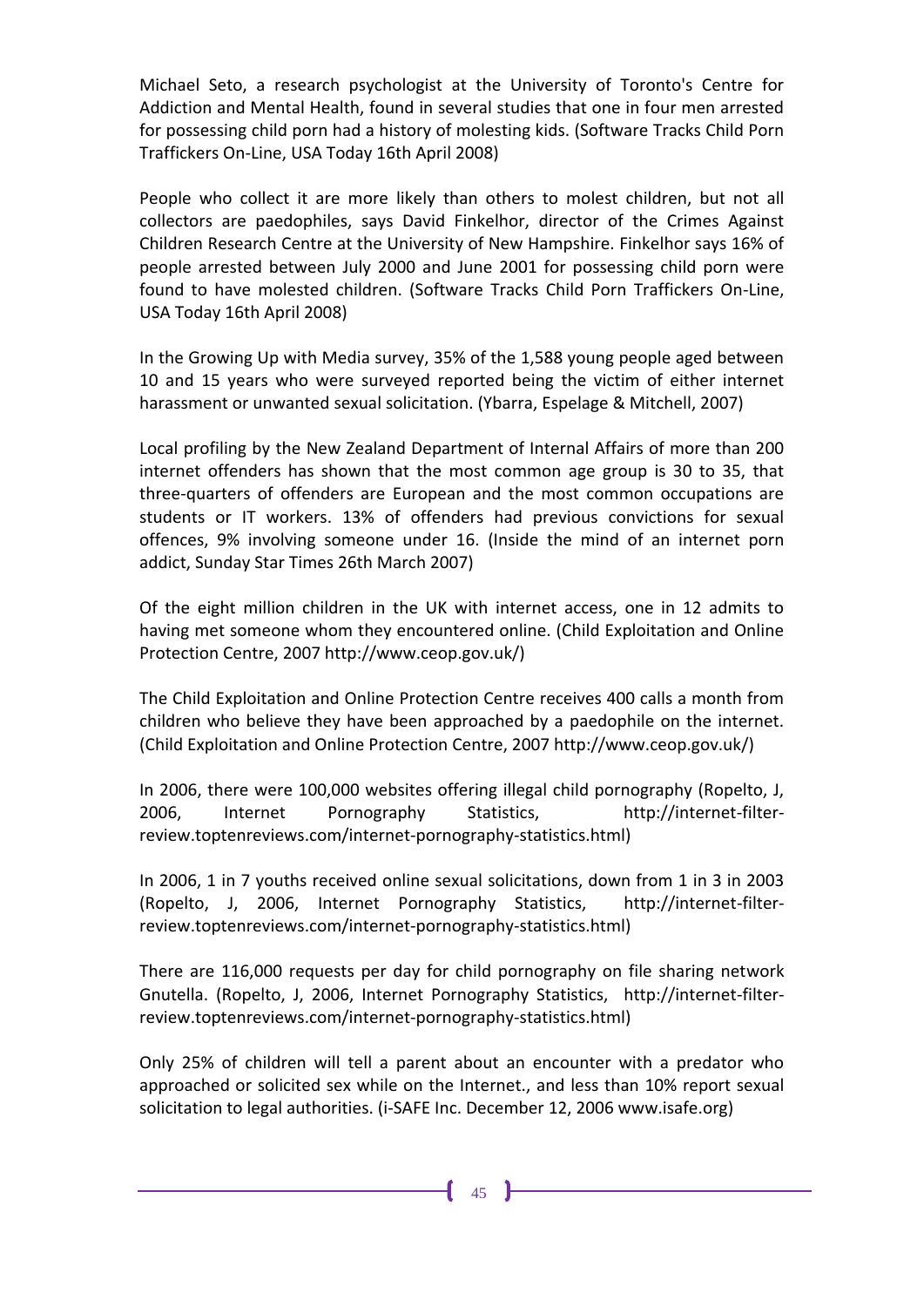38 percent of high school students sometimes hide their online activities from their parents. (i-SAFE Inc. December 12, 2006 www.isafe.org)

20 percent of students in middle school as well as high school admit that they have met face-to-face with someone they first met on the Internet (i-SAFE Inc. December 12, 2006 www.isafe.org)

49 percent of high school students have posted personal information on their Web pages -- such as name, age, or address -- that could assist a stranger to identify or locate them. (i-SAFE Inc. December 12, 2006 www.isafe.org)

50% of high school students "talk" in chat rooms or use instant messenger with internet strangers. (i-SAFE Inc. December 12, 2006 www.isafe.org)

One in five children who use a computer has been approached over the Internet by pedophiles within the past year! (United States Department of Justice, cited on Protect Your Children On-Line http://www.privateclienttechnologies.com/)

In YISS-2 there were also declines in the proportions of youth Internet users who communicated online with people they did not know in person (34% down from 40% in YISS-1) or who formed close online relationships with people they met online (11% down from 16%). (National Center for Missing and Exploited Children, Crimes Against Children Research Center and Office of Juvenile Justice and Delinquency Prevention, 2006)

There has been a decreased proportion were receiving unwanted sexual solicitations. A smaller proportion of youth Internet users received unwanted sexual solicitations in YISS-2 than in YISS-1. Approximately 1 in 7 (13%) was solicited in YISS-2, compared to approximately 1 in 5 (19%) in YISS-1 Four (4) percent of all youth Internet users in YISS-2 said online solicitors asked them for nude or sexually explicit photographs of themselves. (National Center for Missing and Exploited Children, Crimes Against Children Research Center and Office of Juvenile Justice and Delinquency Prevention, 2006)

There has been an increased proportion of youth Internet users were encountering unwanted exposures to sexual material and online harassment. In YISS-2 more than one-third of youth Internet users (34%) saw sexual material online they did not want to see in the past year compared to one quarter (25%) in YISS-1.The increase in exposure to unwanted sexual material occurred despite increased use of filtering, blocking, and monitoring software in households of youth Internet users. More than half of parents and guardians with home Internet access (55%) said there was such software on the computers their children used compared to one-third (33%) in YISS-1 (National Center for Missing and Exploited Children, Crimes Against Children Research Center and Office of Juvenile Justice and Delinquency Prevention, 2006)

European researchers (COPINE)… also found that 78% of offenders charged with downloading or possessing abusive images had abused children prior to, or soon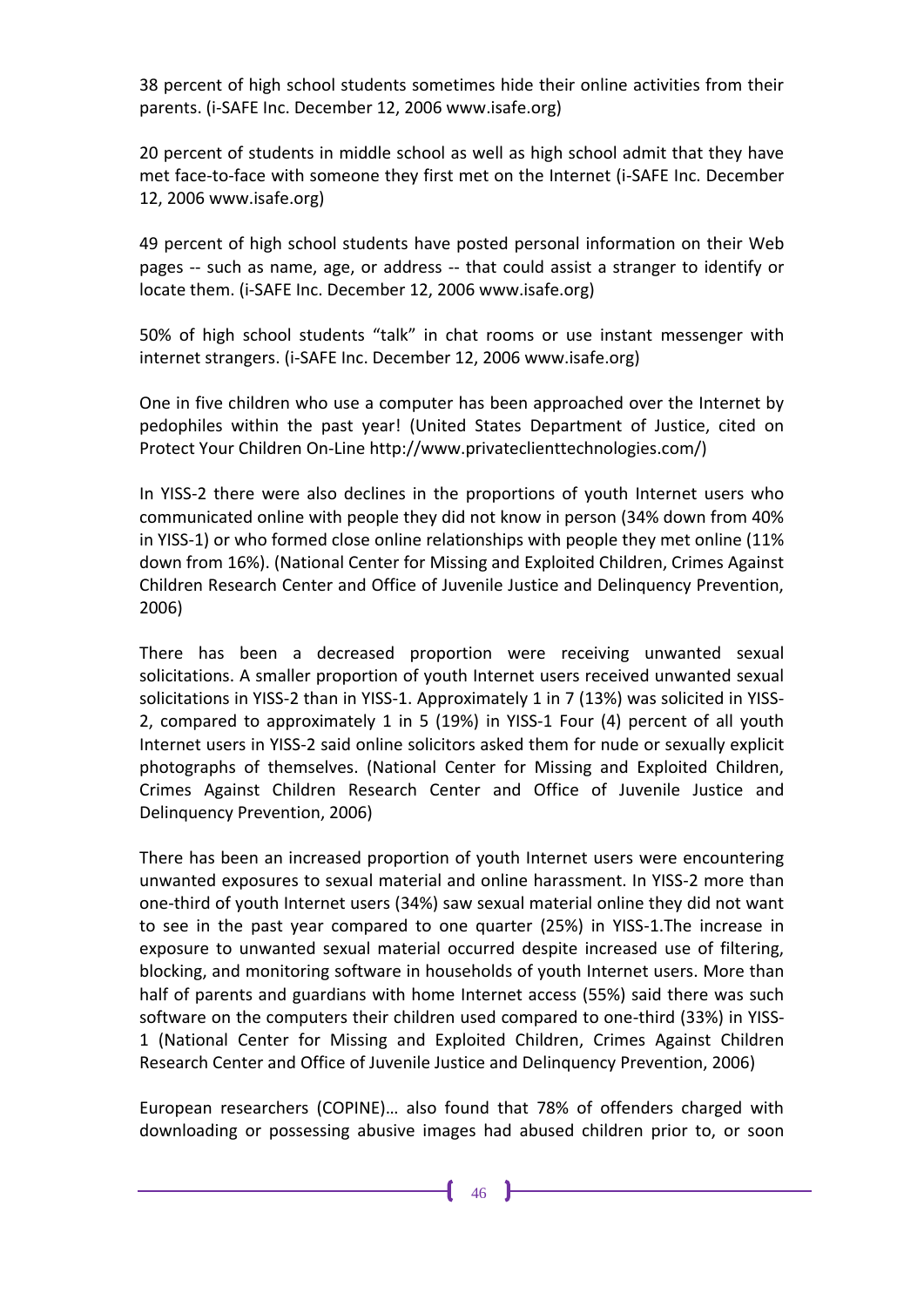after viewing images. On average, each offender had abused up to 30 different children. (Personal correspondence with Briggs 5th January 2006)

European researchers (COPINE) found a 300% increase in the number of new children appearing in porn images posted on the Internet between 1999 and 2001. (Personal correspondence with Freda Briggs 5th January 2006)

Over half the parents (54%) with children old enough to use the internet were worried that the internet could be used to abuse or exploit their children. (Tucci, Goddard & Mitchell, 2004)

56% of parents spoke to their children about the dangers of the Internet. (Tucci, Goddard & Mitchell, 2004)

Less than half, 47%, of parents directly supervise their child's use of the Internet. (Tucci, Goddard & Mitchell, 2004)

Only 25% loaded specific software to protect their children. (Tucci, Goddard & Mitchell, 2004)

During 1998, the FBI opened up approximately 700 cases dealing with online pedophilia (i.e. posting child pornography or online predators trying to get children under 18 to meet with them). By 2000, that figure had risen to 2,856 cases. (Newsweek, 18th March 2001, "The Web's Dark Secret")

Studies in 2000 revealed that of teenagers between 10 and 17 years old who regularly use the Internet, 20% received a sexual solicitation or approach over the Internet in the last year; one in thirty-three received an aggressive sexual solicitation (i.e. a solicitor who asked to meet them somewhere; called them on the telephone; sent them regular mail, money or gifts); and 25% had an unwanted exposure to pictures of naked people or people having sex. (National Center for Missing and Exploited Children, Crimes Against Children Research Center and Office of Juvenile Justice and Delinquency Prevention, 2000)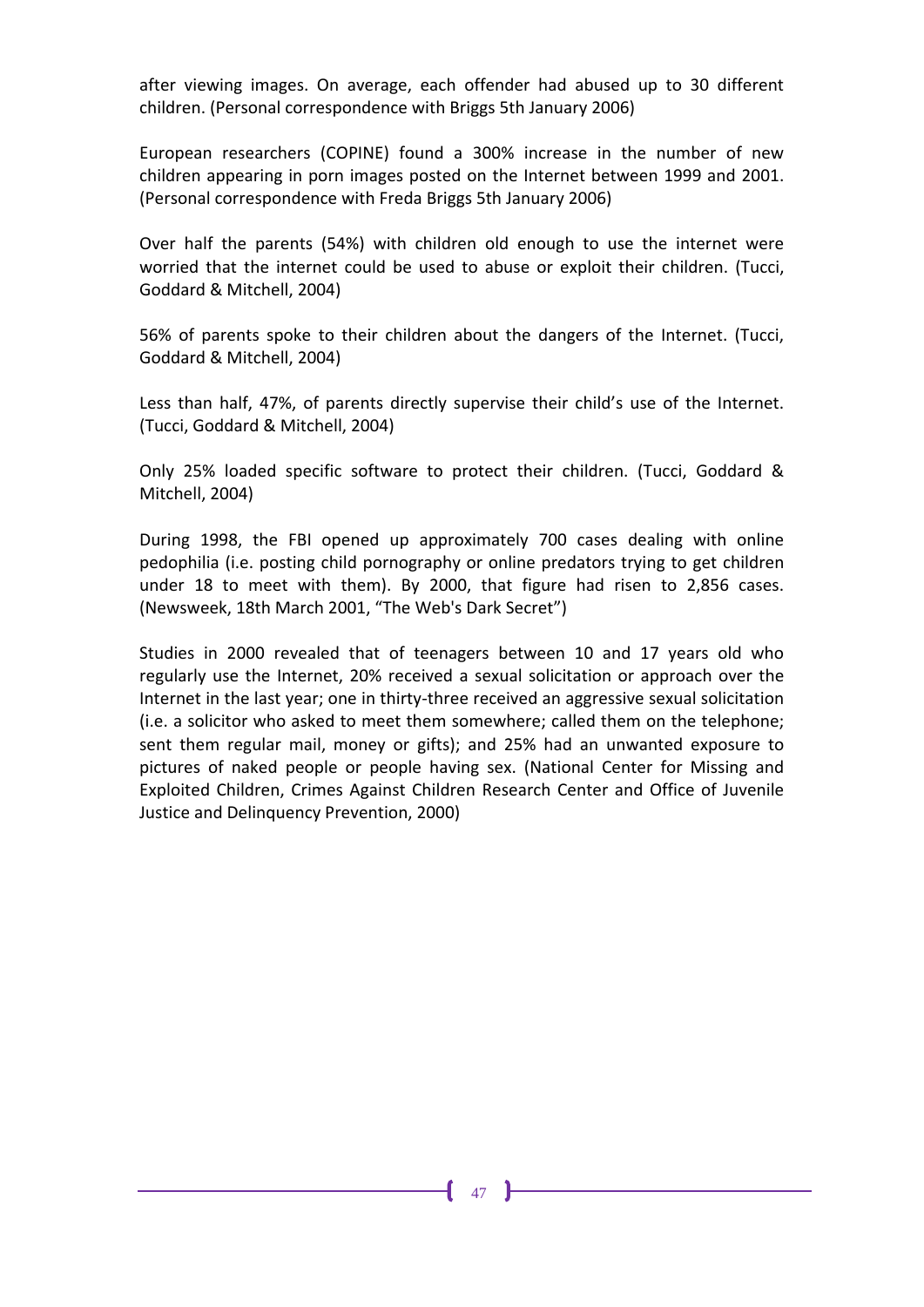

## <span id="page-51-0"></span>Child Protection Systems

The 2006-2007 Annual Report of the Queensland Child Death Review Committee stated that children with a history of contact with child protection agencies are dying at a rate of more than one a week. 22 of these deaths occurred while the Queensland Department of Child Safety was investigating and assessing notifications about those children. (Commission for Children & Young People and the Child Guardian, 2007)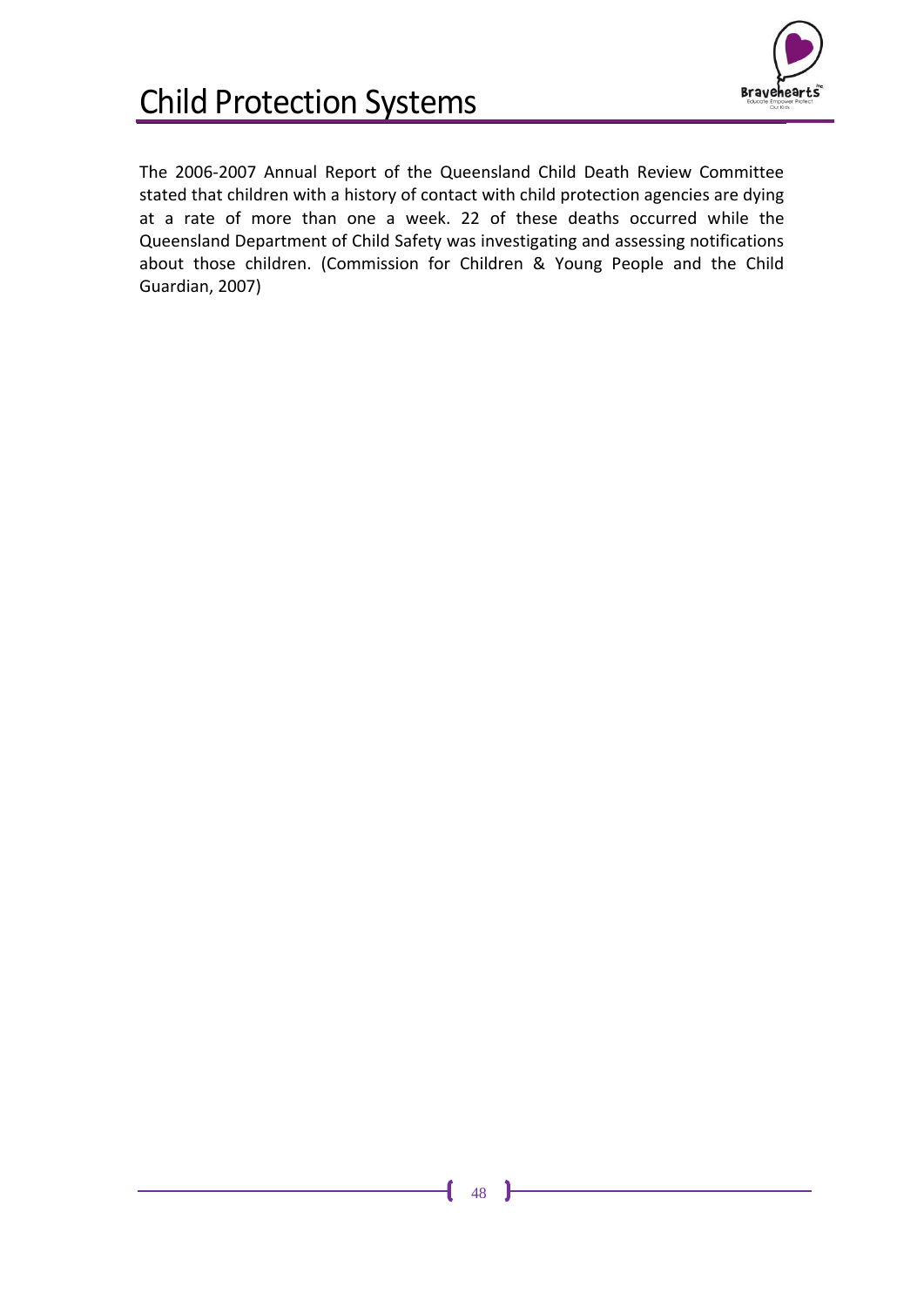

<span id="page-52-1"></span><span id="page-52-0"></span>(a) "A.P.A. Publishes a New Study Opening the Way to the Normalization of Pedophilia"

"In 1990, the highly respected Journal of Homosexuality produced a special double issue devoted to adult-child sex,, which was entitled "Male Intergenerational Intimacy" (1). One article said many pedophiles believe they are "born that way and cannot change" (p.133). Another writer said a man who counselled troubled teenage boys could achieve "miracles ... not by preaching to them, but by sleeping with them." The loving pedophile can offer a "companionship, security and protection" which neither peers nor parents can provide (p. 162). Parents should look upon the pedophile who loves their son "not as a rival or competitor, not as a thief of their property, but as a partner in the boy's upbringing, someone to be welcomed into their home..." (p. 164).

"The American Psychological Association did not denounce the positions advanced within that journal. In fact, just recently, **the A.P.A. published a new, major study (2) written by one of those same Journal of Homosexuality writers.** 

**This latest article appears in the A.P.A.'s own prestigious Psychological Bulletin.**> It provides, overview of all of the research studying the harm resulting from childhood sexual abuse.

#### **The authors' conclusion?**

**That childhood sexual abuse is on average, only slightly associated with psychological harm – and that the harm may not be due to the sexual experience, but to the negative family factors in the children's backgrounds. When the sexual contact is not coerced, especially when it is experienced by a boy and is enjoyed, it may not be harmful at all.** 

**The article proposes that psychologists stop using judgmental terms like "child-abuse," "molestation," and "victims," using instead neutral, value-free terms like "adult-child sex."** Similarly, they say we should not talk about "the severity of the abuse," but instead refer to "the level of sexual intimacy."

The authors conclude that behaviour which psychotherapists commonly term "abuse" may only constitute a violation of social norms. Religion and society, these writers argue, are free to judge behaviour as they wish… but psychiatry should evaluate behaviour by its own set of standards.

In fact, the authors of the Psychological Bulletin article propose another way of understanding Pedophilia: that it may only be "abuse" if the child feels bad about the relationship. They are in effect suggesting a repetition of the steps by which homosexuality was normalized. In its first step toward removing homosexuality from the Diagnostic Manual, the A.P.A. said the condition was normal as long as the person did not feel bad about it.(from Narth fact sheet on the APA Report)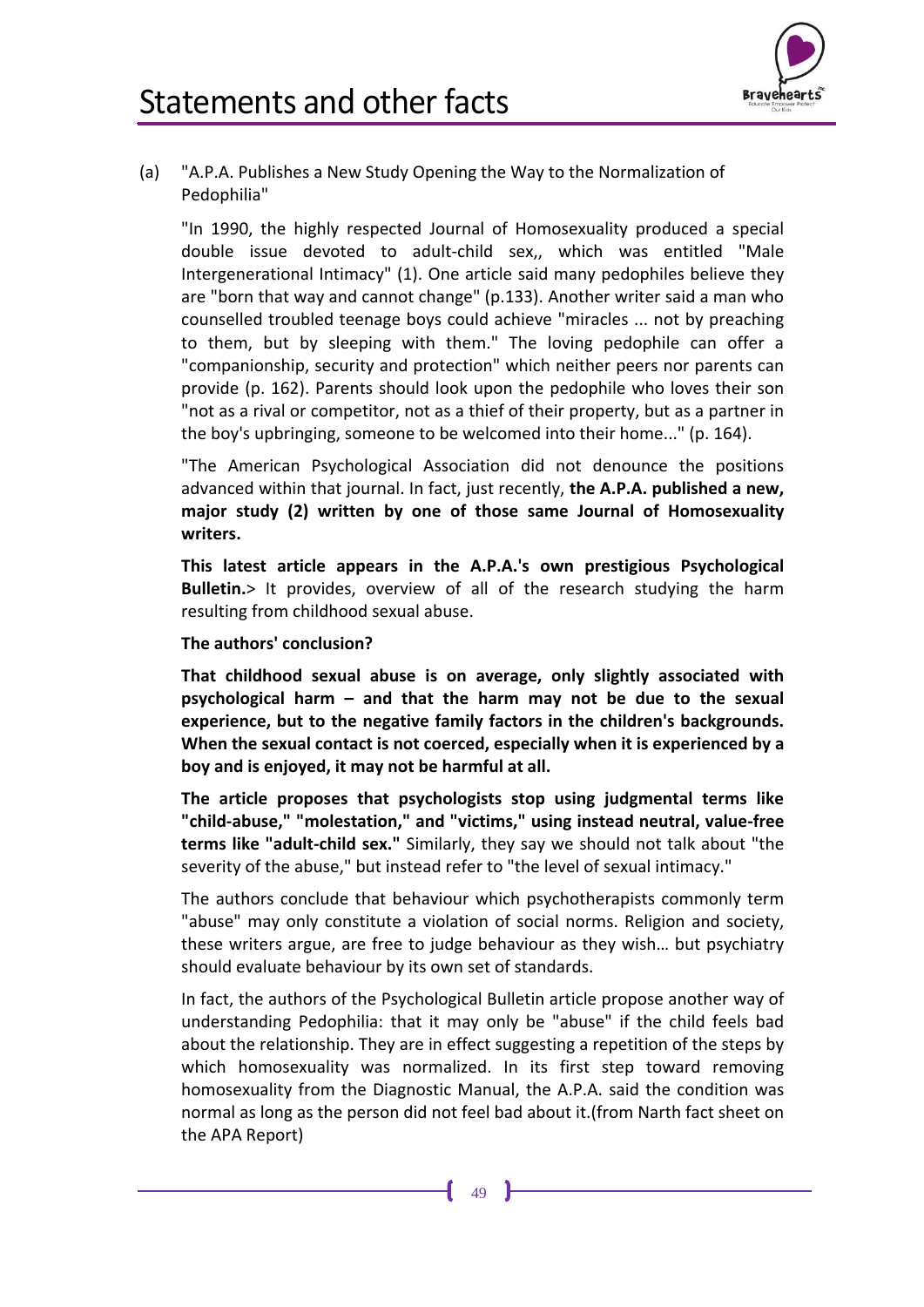<span id="page-53-0"></span>(b) Excerpt by US Congress Resolution May 12, 1999 'Sense of Congress rejecting (above) Notion that sex between Adults and Children is Positive

#### **No segment of our society is more critical to the future of human survival and society than our children.**

Whereas it is the obligation of all public policymakers not only to support but also to defend the health and rights of parents, families, and children;

Whereas all credible studies in this area, including those published by the American Psychological Association, condemn child sexual abuse as criminal and harmful to children;

Whereas the American Psychological Association has recently published a severely flawed study that suggests that sexual relationships between adults and children are less harmful than believed and might even be positive for `willing' children;

Whereas `Paidika--the Journal of Pedophilia', a publication advocating the legalization of sex with `willing' children, has published an article by one of the authors of the study, Robert Bauserman, Ph.D. (see `Man-Boy Sexual Relationships in a Cross-Cultural Perspective', Issue 5); and

Whereas the United States Supreme Court has recognized that `sexually exploited children are unable to develop healthy, affectionate relationships in later life, have sexual dysfunction, and have a tendency to become sexual abusers as adults' (**New York v. Ferber, 458 U.S. 747, 759, n.10 (1982)**): Now, therefore, be it

*Resolved by the House of Representatives (the Senate concurring)*, That it is the sense of Congress that--

(1) Congress condemns and denounces all suggestions in the study recently published by the American Psychological Association that indicates sexual relationships between adults and `willing' children are less harmful than believed and might even be positive for `willing' children;

(2) **Congress urges the President to likewise reject and condemn**, in the strongest terms possible, **any suggestion that sexual relations between children and adults--regardless of the child's frame of mind--are anything but abusive, destructive, exploitive, reprehensible, and punishable by law**; and

(3) the **Congress encourages competent investigations** to continue to research the effects of child sexual abuse using the best methodology so that the public and public policymakers may act upon accurate information.

<span id="page-53-1"></span>(c) Australian Treaty Series – Convention on the Rights of the Child

Australian Treaty Series 1991 No 4 **DEPARTMENT OF FOREIGN AFFAIRS AND TRADE**  CANBERRA Convention on the Rights of the Child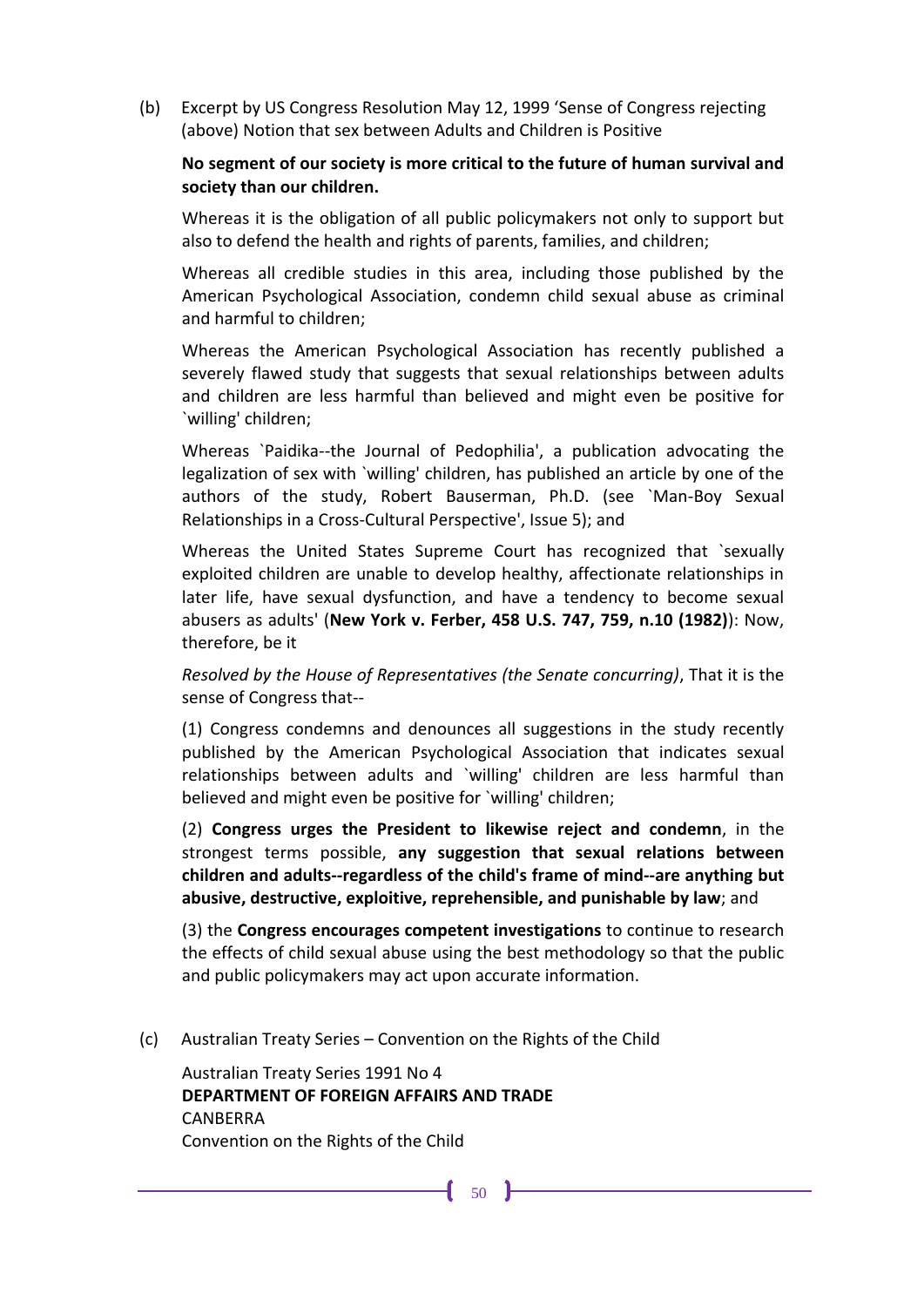(New York, 20 November 1989) Entry into force generally: 2 September 1990 Entry into force for Australia: 16 January 1991 United Nations Convention on the Rights of the Child

Article 3

1. In all actions concerning children, whether undertaken by public or private social welfare institutions, courts of law, administrative authorities or legislative bodies, the best interests of the child shall be a primary consideration.

#### **Implement UN Convention on the Rights of the Child**

I call on the Federal Government to implement Article 3.3 and 19.1 of the UN Convention on the Rights of the Child into Australian Domestic law as a matter of national priority.

Implementation into law of Article 3.3 and 19.1 would assist greatly in forcing all State Governments to adhere to their international responsibilities and to provide service that *'conforms with the standards established by competent authorities'*.

It means Australians would be required to take all appropriate legislative measures to protect children from sexual abuse.

Article 3.3. States…..

'States Parties shall ensure that the institutions, services and facilities responsible for the care or protection of children shall conform with the standards established by competent authorities, particularly in the areas of safety, health, in the number and suitability of their staff,………'

Article 19.1. States:

States Parties shall take all appropriate legislative, administrative, social and educational measures to protect the child from all forms of physical or mental violence, injury or abuse, neglect or negligent treatment, maltreatment or exploitation, including sexual abuse........'.

Australia ratified the UN Convention on the Rights of the Child on 17 December 1990 and declared it an instrument under the Human Rights and Equal Opportunity Act.

In Australia, there is a lack of national consistency in almost all areas of the law which affect children.

States and Territories can't even agree on what constitutes 'child abuse and neglect', they have different definitions of 'the best interests of the child', different criteria for intervention and different levels of resourcing for child protection services.

Common sense dictates that there should be national consistency in child protection laws and policies. Adoption of the UN Convention on the Rights of the Child would provide that opportunity.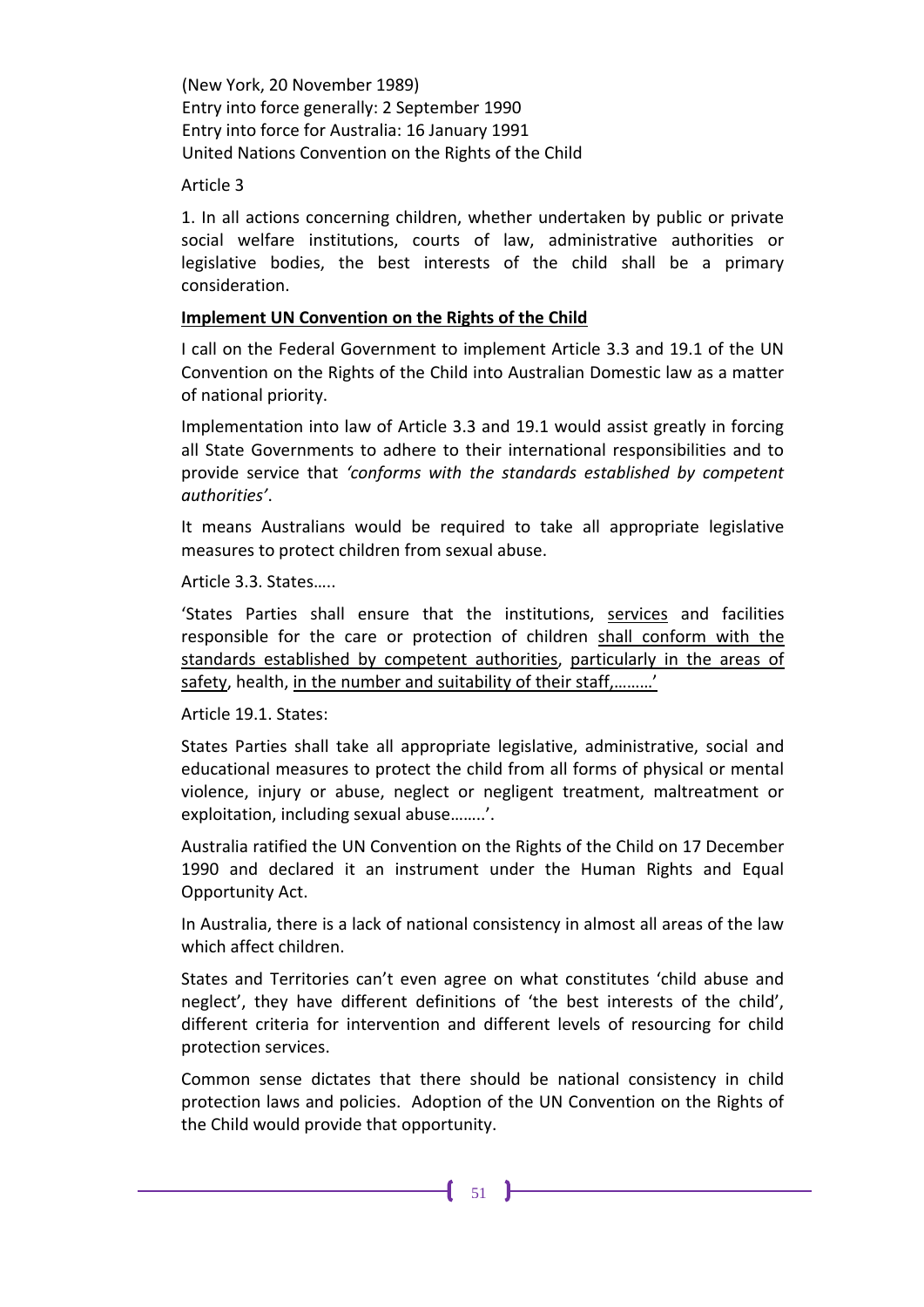**O**n behalf of the tens of thousands of children everywhere who have been the victims of sexual abuse, I would like to reiterate our plea to all government –

We beseech you to set child protection as a national priority.

British Prime Minister Tony Blair made a profound statement this week in reference to international terrorism when he said:

"We must free these women and children from the intimidation and terror that disfigures so many of their lives"

We hope the Australian Government and the Queensland government were listening.

Thank you.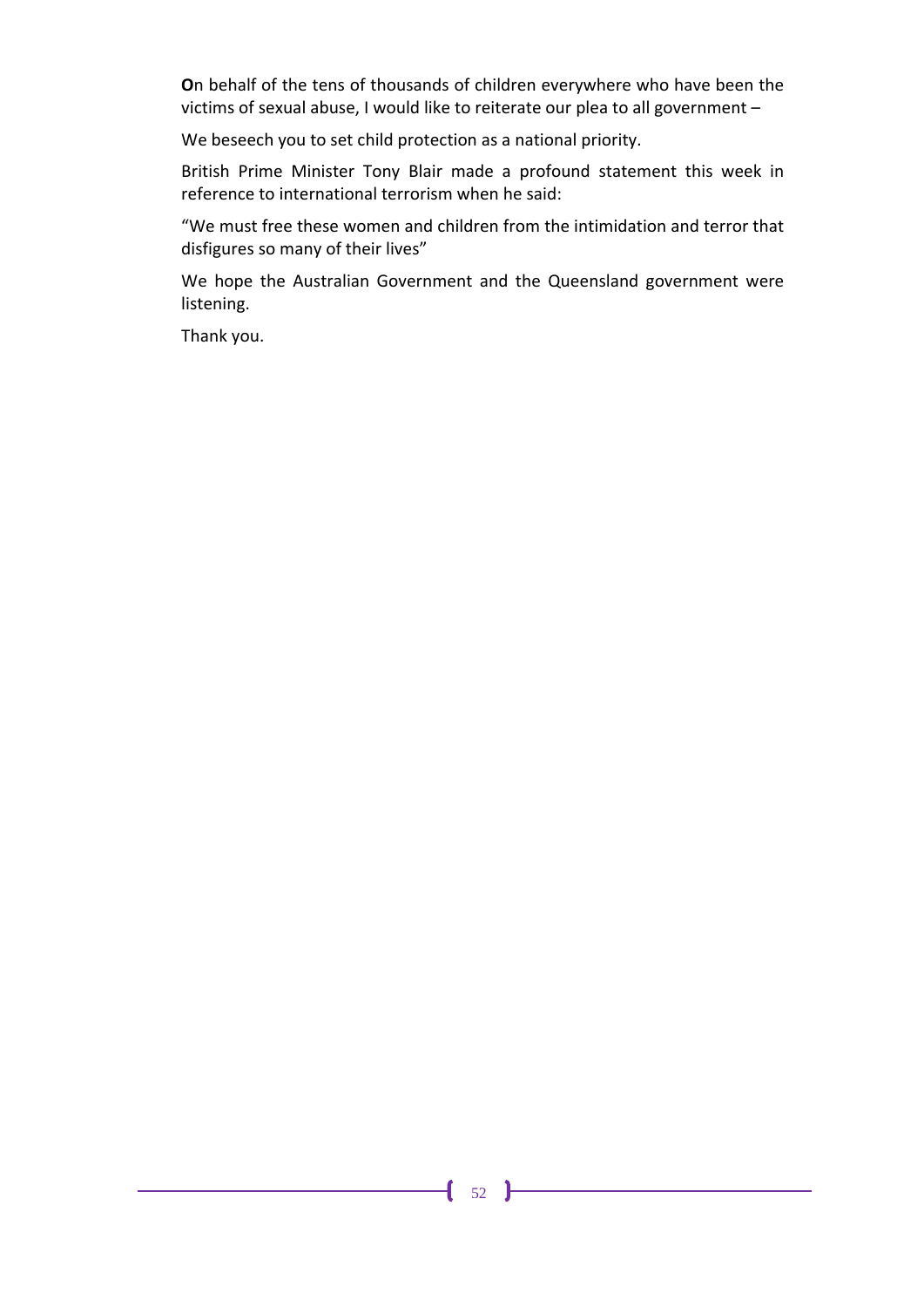

<span id="page-56-0"></span>------------ (1999) A place for predators. *Legal Times* (25 January)

------------ (2004) *Harvard Mental Health Letter* (January).

- Abel, G. (1994). National Institute of Health survey (Incomplete reference)
- Ahlmeyer, S., English, K., & Simons, D. (1999). *The impact of polygraphy on admissions of crossover offending behavior in adult sexual offenders.* Presentation at the Association for the Treatment of Sexual Abusers 18<sup>th</sup> Annual Research and Treatment Conference, Lake Buena Vista, FL.
- Ahlmeyer, S., Heil, P., McKee, B., & English, K. (2000). The impact of polygraphy on admissions of victims and offenses in adult sexual offenders. *Sexual Abuse: A Journal of Research and Treatment, 12 (2)*: 123-138.
- Alaggia, R. (2005). Disclosing the trauma of child sexual abuse: A gender analysis. Journal of Loss and Trauma: International Perspectives on Stress and Coping, 10(5), 453-470.
- Alexander, M.A. (1999). Sexual offender treatment efficacy revisited. *Sexual Abuse: A Journal of Research and Treatment*, *11 (2)*: 101-117.
- Andrews, D. A. (1982). *The supervision of offenders: Identifying and gaining control over the factors which make a difference. Program Branch User Report.* Ottawa: Solicitor General of Canada.
- Association for the Treatment of Sexual Abusers (ATSA). (2000). *The effective legal management of juvenile sex offender*. Available from www.atsa.com/ppjuvenile.html
- Astbury, J. (2013). *Child sexual Abuse ion the General Community and Clergy-Perpetrated Child sexual Abuse*. Melbourne [Vic]: Australian Psychological society.
- Australian Bureau of Statistics (2011). *2010 Recorded Crime - Victims*. Canberra [ACT]: Australian Bureau of Statistics.
- Australian Bureau of Statistics (2007). *Criminal Courts 2005-2006*. Canberra [ACT]: Australian Bureau of Statistics.
- Australian Bureau of Statistics (2005). *Personal safety Survey*. Canberra [ACT]: Australian Bureau of Statistics.
- Australian Childhood Foundation (2010). *Doing Nothing Hurts*. Ringwood [Vic]: Australian Childhood Foundation.
- Australian Childhood Foundation (2006). *Out of Sight-Out of Mind*. Ringwood [Vic]: Australian Childhood Foundation.
- Australian Childhood Foundation (2004). The importance of listening to children. *Childhood (Summer edition)* (Australian Childhood Foundation)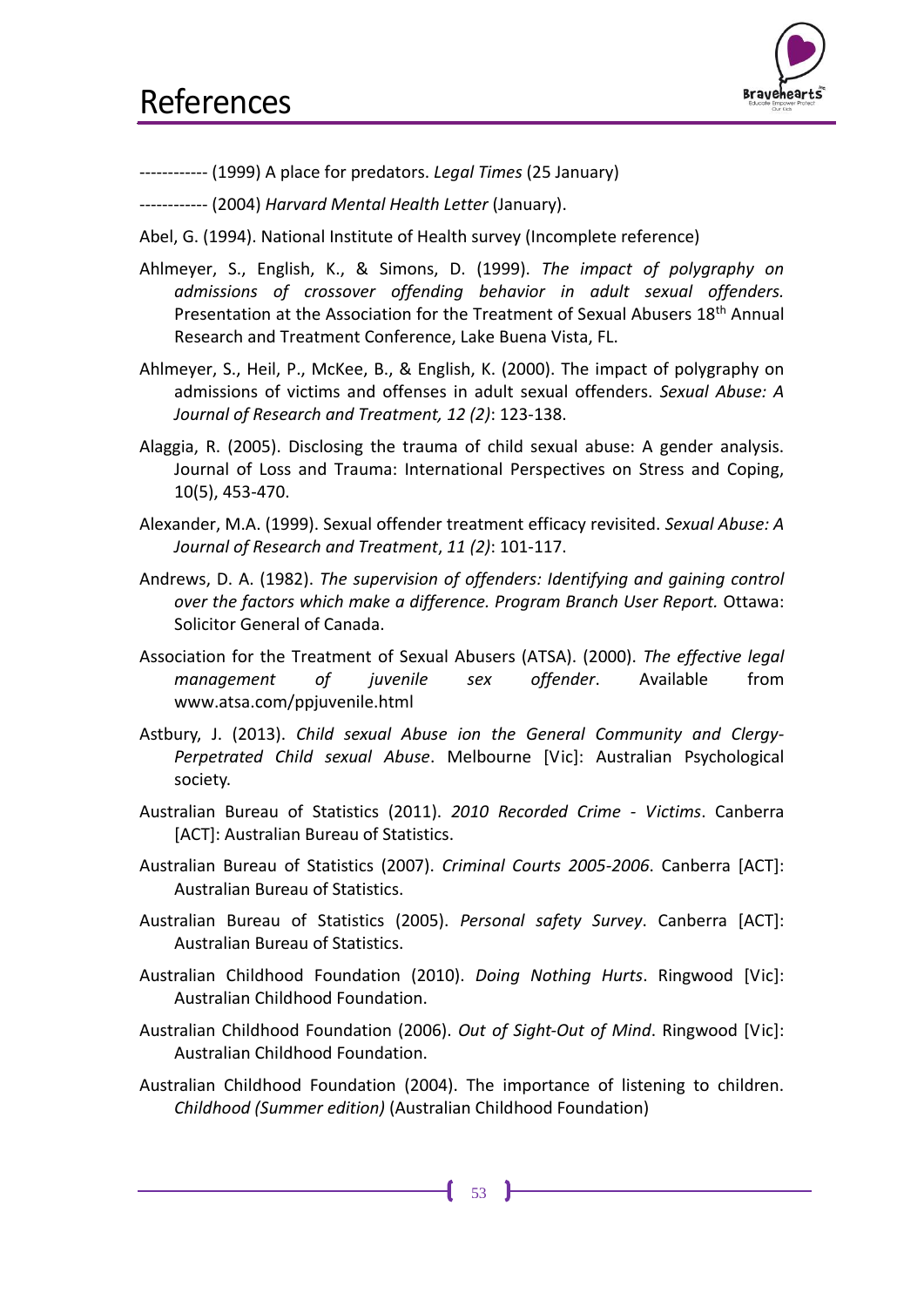- Australian Institute of Criminology (2006). *Australian Crime: Facts and figures*. Canberra [ACT]: Australian Institute of Criminology.
- Australian Institute of Criminology (1993). *Second Conference on Violence* (June 1993).
- Australian Institute of Health and Welfare (2009). *Child Protection Australia 2007- 2008*. Canberra: Australian Institute of health and Welfare
- Australian Institute of Health and Welfare (2004). *Child Protection Australia 2002- 2003*. Canberra: Australian Institute of health and Welfare
- Australian Institute of Health and Welfare (2002). *Child Protection Australia 2000- 2001*. Canberra: Australian Institute of health and Welfare
- Australian Law Reform Commission (1997). *Seen and Heard: Priority for children in the legal process*. Canberra: ALRC.
- Bagley, C. (1995). *Child Sexual Abuse and Mental Health in Adolescents and Adults*. Aldershot [UK]: Avebury.
- Barbaree, H.E. & Marshall, W.L. (1988). Deviant sexual arousal, offense history, and demographic variables as predictors of reoffense among child molesters. *Behavioral Sciences and the Law, 6 (2)*: 267-280.
- Barnes, R., & Josefowitz, N. (2014). Forensic assessment of adults reporting childhood sexualized assault: Risk, resilience, and impacts. Psychological Injury and Law, 7, 34-46.
- Beckett, R. (1994). Cognitive-behavioural Treatment of Sex Offenders. In T. Morrison, M. Erooga & R.C. Beckett (Eds) *Sexual Offending Against Children Assessment and Treatment of Male Abusers*. London: Routledge.
- Beitchman, J., Zucker, K., Hood, J., DaCosta, G., Akman, D., & Cassavia, E. (1992). A review of the long-term effects of child sexual abuse. *Child Abuse and Neglect, 16*, 101-118.
- Bonomi, A (2008). Heath care utilisation and costs associated with childhood abuse. *Journal of General Internal Medicine, 23*(3): 294-299.
- Booth, M (2000). Plan to Allow Web posting of sex offenders: data advances. *New Jersey Law Journal, 1*.
- Boyer, D. & Fine, D. (1992). Sexual abuse as a factor in adolescent pregnancy and maltreatment. *Family Planning Perspectives, 24*(1): 4-11

Bricknell, S. (2008). Trends in violent crime. *Trends & issues in crime and criminal justice* no. 359.

- Briere J, & Runtz M. (1988). Post Sexual Abuse Trauma. In Wyatt GE, Powell GJ (Eds) *Lasting Effects of Child Sexual Abuse*. CA: Sage Publications.
- Briggs, F. (1999). *A cost-benefit analysis of child sex-offender treatment programs for male offenders in correctional services*. Adelaide: Child Protection Research Group, University of South Australia.
- Briggs, F & Hawkins, R (1997). *Child Protection: A guide for teachers and child care professionals*. Crows Nest (NSW): Allen & Unwin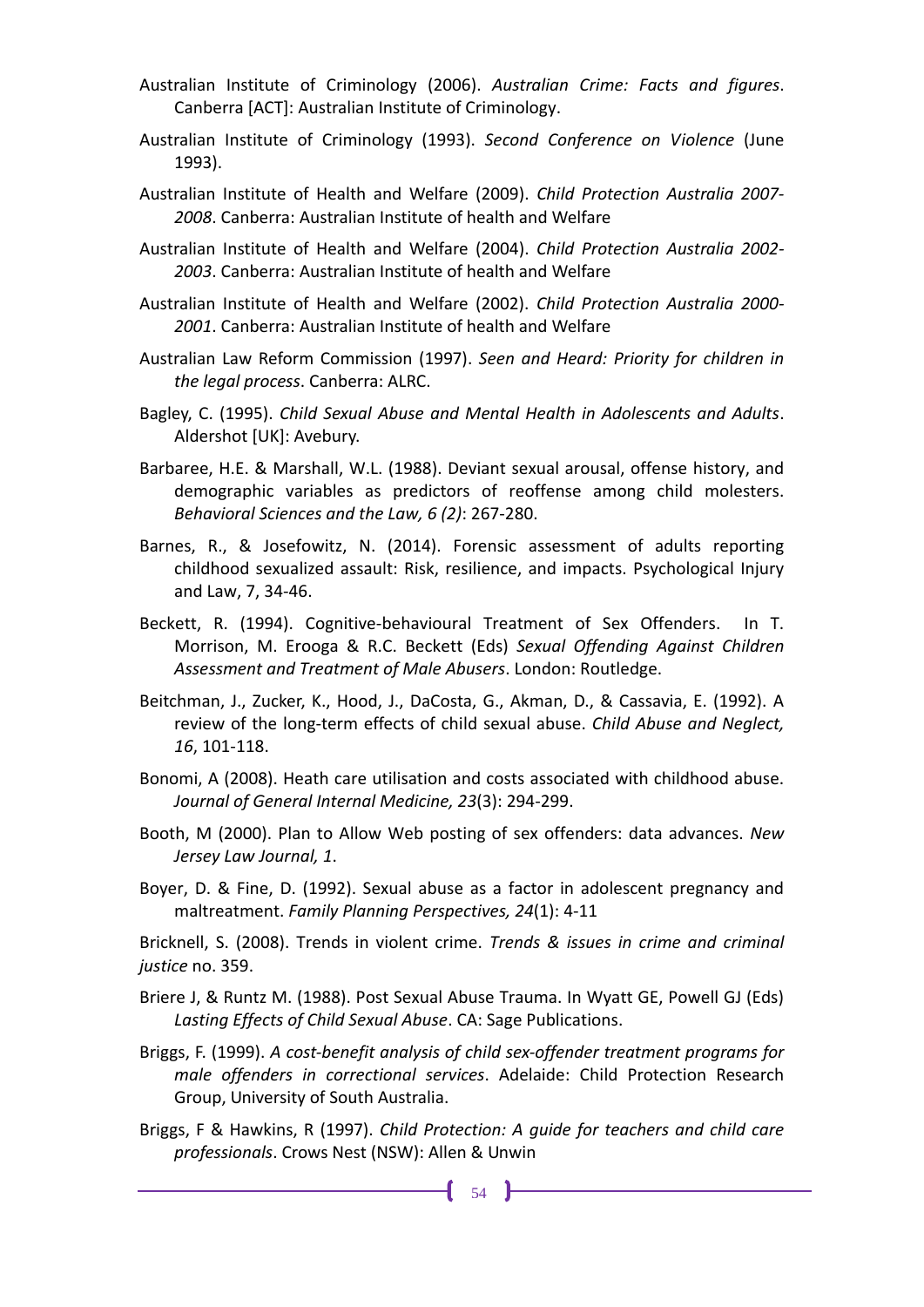- Broman-Fulks, J. J., Ruggiero, K. J., Hanson, R. F., Smith, D. W., Resnick, H. S., Kilpatrick, D. G., & Saunders, B. E. (2007). Sexual assault disclosure in relation to adolescent mental health: Results from the National Survey of Adolescents. *Journal of Clinical Child and Adolescent Psychology, 36*: 260 – 266
- Browne, A., & Finkelhor, D. (1986). Initial and long-term effects: A review of the research. In D. Finkelhor (Ed.) *A sourcebook on child sexual abuse*. California: Sage Publications.
- Brown, D. & Endekov, Z. (2004). *Childhood Abused: The pandemic nature and effects of abuse and domestic violence on children in Australia*. Melbourne [Vic]: The Alannah and Madeline Foundation.
- Browne, K. & Lynch, M. (1994). Prevention: Actions speak louder than words. *Child Abuse Review, 3*: 241-244.
- Brown, T., Frederico, M., Hewitt, L. & Sheehan, R. (1998). *Violence in Families: Report No 1 – The Management of Child Abuse Allegations in Custody and Access Disputes Before the Family Court of Australia*.
- Bureau of Crime Statistics and Research (2006) New South Wales Criminal Court Statistics 2006. Sydney [NSW]: NSW Bureau of Crime Statistics and Research.
- Bureau of Justice Statistics (2000). *Sexual Assault of Young Children as Reported to Law Enforcement: Victim, incident, and offender characteristics*. Washington [DC]: Us Department of Justice.
- Burdekin, B (1993). *Report of the National Inquiry into Mental Health*. Canberra: AGPS.
- Burgess, A. & Groth, A, (1984) (incomplete reference)
- Bryant, C. (2009). Adolescence, pornography and harm. *Trends and Issues in Crime and Criminal Justice* (no. 368).
- C Henry Kempe National Centre for the Prevention and Treatment of Child Abuse and Neglect, (1984) *Annual Report*. Denver[Co]: C Henry Kempe National Centre for the Prevention and Treatment of Child Abuse and Neglect.
- Calvert, G. (1993). *Preventing Child Abuse and Neglect: The National Strategy*. Canberra: National Child Protection Council.
- CCPCA (1992). (Incomplete reference)
- Centre for Disease Control and Prevention (2006). *Adverse Childhood Experiences Study: Major Findings*. Atlanta, GA: U.S. Department of Health and Human Services, Centers for Disease Control and Prevention. Available from www.cdc.gov/nccdphp/ace/findings.htm.
- Center for Sex Offender Management (2001a). *Recidivism of Sex Offenders*. Silver Spring[MD]: Centre for Sex Offender Management.
- Center for Sex Offender Management (2001b). *Case Studies on the Center for Sex Offender Management's National Resource Sites (2nd ed)*. Silver Spring[MD]: Centre for Sex Offender Management.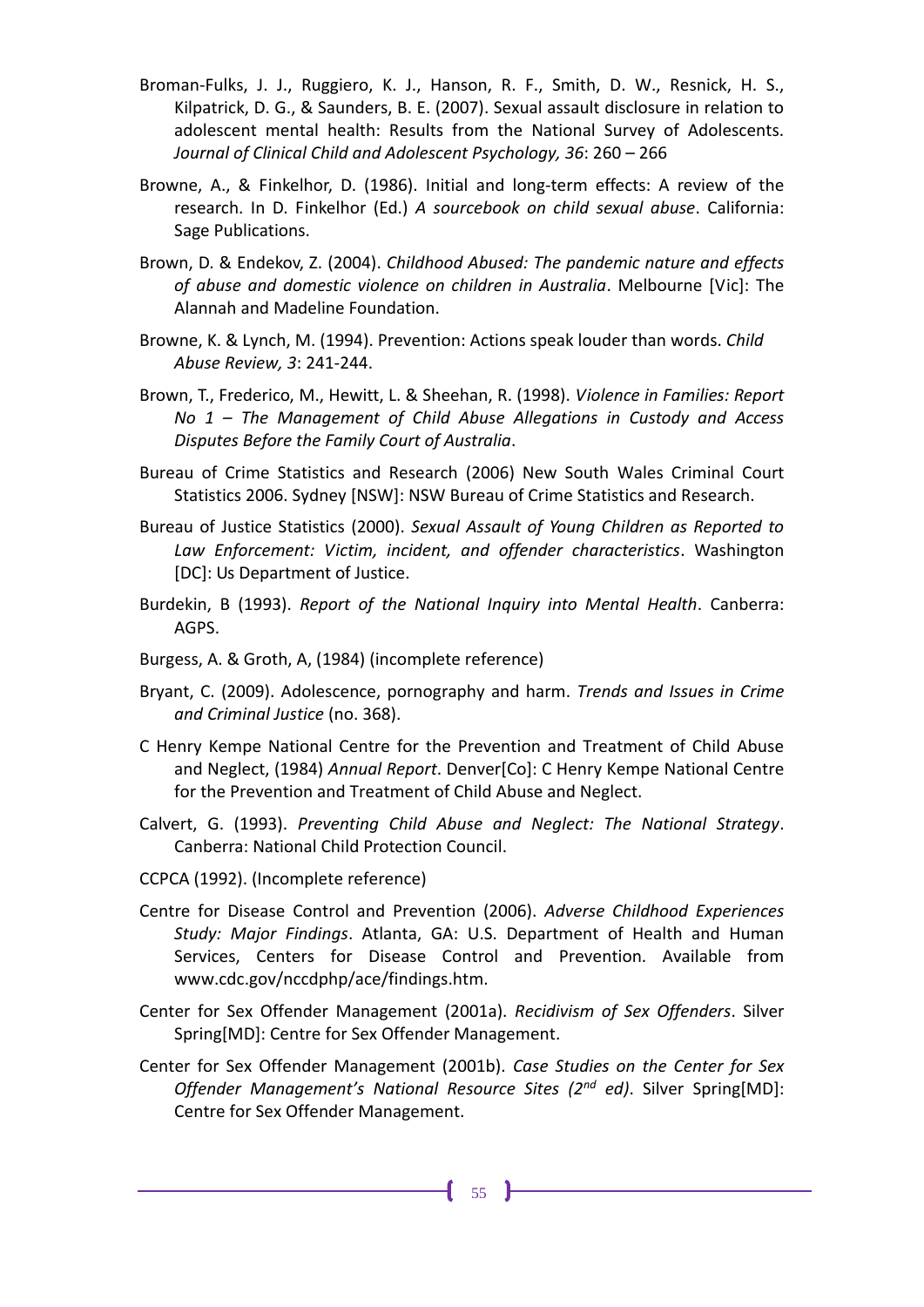- Chandy, J., Blum, R., & Resnick, M. (1996). Gender-specific outcomes for sexually abused adolescents. *Child Abuse and Neglect, 20*: 1219-1231.
- Child Protection Council (1993). *Fact Sheet No. 5*. Sydney [NSW]: Sexual Assault Committee.
- Choo, Kim-Kwang Raymond (2009). *Online Child Grooming: A literature review on the misuse of social networking sites for grooming children for sexual offences*. Canberra [ACT]: Australian Institute of Criminology Research and Public Policy Series (no. 103).
- Clark HW, McClanahan TM, & Sees KL. (1997). Cultural Aspects of Adolescent Addiction and Treatment. *Valparaaiso University Law Review, 31*(2).
- Coddington, D. (1997). *The Australian paedophile and Sex Offender Index*. Sydney [NSW]: Deborah Coddington
- Coffey, P., Leitenberg, H., Henning, K., Turner, T., & Bennett, R. (1996). Mediators of the long-term impact of child sexual abuse: Perceived stigma, betrayal, powerlessness and self-blame. *Child Abuse and Neglect, 20*: 447-455.
- Collcutt, D & Elliott, J. (2000). Inside the Witch Hunt. *Focus* (13 Aug).
- Commission for Children and Young People and the Child Guardian (2007). *Annual Report: Deaths of children and young people*. Brisbane [Qld] CCYP-CG
- Conte, J., & Schuerman, J. (1987). Factors associated with an increased impact of child sexual abuse. *Child Abuse and Neglect, 11*: 201-211.
- Cook, B., David, F., & Grant, A. (2001). *Sexual Violence in Australia.* Canberra [ACT]: Australian Institute of Criminology
- Craine P. Cited by: Gondolf EW. (1990*) Psychiatric Responses to Family Violence: Identifying and Confronting Neglected Danger*. Lexington, Mass: Lexington Books.
- Craine LS, Henson CE, & Colliver JA (1988). Prevalence of a History of Sexual Abuse Among Female Psychiatric Patients in a State Hospital System, *Hospital and Community Psychiatry, 39*: 300-304.
- Craissati, J. (1998). *Child Sexual Abusers A Community Treatment Approach*. USA Psychology Press.
- Cutajar, M., Mullen, P., Ogloff, J., Thomas, S., Wells, D. & Spataro, J. (2010). Suicide and fatal drug overdose in child sexual abuse victims: A historical cohort study. *The Medical Journal of Australia*, *192*(4): 184-187.
- Daugherty, L. (2006). *Why Me? Help for victims of child sexual abuse*.(4th ed.). Roswell [NM]: Cleanan Press
- Davies, L. (2001). The 1997 Australian Law Reform Commission's Report No 84 Seen and heard: priority for children in the legal process*.* Paper presented at the 8 th *Australian Conference on Child Abuse and Neglect* (19-22 Nov)
- Day, A., Thurlow, K., & Woolliscroft, J. (2003). Working with childhood sexual abuse: A survey of mental health professionals. *Child Abuse & Neglect, 27*: 191-198.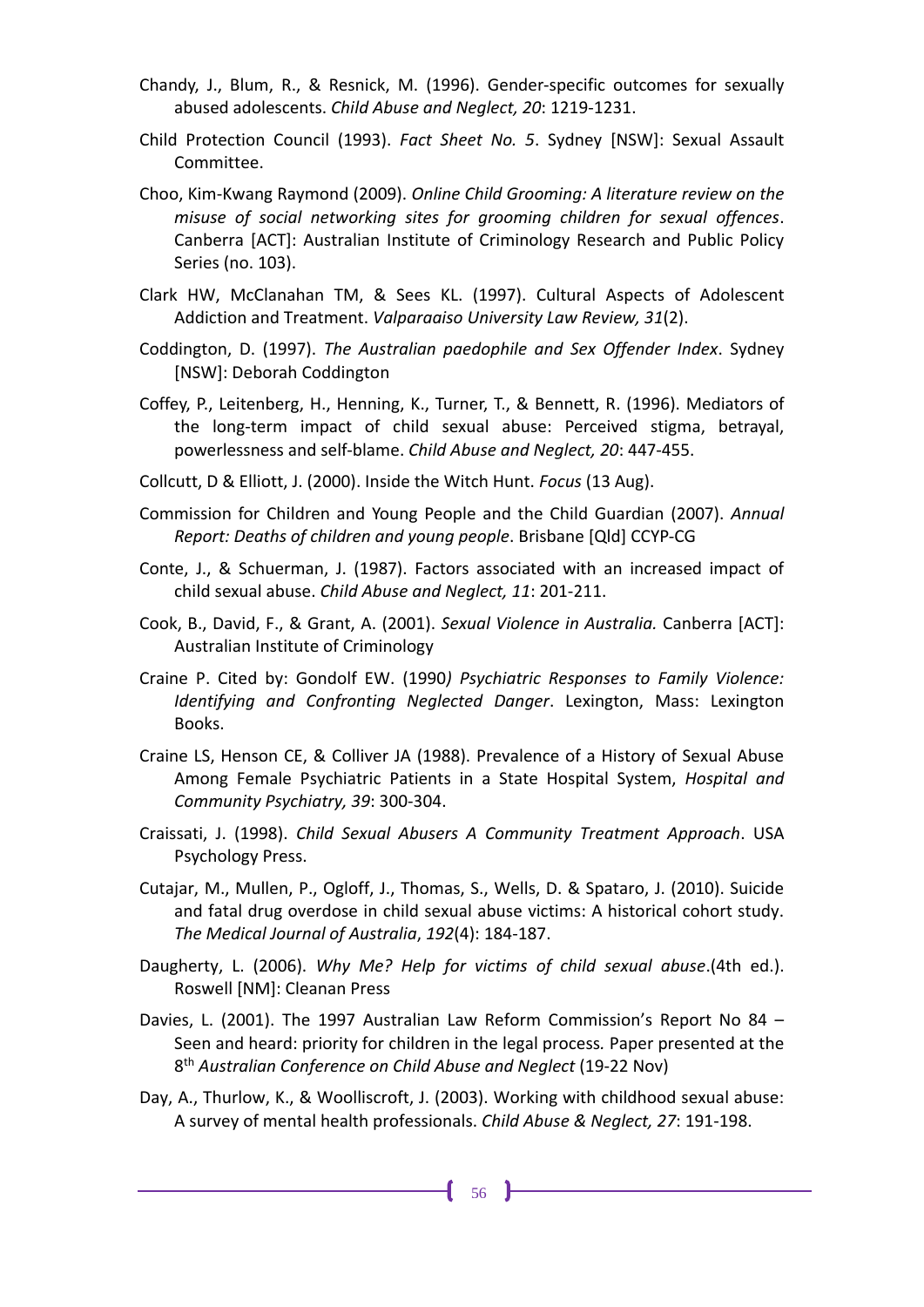- Department of Child Safety (2007). *Child Protection Queensland 2005-2006 Performance Report*. Brisbane [Qld]: Department of Child Safety.
- Department of Community Services (2006). *Spotlight on Safety: Community attitudes to child protection, foster care and parenting*. Sydney [NSW]: Department of Community Services.
- Donato, R., Shanahan, M. & Higgins, R. (1999). *A cost-benefit analysis of child sex offender treatment programs for male offenders in correctional services*. Adelaide: Child Protection Research Group, University of South Australia.
- Dorais, M. (2002). *Don't tell: The sexual abuse of boys.* Montreal: McGill-Queens University Press.
- Dube, S., Anda, R., Whitfield, C., Brown, D., Felitti, V., Dong, M., & Giles, W. (2005). Long-term consequences of childhood sexual abuse by gender of victim. *American Journal of Preventative Medicine, 28*(5):430-8
- Dympna House (1990). *Facing the Unthinkable*. Haberfield [NSW]: Dympna House.
- Dympna House (1998). *Info Kit: A booklet on childhood sexual abuse*. Haberfield [NSW]: Dympna House.
- Eastwood, C. (2002). *Study of Children in Court*. Brisbane: Queensland University of Technology.
- Edwards, M.. (1998). *Treatment for Sex Offenders*. Paper presented to the 1998 Australian Institute of Criminology Conference
- Eldridge, H. (1998). *Therapist Guide for Maintaining Change*. California[US]: Sage Publications
- Elliott, M., Browne, K., & Kilcoyne, J. (1995). Child sexual abuse prevention: What offenders tell us. *Child Abuse & Neglect, 5:* 579-594.
- Eros Foundation (2000). *Hypocrites: Evidence and statistics on child sexual assault amongst church clergy, 1990-2000*. Canberra: Eros Foundation.
- Etzioni, A. (2000). Fence Off Sex Offenders Who Prey on Kids. *USA Today* (16 May).
- Felitti, VJ, Anda, RF, Nordenberg D, Williamson DF, Spitz AM, Edwards V, Koss MP, & Marks JS. (1998). Relationship of Childhood Abuse and Household Dysfunction to Many of the Leading Causes of Death in Adults: The Adverse Childhood Experiences (ACE) Study. *American Journal of Preventative Medicine, 14*: 245- 258.
- Fergusson, D. M., Horwood, L. J. and Lynskey M. T. (1996), 'Childhood sexual abuse and psychiatric disorders in young adulthood: Part II: Psychiatric outcomes of sexual abuse', *Journal of the American Academy of Child and Adolescent Psychiatry*, *35*: 1365 - 1374.
- Fergusson, D. M., Horwood, L. J. and Lynskey, M. T. (1997), 'Childhood sexual abuse, adolescent sexual behaviours and sexual revictimization', *Child Abuse and Neglect*, *21*: 789 - 803.
- Fergusson, D. M., Lynskey M. T., and Horwood, L. J. (1996), 'Childhood sexual abuse and psychiatric disorders in young adulthood: Part I: The prevalence of sexual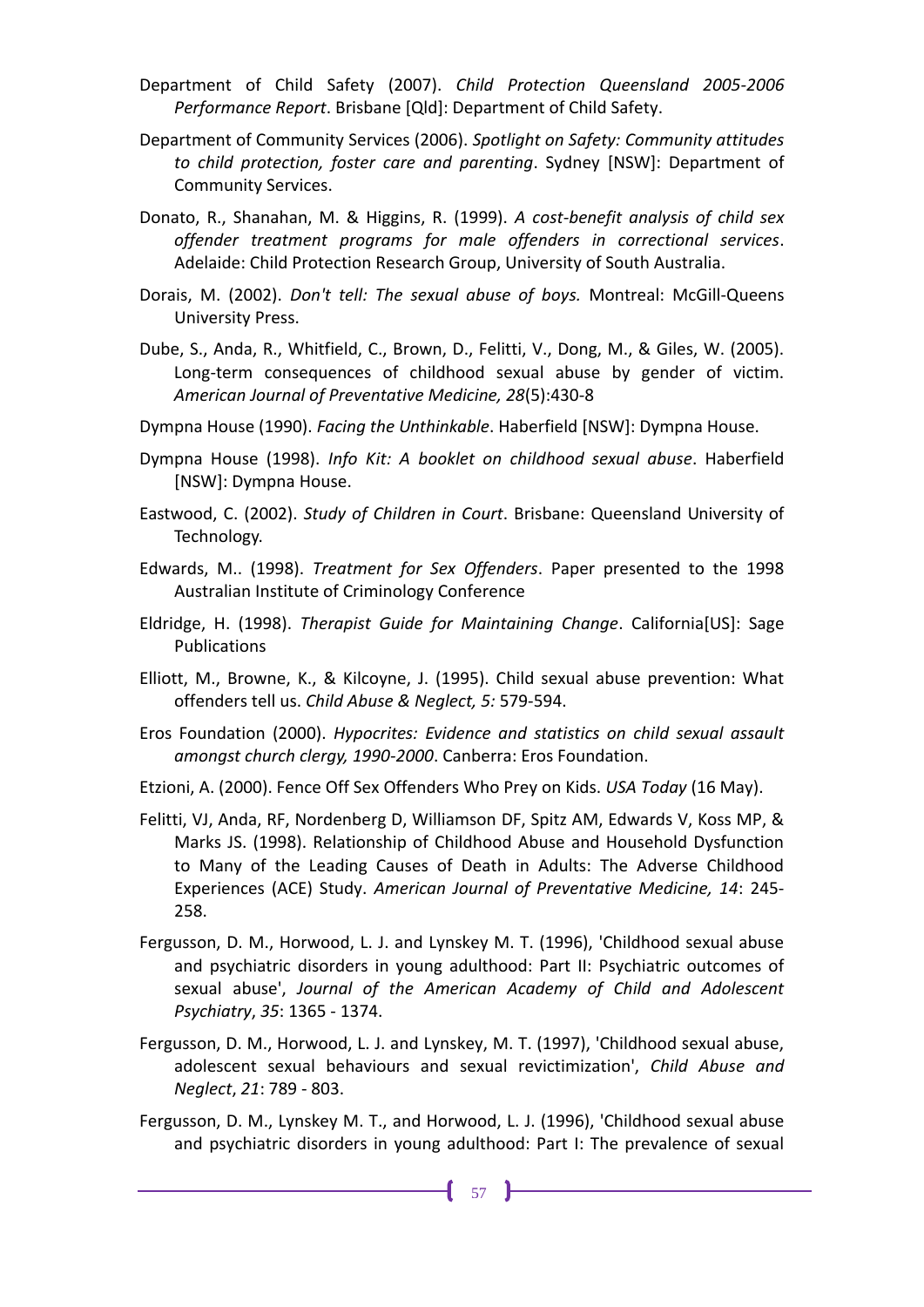abuse and the factors associated with sexual abuse,' *Journal of the American Academy of Child and Adolescent Psychiatry*, *35*: 1355 - 1365.

- Finkelhor, D. (1994). The international epidemiology of child sexual abuse. *Child Abuse and Neglect, 18*: 409-417.
- Finkelhor, D. (1994b). Current Information on the Scope and Nature of Child Sexual Abuse. *The Future of Children, 4(2)*: 31, 46-48.
- Finkelhor, D. (1993). Epidemiological factors in the clinical identification of child sexual abuse. *Child Abuse and Neglect, 17*: 67-70.
- Finkelhor, D. (1991). The scope of the problem. In K. Murray, & D. Gough (Eds.) *Intervening in child sexual abuse*. Edinburgh: Scottish Academic Press

Finkelhor, D. (1986). *A Sourcebook on Child Sexual Abuse*. Newbury Park, Sage Publications.

- Finkelhow, D., Ji, K., Mikton C., & Dunne, M. (2013*). Explaining lower rates of sexual abuse in China. Child Abuse & Neglect, 37*(10): 852-860.
- Finkelhor, D. & Russell, D. (1984). Women as perpetrators. In D. Finkelhor (ed.) *Child Sexual Abuse: New theory and research*. New York: Free Press.
- Fitzgerald, J. (2006). *The Attrition of Sexual Offences from the New South Wales Criminal Justice System*. Sydney [NSW]: NSW Bureau of Crime Statistics & Research, 2006.
- Flanagan, K. & Hayman-White, K. (1999). *Adolescent Sex Offender Treatment Program.* Children's Protection Society Inc.
- Fleming, J. (1997). Prevalence of childhood sexual abuse in a community sample of Australian women. *Medical Journal of Australia, 16*: 65-68.
- Friedrich, W. N. (1990). *Psychotherapy of Sexually Abused Children and Their Families*. New York: W.W. Norton
- Fromuth, E. (1986). The relationships of child sexual abuse with later psychological and sexual adjustment in a sample of college women. *Child Abuse and Neglect, 10*: 5-15.

Gadher, D. & Harlow, J. (2000) The Punishment according to Megan. (Unknown UK Newspaper) (30 July).

- Gendreau, P. & Andrews, D.A. (1990). What the meta-analysis of the offender treatment literature tell us about what works. *Canadian Journal of Criminology, 32*: 173-184.
- Gilbert, R., Spatz-Widom, C., Browne, K., Fergusson, D., Webb, E. & Janson, S. (2009). Burden and consequences of child maltreatment in high income countries. *The Lancet, 373*(9657): 68-81
- Glaser, B. (1997). *The Health Problem of the Decade*. Presented at the Australian Institute of Criminology Conference on Paedophilia: Sydney, April 1997.
- Goldman, J. & Padayachi (1997). The prevalence and nature of child sexual abuse in Queensland, Australia. *Child Abuse Neglect, 21*: 489-498.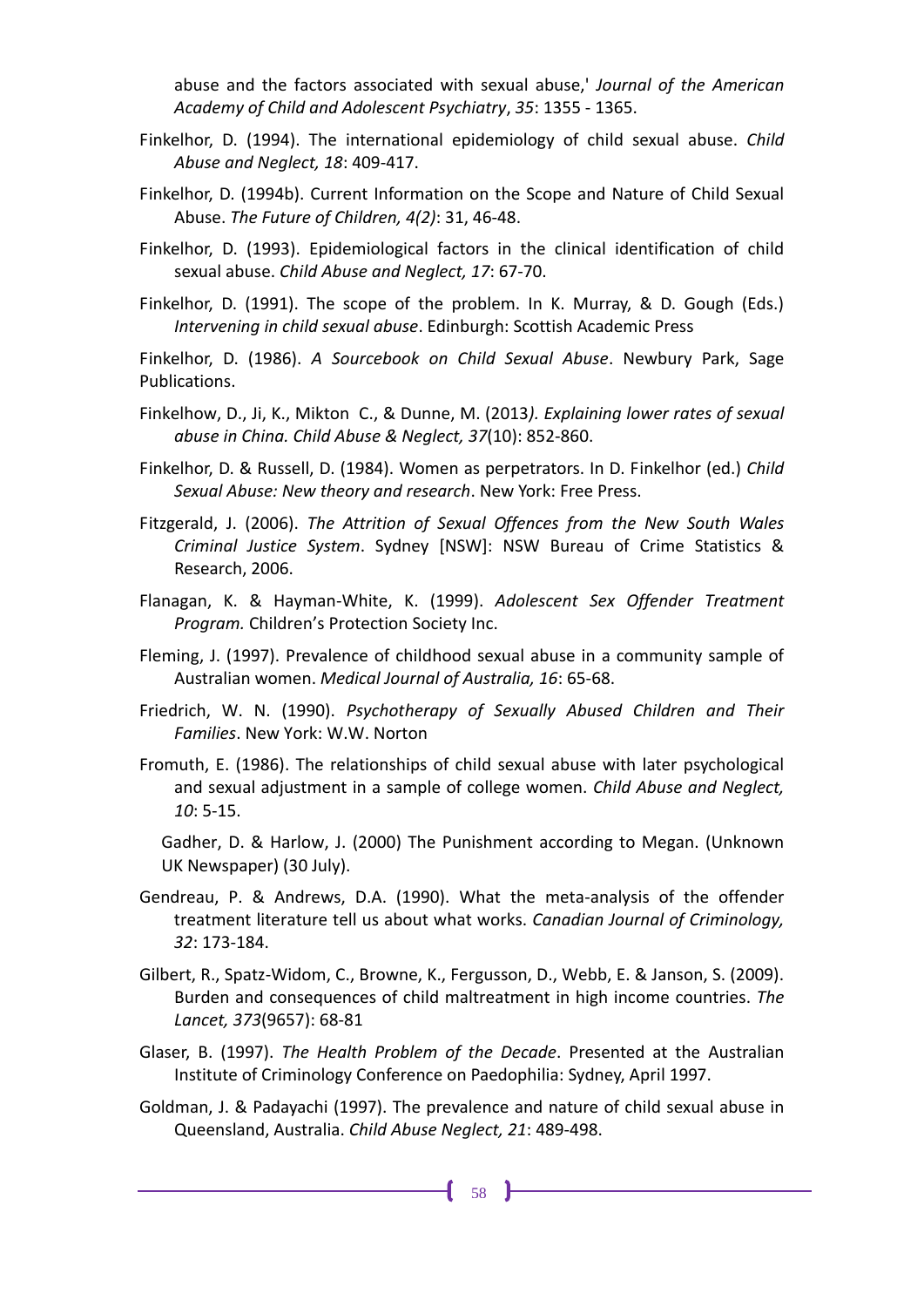- Goodman L, Johnson M, Dutton MA & Harris M. (1997). Prevalence and Impact of Sexual and Physical Abuse. In Harris M & Landis CL (Eds) *Sexual Abuse in the Lives of Women Diagnosed With Serious Mental Illness* (pp.277-299). Netherlands, Harwood Academic Publishers.
- Gordon, S., Hallahan, K. & Henry, D. (2002) *Putting the picture together: Inquiry into Response by Government Agencies to Complaints of Family Violence and Child Abuse in Aboriginal Communities.* Perth [WA]: Department of Premier and Cabinet.
- Green, L., Brady, D., Ólafsson, K., Hartley, J., & Lumby ,C. (2011). *Risks and Safety for Australian Children on the Internet.* ARC Centre for Excellence for Creative Industries and Innovation, Edith Cowan University
- Griffith G. & Roth, L. (2007). Protecting Children from Online Predators. *NSW Parliamentary Library Briefing Paper,* no.10/07. Sydney [NSW]: NSW Parliamentary Library.
- Hague, W. (2000). Life for Paedophiles Must Be an Option. *Comment* (13 Aug).

Hall, G.C.N. (1995). Sexual offender recidivism revisited: a meta-analysis of recent treatment studies. *Journal of Consulting and Clinical Psychology 63 (5)*: 802-809

Hansard (2002a). *Commonwealth Senator Andrew Murray*. 19th June.

Hansard (2002b). *Commonwealth Senator Andrew Murray*. 12th June.

- Hanson, R.K. (2000). *The effectiveness of treatment for sexual offenders: Report of the Association for the Treatment of Sexual Abusers Collaborative Data Research Committee.* Presentation at the Association for the Treatment of Sexual Abusers 19<sup>th</sup> Annual Research and Treatment Conference, San Diego, CA.
- Hanson, R.K. & Bussiere, M. (1998). Predicting relapse: A meta-analysis of sexual offender recidivism studies. *Journal of Consulting and Clinical Psychology, 66 (2)*: 348-362.
- Hanson, R.K., Gordon, A., Harris, A.J.R., Marques, J.K., Murphy, W., Quinsey, V.L. & Seto, M.C. (2002). First report of the collaborative outcome data project on the effectiveness of psychological treatment for sex offenders. *Sexual Abuse: A Journal of Research and Treatment, 14*(2): 169-194.
- Hanson, R, Kievit, L., Saunders, B., Smith, D., Kilpatrick, D., Resnick, H. & Ruggiero, K. (2003). Correlates of adolescent reports of sexual assault: Findings from the National Survey of Adolescents. *Child Maltreatment, 8*(4): 261-272
- Hanson, R.K., Steffy, R.A., & Gauthier, R. (1993). Long-term recidivism of child molesters*. Journal of Consulting and Criminal Psychology, 61 (4)*: 646-652.
- Harrison, P., Fulkerson, J., & Beebe, T. (1997). Multiple substance abuse among adolescent physical and sexual abuse victims. *Child Abuse and Neglect, 21*: 529- 539.
- Hazill, G., Poletti, P., & Donnelly, H. (2004). *Sentencing Offenders Convicted of Child Sexual Assault*. Sydney [NSW]: Judicial Commission of New South Wales.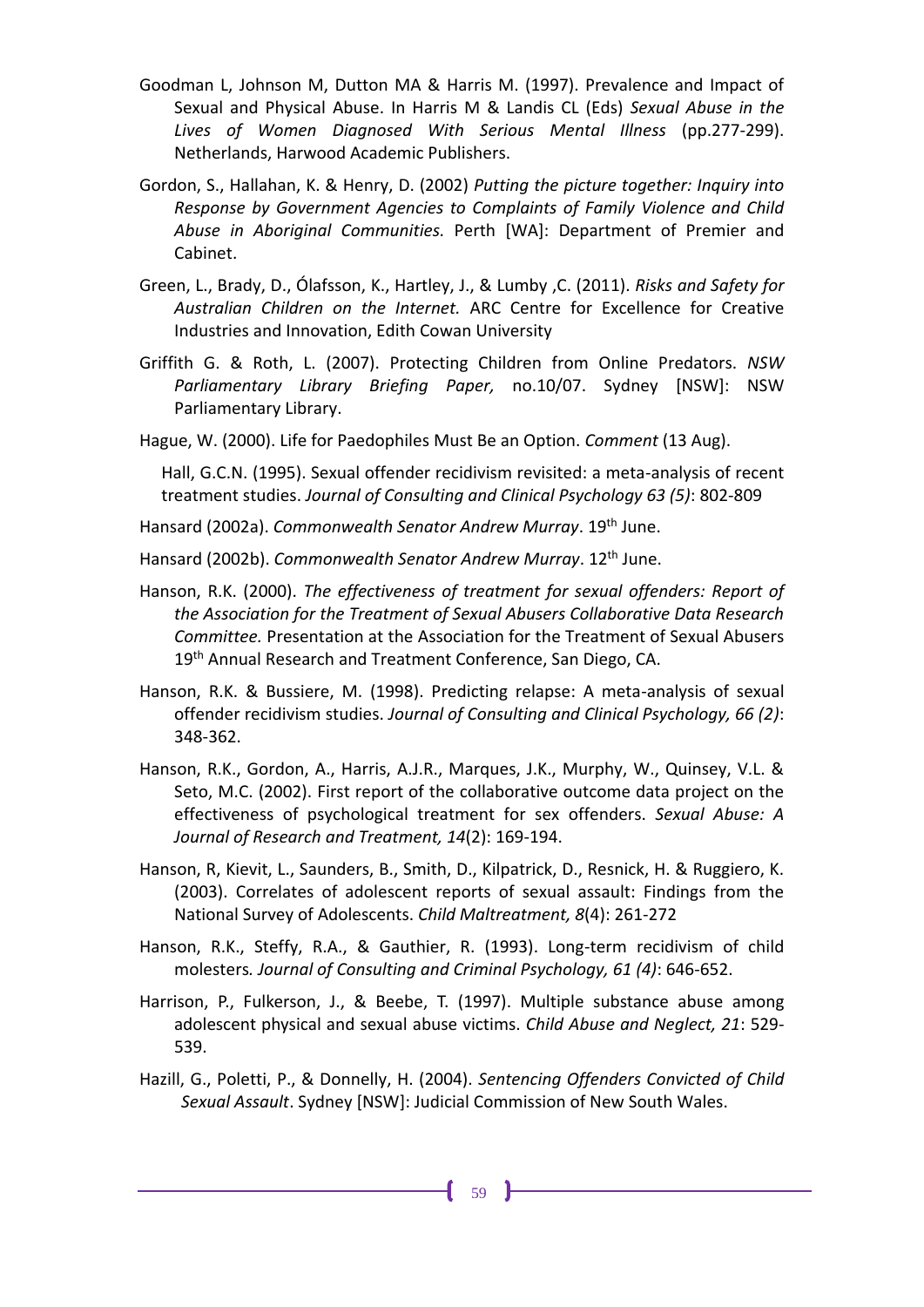- Hindman, J. (1988). Research disputes and assumptions about child molesters. *National District Attorney Association Bulletin, 7*(4): 1-3.
- Hoy, A. & Bright, D.A. (in press). *Effectiveness of a Sex Offender Treatment Programme: A risk band analysis*. Sydney.
- Jacobson A, & Richardson B. (1987). Assault Experiences of 100 Psychiatric Inpatients: Evidence of the Need for Routine Inquiry. *American Journal of Psychiatry, 144*: 908-913.
- James, M. (2000). *Trends and Issues Series (no. 146). Child abuse and neglect: Redefining the issues*. Canberra: Australian Institute of Criminology.
- Johnston, E. & Saenz, R. (1997). Care of Adolescent Girls. *Primary Care, 24*(1): 53-65.
- Jokovich, E. (undated). *Breaking the Silence on Abuse* [On-line]. Available at: http://www.armedia.net.au/content/edit06/edit06.html
- Jonzon, E., & Lindblad, F. (2005). Adult female victims of child sexual abuse: Multiple maltreatment and disclosure characteristics related to subjective health. Journal of Interpersonal Violence, 20, 651-666.
- Kendler, K., Bulik, C., Silberg, J., Hettema, J., Myers, J., & Prescott, C. (2000). Childhood sexual abuse and adult psychiatric and substance use disorders in women: An epidemiological and Cotwin Control Analysis. *Archives of General Psychiatry, 57*: 953-959.
- Kids First Foundation. (2003). *Report into the Cost of Child Abuse and Neglect in Australia.* Tugun [Qld]: Keatsdale Pty Ltd.
- Kilpatrick, D.G., Edmunds, C.N., & Seymour, A. (1992). *Rape in America: A report to the nation.* Washington, D.C.: National Center for Victims of Crime and Crime Victims Research and Treatment Center.
- Kosky, R. (1987). Is suicidal behaviour increasing among Australian youth? *The Medical Journal of Australia, 147*:
- Koverola, C., Pound, J., Heger, A., & Lytle, C. (1993). Relationship of Child Sexual Abuse to Depression. *Child Abuse and Neglect*, *17*:
- Lang, R., Rouget A.C. & van Santen, V. (1988). The role of victim age and sexual maturity in child sexual abuse. *Sexual Abuse: A journal of research and treatment, 1*(4): 467-484

Langan, P and Wolf Harlow, C. (1994). Child Rape Victims, 1992. *Crime Data Brief,* Washington: U.S. Department of Justice, Office of Justice Programs, Bureau of Justice Statistics.

- London, K., Bruck, M., Wright, D., & Ceci, S. (2008). Review of contemporary literature on how children report sexual abuse to others: Findings, methodological issues, and implications for forensic interviewers. *Memory, 16,* 29-47
- London, K., Bruck, M., Ceci, S., & Shuman, D. (2005). Disclosure of child sexual abuse: What does the research tell us about the ways that children tell? *Psychology, Public Policy, and Law, 11,* 194-226.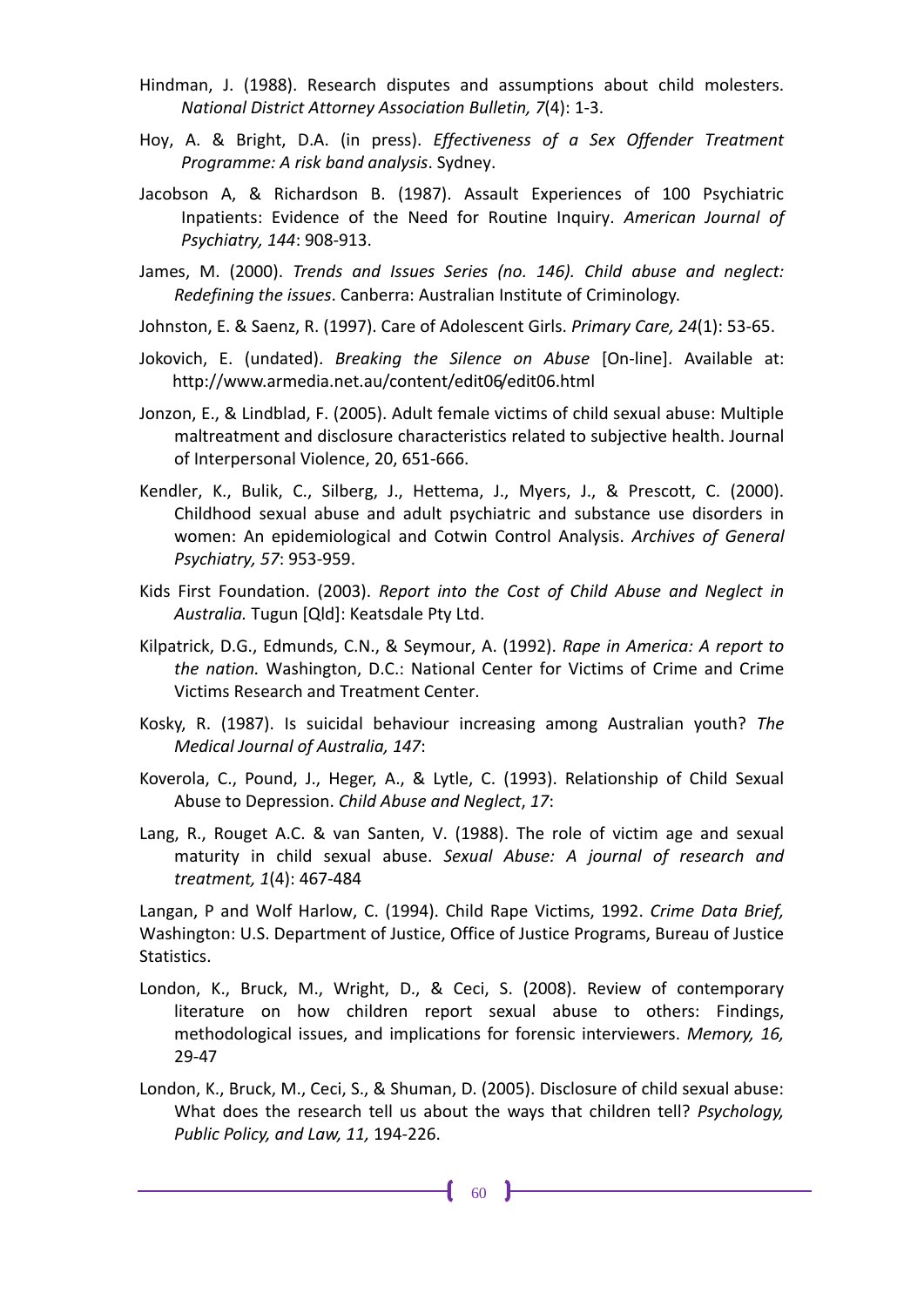- Losel, F. & Schmucker, M. (2005). The effectiveness of treatment for sexual offenders. A comprehensive analysis. *Journal of Experimental Criminology,1*; 117-146.
- McConaghy, N. (1990). Assessment and treatment of sex offenders: the Prince of Wales programme. *Australian and New Zealand Journal of Psychiatry, 24*: 175- 181
- McClosky, K. & Raphael, D. (2005). Adult perpetrator gender asymmetries in child sexual assault victim selection. Results from the 2000 National Incident-based Reporting system. *Journal of Child Sexual Abuse, 14*(4): 1-24.
- McGovern, C. (1995). No help behind bars for paedophiles. *Alberta Report/ Western Report, 22*: 24.
- McLeer, S., Deblinger, E., Henry, D., & Orvaschel, H. (1992). Sexually abused children at high risk for PTSD. *Journal of the American Academy of Child and Adolescent Psychiatry, 31*: 875-879.
- Maginnis, R. L. (1994). Policing Sex Offenders: an Update. (Unidentified Internet source).
- Mamun, A., Lawlor, D., O'Calloghan, M., Bor. W., Williams, G. & Najman, J. (2007). Does childhood sexual abuse predict young adult's BMI? A birth cohort study. *Obesity, 15*(8): 2103-2110.
- Marques, J.K., Day, D.M., Nelson, C., & West, M.A. (1994). Effects of cognitivebehavioral treatment on sex offenders' recidivism: Preliminary results of a longitudinal study*. Criminal Justice and Behavior, 21*, 28-54.
- Marshall, W.L. & Barbaree, H.E. (1990). Outcomes of comprehensive cognitivebehavioral treatment programs. In W.L. Marshall, D.R. Laws, & H.E. Barbaree (Eds.), *Handbook of sexual assault: Issues, theories, and treatment of the offender*. New York: Plenum.
- Martin, E., & Silverstone, P. (2013). How much child sexual abuse is "below the surface", and can we help adults identify it early? *Frontiers in Psychiatry, 4,* 1-10.
- McElvaney, R., Greene, S., & Hogan, D. (2014). To tell or not to tell? Factors influencing young people's informal disclosures of child sexual abuse. *Journal of Interpersonal Violence, 29*(5), 928-947.
- Mendel, M. P. (1995). *The male survivor: The impact of sexual abuse*. London; Sage Publications.
- Moore, W., Gaskin, C., & Indig, D. (2013*).* Childhood maltreatment and posttraumatic stress disorder among incarcerated young offenders. *Child Abuse & Neglect, 37*(10): 852-860.
- Morrison, T. (1999). Policy and Management Perspectives. In M. Erooga & H. Masson (Eds) *Children and Young People who Sexually Abuse Others: Challenges and Responses*. London: Routledge.
- Mullen, P., Martin, J., Anderson, J., Romans, S., & Herbison, G. (1996). The long term impact of the physical, emotional and sexual abuse of children: A community study. *Child Abuse and Neglect, 20*: 7-21.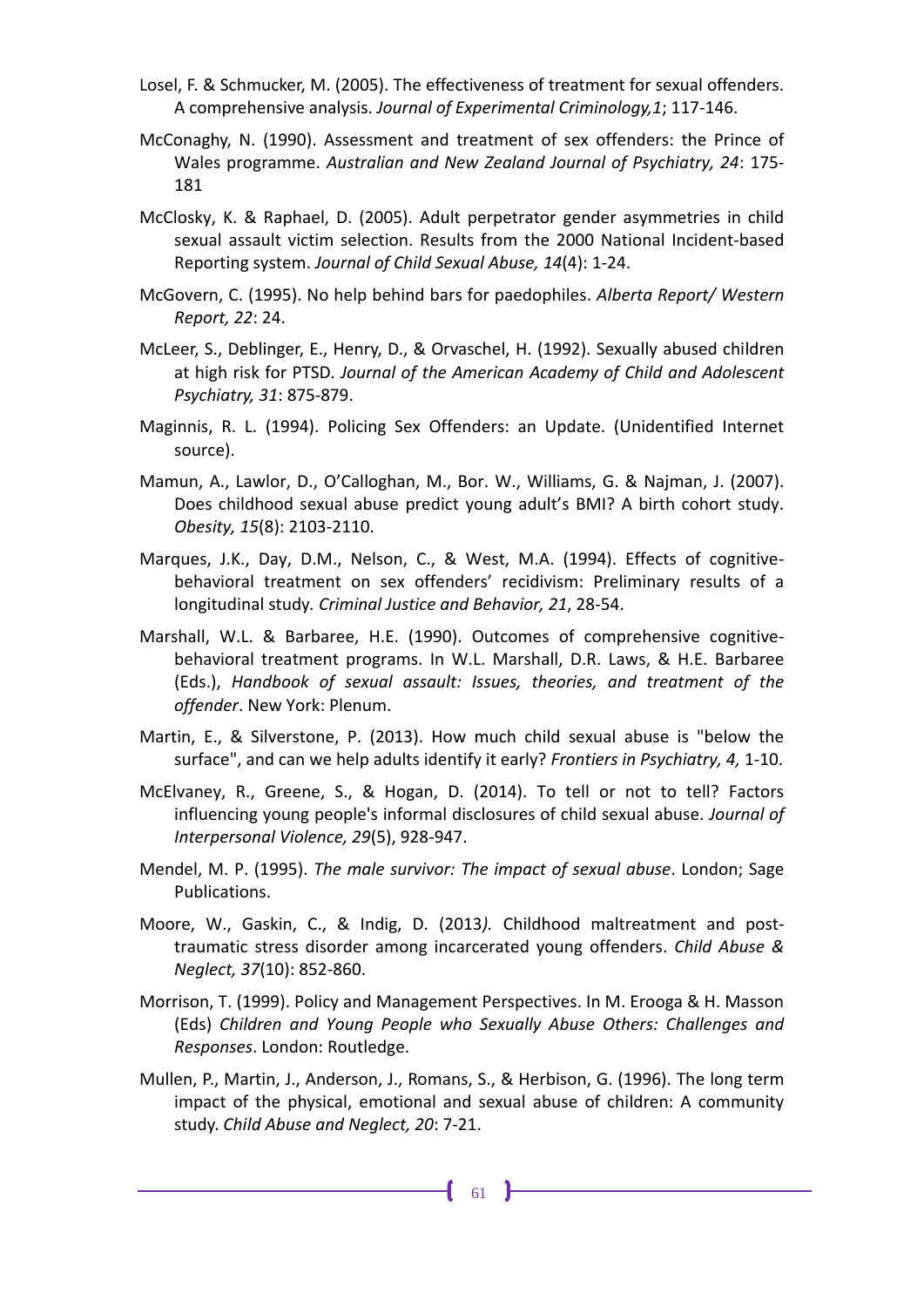- Myers, R (1998). Stovall Backs Castration Bill. *The Topeka Capital Journal* (21 February).
- National Center for Missing and Exploited Children, Crimes Against Children Research Center and Office of Juvenile Justice and Delinquency Prevention (2006). *On-Line Victimisation of Youth: Five years later*.
- National Center for Missing and Exploited Children, Crimes Against Children Research Center and Office of Juvenile Justice and Delinquency Prevention (2000). *On-Line Victimisation of Youth.*
- National Child Protection Clearinghouse (2005). *Child Abuse Prevention Resource Sheet* (no.7)
- National Institute of Mental Health (1988). (Incomplete reference)
- The National Resource Center on Child Sexual Abuse (1994). *Fact Sheet on Child Sexual Abuse,* Huntsville: NRCCSA..
- New South Wales Child Protection Council (2000). *Child Sexual Assault: How to talk to children.*
- New South Wales Child Protection Council, (1996). *Managing Sex Offenders*.
- Oates, R.K. (1990). *Understanding and Managing Child Sexual Abuse*. Philadelphia: Grune and Stratton.
- Oates, R. K. & Tong, L. (1987). Sexual abuse of children: An area with room for professional reforms. *The Medical Journal of Australia*, *147*.
- O'Donnell, C. & Craney, J. (Eds.) (1982). *Family Violence in Australia*. Melbourne: Longman Cheshire.
- Ogloff, K., Cutajar, M, Mann, E, & Mullen, P. (2010). *Child sexual abuse and subsequent offending and victimisation: A 45 year follow up study*, Canberra: Australian Institute of Criminology
- O'Leary, P., & Barber, J. (2008). Gender differences in silencing following childhood sexual abuse. *Journal of Child Sexual Abuse, 17*(2), 133-143.
- Owen, K., Coates, H., Wickham, A., Jellet, J., Teuma, R. & Noakes S. (2008). *Recidivism of Sex Offenders: Base rates for corrections Victoria Sex Offender Programs*. Melbourne: Victoria Department of Justice.
- Parkinson, P. (2014). Child sexual abuse and the churches: A story of moral failure? *Current Issues in Criminal Justice, 26*(1): 119-138.
- Pereda, N., Guilera, G., Forns, M., & Gomez-Benito, J. (2009). The international epidemiology of child sexual abuse: A continuation of Finkelhor (1994). *Child Abuse and Neglect, 33,* 331-342
- Peter, T. (2009). Exploring tabbos: Comparing male and female- perpetrated chidl sexual abuse. *Journal of Interpersonal Violence, 24*(7): 1111-1128.
- Peters, S. (1988). Child sexual abuse and later psychological problems. In G. Wyatt, & G. Powell (Eds.) *Lasting effects of child sexual abuse*. Newbury Park [CA]: Sage Publications.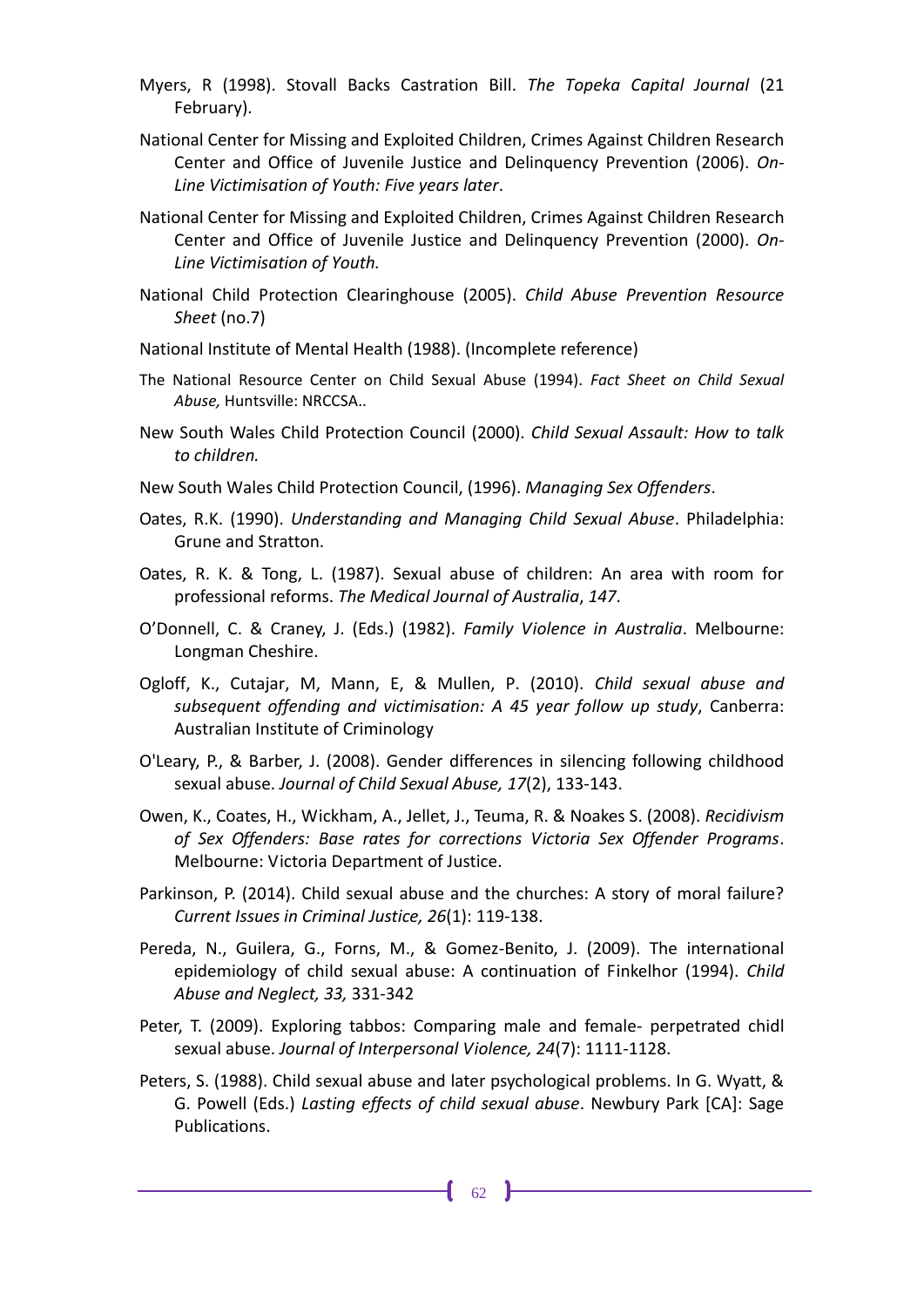- Peters, S.D., Wyatt, G.E. & Finkelhor, D. (1986). Prevelence. In D. Finkelhor (Ed.) *Sourcebook on Child Sexual Abuse*. Newbury Park [CA]: Sage Publications.
- Plunkett, A., Shrimpton, S. & Parkinson, P. (2001). A study of suicide risk following child sexual abuse, *Ambulatory Pediatrics*, *1(5)*: 262-266.
- Prentky, R., Knight, R., & Lee, A. (1997). Risk factors associated with recidivism among extra-familial child molesters. *Journal of Consulting and Clinical Psychology, 65 (1)*: 141-149.
- Prentky, R., Lee, A., Knight, R., & Cerce, D. (1997). Recidivism rates among child molesters and rapists: A methodological analysis. *Law and Human Behavior, 21*: 635-659.
- Price-Robertson R, Bromfield L & Vassallo S 2010. *The prevalence of child abuse and neglect*. Melbourne: Australian Institute of Family Studies
- Print, B. & O'Callaghan, D. (1999). Working in groups with young men who have sexually abused others. In M. Erooga & H. Masson (Eds.) *Children and Young People who Sexually Abuse Others: Challenges and Responses*. London: Routledge.
- Putnam, F.W. (2003). Ten year research update review: child sexual abuse. *Journal of the American Academy of Child Adolescent Psychiatry, 42*(3): 269-278.
- Queensland Children's Commission (1997). *Paedophilia in Queensland Report*. Brisbane: Children's Commission.
- Queensland Council of Social Services (2005). Cited in *Fair Queensland Magazine* (Summer)
- Queensland Council of Social Services (2002). *A Fair Start for Queensland Children, Young People and Families - Report Card on Child Protection Services*. Brisbane [Qld]: QCOSS
- Queensland Crime Commission and Queensland Police Service (2000). *Project Axis: Volume 1*. Brisbane: Queensland Crime Commission.
- Queensland Crime and Misconduct Commission (2003). *Seeking Justice: An inquiry into the handling of sexual offences by the criminal justice system*. Brisbane: Crime and Misconduct Commission.
- Queensland Criminal Justice Commission (1999). *Reported Sexual Offences in Queensland*. Brisbane: Queensland Criminal Justice Commission.
- Queensland Police Service (2008). *Annual Statistical Review 2007-2008*. Brisbane [Qld]: Queensland Police Service.
- Quinsey, V.L. (1998). Treatment of sex offenders. In M. Tonry (Ed.) *The handbook of crime and punishment*. New York: Oxford Press.
- Quinsey, V.L. (1984). Sexual aggression: Studies of offenders against women. In D.N. Weisstub (Ed.) *Law and Mental Health: International Perspectives (Vol 2)*. New York: Pergamon.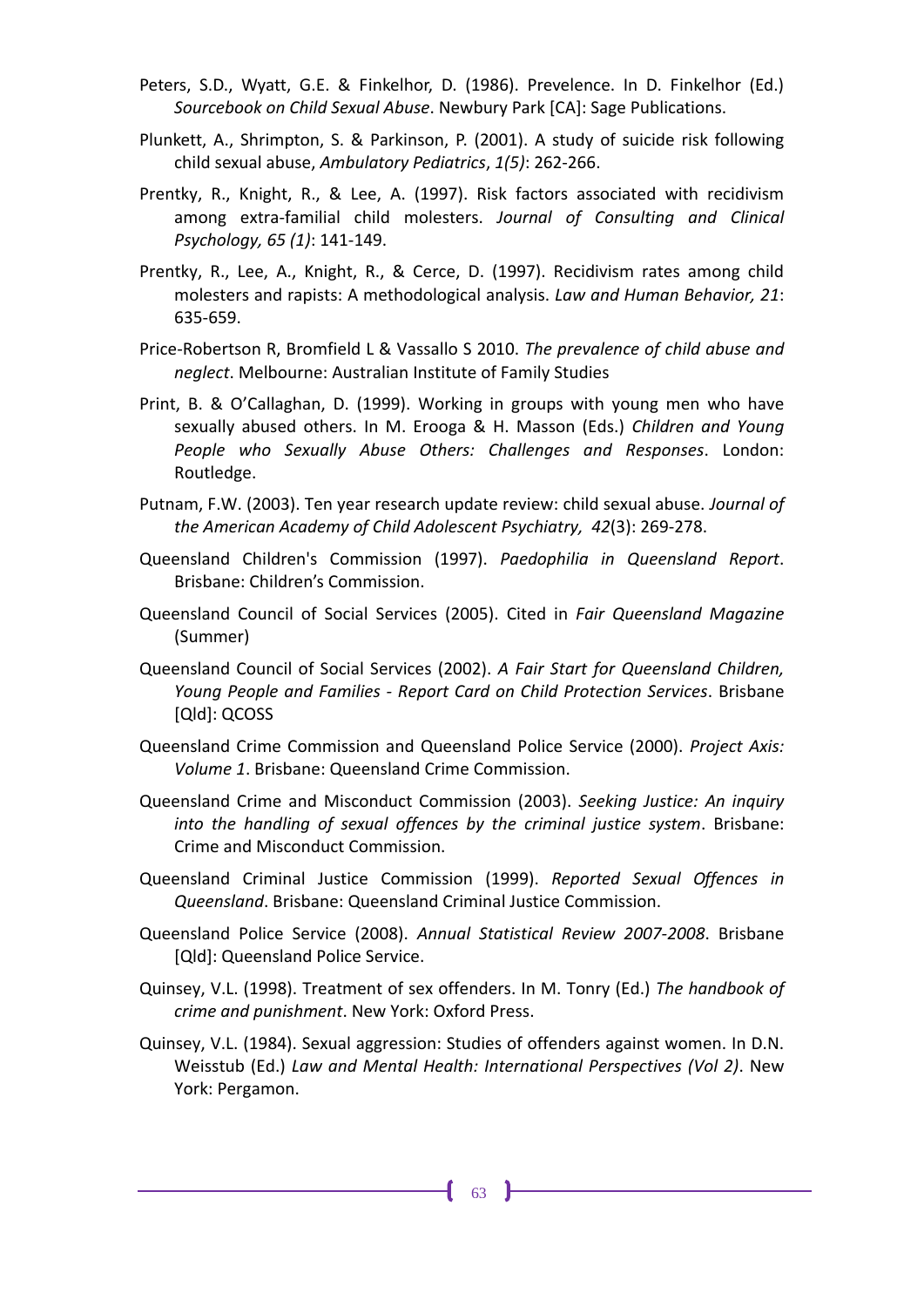- Quinsey, V.L., Lalumiere, M.L., Rice, M.E., & Harris, G.T. (1995). Predicting sexual offenses. In J.C. Campbell (Ed.) *Assessing dangerousness: Violence by sexual offenders, batterers, and child abusers*. Thousand Oaks [CA]: Sage Publications.
- Radford, L., Corral, S., Bradley, C. and Fisher, H.L. (2013). The prevalence and impact of child maltreatment and otehr types of victimization in the UK: Findings from a population survey of caregivers, children and young people and young adults. *Child Abuse & Neglect, 37*(10): 801-813.
- Rice, M.E., Quinsey, V.L., & Harris, G.T. (1991). Sexual recidivism among child molesters released from a maximum security institution*. Journal of Consulting and Clinical Psychology, 59*: 381-386.
- Richards, K. (2011). Misperceptions about child sex offenders. *Trends and Issues in Crime and Criminal Justice(no. 429)*. Canberra [ACT]: Australian Institute of Criminology.
- Robertson, B. (1999) *The Aboriginal and Torres Strait Islander Women's Task Force on Violence Report*. Brisbane [Qld]: Department of Aboriginal and Torres Strait Islander Policy and Development.
- Rohsenow DJ, Corbett R, & Devine D. (1988). Chemical Dependency Treatment Program, Mid-Maine Medical Center, Waterville, Maine. Molested As Children: A Hidden Contribution to Substance Abuse? *Journal of Substance Abuse Treatment. 5*: 13-18.
- Romans, S., Martin, J., & Mullen, P. (1996). Women's self-esteem: a community study of women who report and do not report childhood sexual abuse. *British Journal of Psychiatry, 169(6)*: 696-704
- Ross, C, Miller S, Reagor P. Bjornson L Fraser G, & Anderson G. (1990). Structured Interview Data on 102 Cases of Multiple Personality Disorder From Four Centers. *Journal of Psychiatry, 147*: 596-601.
- Salmon, M (undated). *The No Second Chances for Murderers, Rapists or Child Molesters Act, HR 4258, or Aimee's Law* (Statement of Republican Matt Salmon).
- Salter, A. (2003). *Predictors: Paedophiles, rapists & other sex offenders: Who they are, how they operate, and how we can protect ourselves and our children.* New York: Basic Books.
- Sedlak, A.J., Mettenburg, J., Basena, M., Petta, I., McPherson, K., Greene, A., and Li, S. (2010). *Fourth National Incidence Study of Child Abuse and Neglect (NIS–4): Report to Congress, Executive Summary*. Washington, DC: U.S. Department of Health and Human Services, Administration for Children and Families.

Schoenberg, T. (1999). What Hath Megan's Law Wrought? *Legal Times* (20 July).

- Simons, D. (2007). Understanding victimisation among sexual abusers. In, D. Prescott (ed.). *Knowledge and Practice: Challenges in the treatment and supervision of sexual abusers* (pp. 56-90). Oklahoma: Wood & Barnes Publishing.
- Smallbone, S. & Wortley, R. (2000). *Child sexual abuse in Queensland: Offender characteristics and modus operandi*. Brisbane [Qld]: Queensland Crime Commission.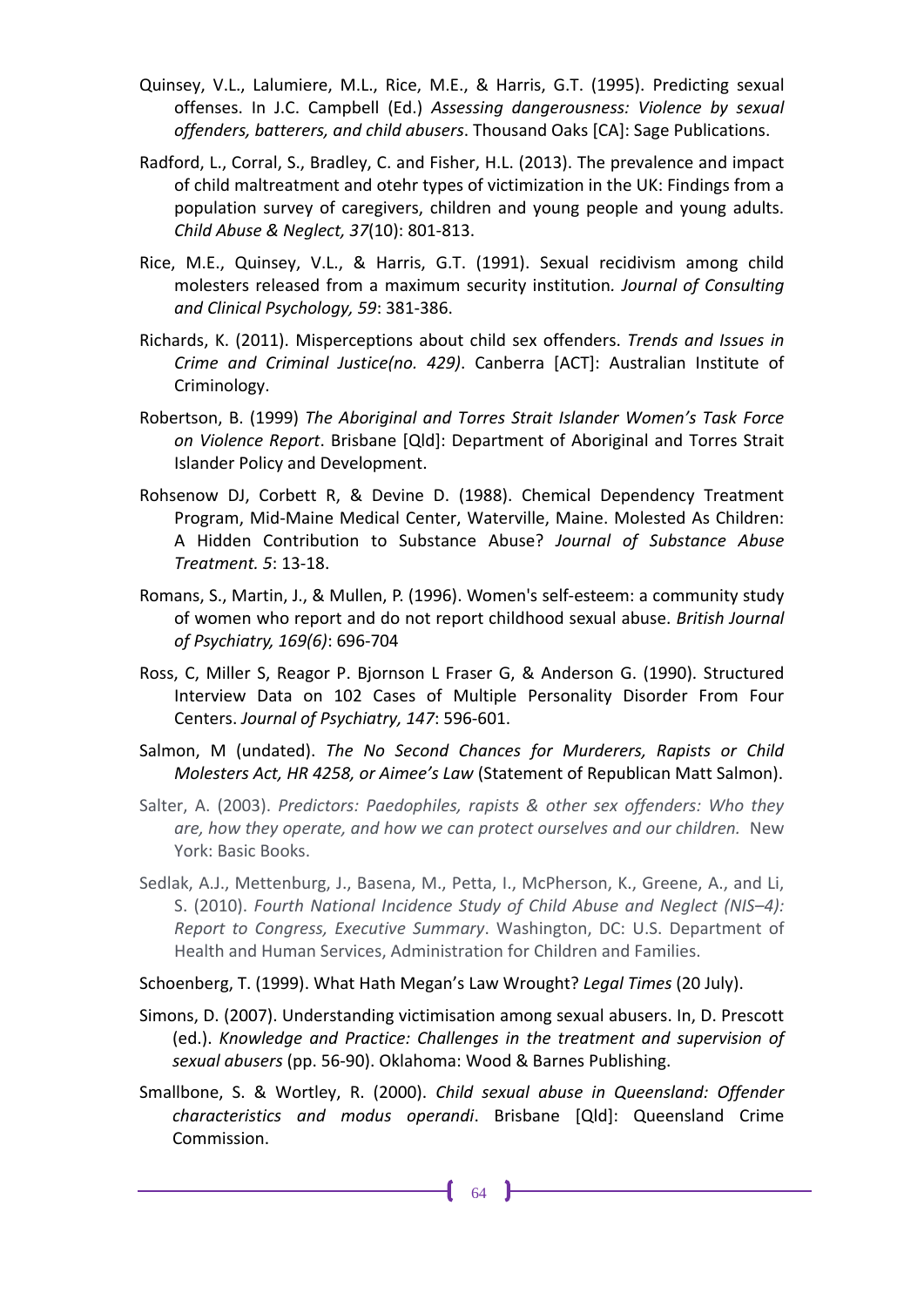- Snyder, H. N. (2000). *Sexual assault of young children as reported to law enforcement: Victim, incident, and offender characteristics*. Washington, DC: U.S. Department of Justice, Office of Justice Programs, Bureau of Justice Statistics. Available from http://www.ojp.usdoj.gov/bjs/pub/pdf/saycrle.pdf
- Smith, M & Chapman, C. (1999). *An Investigation into Paedophilia*. Brisbane: City Counselling Centre.
- Spataro, J., Moss, S. & Wells, D. (2001). Child sexual abuse: A reality for both sexes. *Australian Psychologist 36*(3): 177-183.
- Stein, JA, Golding, JM, Siegel, JM, Burnam, MA, & Sorenson, SB. (1988). Long-term Psychological Sequelae of Child Sexual Abuse: The Los Angeles Epidemiologic Catchment Area Study. In Wyatt, GE & Powell, GJ (Eds) *Lasting Effects of Child Sexual Abuse* (pp.135-154). Newbury Park, CA; Sage Publications.
- Stoltenborgh, M., van Ijzendoorn, M., Euser, E., & Bakermans-Kranenburg, M. (2011). A global perspective on child sexual abuse: Meta-analysis of prevalence around the world. *Child Maltreatment, 16*(2), 79-101.
- Sturgeon, V.H. & Taylor, J. (1980). Report of a five-year follow-up study of mentally disordered sex offenders released from Atascadero State Hospital in 1973. *Criminal Justice Journal, 4*: 31-63.
- Sullivan, J. & Beech, A. (2004). A comparative study of demographic data relating to intra- and extra-familial child sexual abusers and professional perpetrators. *Journal of Sexual Aggression, 10*(1): 39–50
- Summit, R. (1983). The child sexual abuse accommodation syndrome. *Child Abuse and Neglect, 7*: 177-193.
- Snyder, H. N. (2000). Sexual assault of young children as reported to law enforcement: Victim, incident, and offender characteristics. Washington, DC: U.S. Department of Justice, Office of Justice Programs, Bureau of Justice Statistics. Retrieved January 12, 2009 from http://www.ojp.usdoj.gov/bjs/pub/pdf/saycrle.pdf
- Tarzon, C. & Quadara, A. (2012). *The Nature and Extent of Sexual Assault in Australia*. (Resource Sheet). Melbourne [Vic]: Australian Centre for the Study of Sexual Assault.
- Tebbutt. J., Swanston, H., Dates, R. K., & D'Toole, B.I. (1997). Five years after child sexual abuse: Persisting dysfunction and problems of prediction. *Journal of the American Academy of Child and Adolescent Psychiatry, 36*: 330-339.
- Thompson, N., Potter, J., Sanderson, C., & Maibach, E. (1997). The relationship of sexual abuse and HIV risk behaviours among heterosexual adult female STD patients. *Child Abuse and Neglect, 21*: 149-156.
- Tucci, J., Goddard, C. & Mitchell, J. (2004). *The Concerns of Australian Parents*. Ringwood [Vic]: Australian Childhood Foundation.
- UNICEF (1991). *Australia's Promises to Children, the Alternative Report – Defense for Children International*. UNICEF.
- Walrath, C., Ybarra, M., Holden, W., Liao, Q., Santiago, R., & Leaf, R. (2003). Children with reported histories of sexual abuse: Utilizing multiple perspectives to